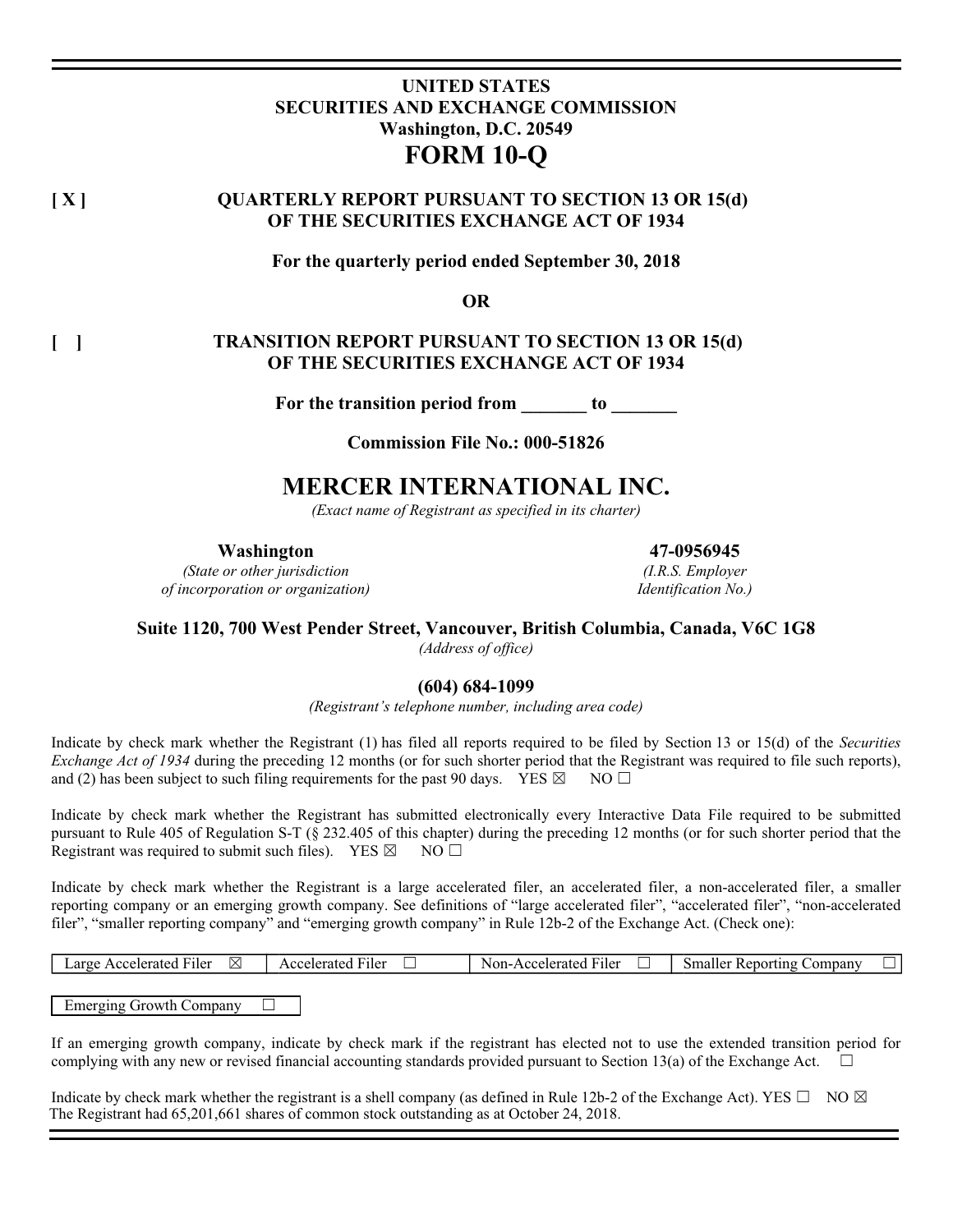## **PART I. FINANCIAL INFORMATION**

# **ITEM 1. FINANCIAL STATEMENTS**

## **MERCER INTERNATIONAL INC.**

# **INTERIM CONSOLIDATED FINANCIAL STATEMENTS**

## **FOR THE NINE MONTHS ENDED SEPTEMBER 30, 2018**

**(Unaudited)**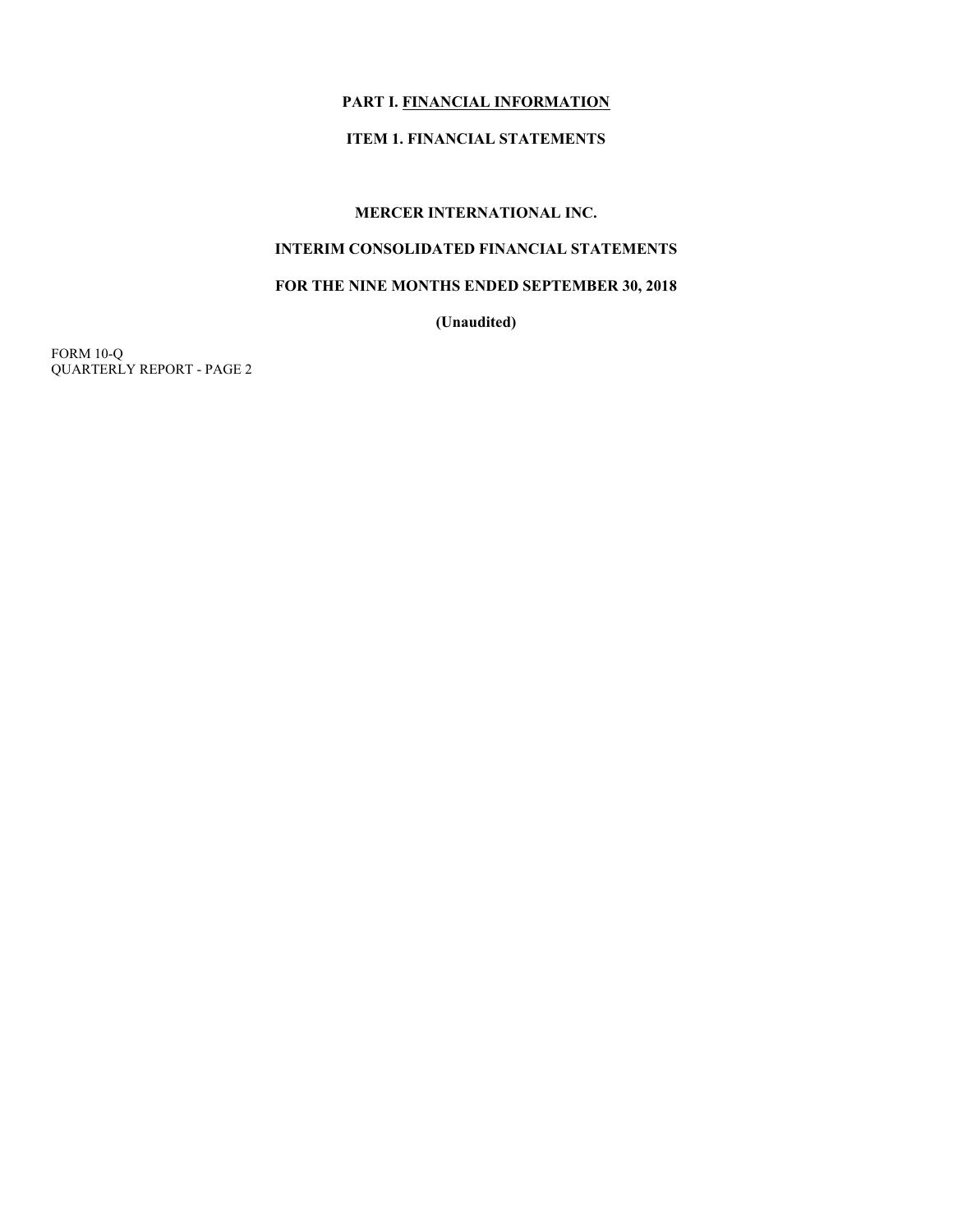## **MERCER INTERNATIONAL INC. INTERIM CONSOLIDATED STATEMENTS OF OPERATIONS**

**(Unaudited)** 

**(In thousands of U.S. dollars, except per share data)** 

|                                                          |    | <b>Three Months Ended</b><br>September 30 |              |           | <b>Nine Months Ended</b><br>September 30 |           |                           |           |
|----------------------------------------------------------|----|-------------------------------------------|--------------|-----------|------------------------------------------|-----------|---------------------------|-----------|
|                                                          |    | 2018                                      |              | 2017      |                                          | 2018      |                           | 2017      |
| Revenues                                                 | \$ | 331,058                                   | $\mathbb{S}$ | 305,498   | $\mathbb{S}$                             | 1,045,493 | $\mathbb{S}$              | 831,459   |
| Costs and expenses                                       |    |                                           |              |           |                                          |           |                           |           |
| Operating costs, excluding depreciation and amortization |    | 230,009                                   |              | 228,941   |                                          | 755,428   |                           | 632,071   |
| Operating depreciation and amortization                  |    | 23,197                                    |              | 22,568    |                                          | 69,312    |                           | 62,205    |
| Selling, general and administrative expenses             |    | 14,506                                    |              | 12,327    |                                          | 43,883    |                           | 35,312    |
| Operating income                                         |    | 63,346                                    |              | 41,662    |                                          | 176,870   |                           | 101,871   |
|                                                          |    |                                           |              |           |                                          |           |                           |           |
| Other income (expenses)                                  |    |                                           |              |           |                                          |           |                           |           |
| Interest expense                                         |    | (11, 729)                                 |              | (13,513)  |                                          | (35,972)  |                           | (40, 712) |
| Loss on settlement of debt (Note $4(a)$ )                |    |                                           |              |           |                                          | (21, 515) |                           | (10,696)  |
| Legal cost award (Note $11(c)$ )                         |    |                                           |              |           |                                          | (6,951)   |                           |           |
| Other income (expenses)                                  |    | (259)                                     |              | (374)     |                                          | (628)     |                           | 199       |
| Total other expenses                                     |    | (11,988)                                  |              | (13, 887) |                                          | (65,066)  |                           | (51,209)  |
| Income before provision for income taxes                 |    | 51,358                                    |              | 27,775    |                                          | 111,804   |                           | 50,662    |
| Provision for income taxes                               |    | (10, 182)                                 |              | (6,632)   |                                          | (28, 224) |                           | (21, 897) |
| Net income                                               | S  | 41,176                                    | \$           | 21,143    | \$                                       | 83,580    | \$                        | 28,765    |
| Net income per common share                              |    |                                           |              |           |                                          |           |                           |           |
| <b>Basic</b>                                             | \$ | 0.63                                      | S            | 0.33      | \$                                       | 1.28      | <sup>\$</sup>             | 0.44      |
| Diluted                                                  | \$ | 0.63                                      | $\mathbb{S}$ | 0.32      | $\boldsymbol{\mathsf{S}}$                | 1.27      | $\boldsymbol{\mathsf{S}}$ | 0.44      |
| Dividends declared per common share                      | \$ | 0.125                                     | \$           | 0.115     | <sup>\$</sup>                            | 0.375     | \$                        | 0.345     |

# **INTERIM CONSOLIDATED STATEMENTS OF COMPREHENSIVE INCOME**

**(Unaudited)** 

**(In thousands of U.S. dollars)** 

|                                                                  | <b>Three Months Ended</b><br>September 30, |         |    |        |  | <b>Nine Months Ended</b><br>September 30 |    |         |  |
|------------------------------------------------------------------|--------------------------------------------|---------|----|--------|--|------------------------------------------|----|---------|--|
|                                                                  |                                            | 2018    |    | 2017   |  | 2018                                     |    | 2017    |  |
| Net income                                                       |                                            | 41.176  | ה. | 21,143 |  | 83,580                                   | .ъ | 28,765  |  |
| Other comprehensive income (loss), net of taxes $(1)$            |                                            |         |    |        |  |                                          |    |         |  |
| Foreign currency translation adjustment                          |                                            | (1,981) |    | 37,957 |  | (41,503)                                 |    | 107,597 |  |
| Change in unrecognized losses and prior service costs related to |                                            |         |    |        |  |                                          |    |         |  |
| defined benefit pension plan                                     |                                            | (574)   |    | 302    |  | (1,302)                                  |    | 904     |  |
| Change in unrealized gains/losses on marketable securities       |                                            |         |    | 53     |  | 26                                       |    | 58      |  |
| Other comprehensive income (loss), net of taxes $(1)$            |                                            | (2,556) |    | 38,312 |  | (42, 779)                                |    | 108,559 |  |
| Total comprehensive income                                       |                                            | 38,620  |    | 59,455 |  | 40,801                                   |    | 137,324 |  |

(1) Balances are net of tax effects of \$nil in all periods.

*The accompanying notes are an integral part of these interim consolidated financial statements.*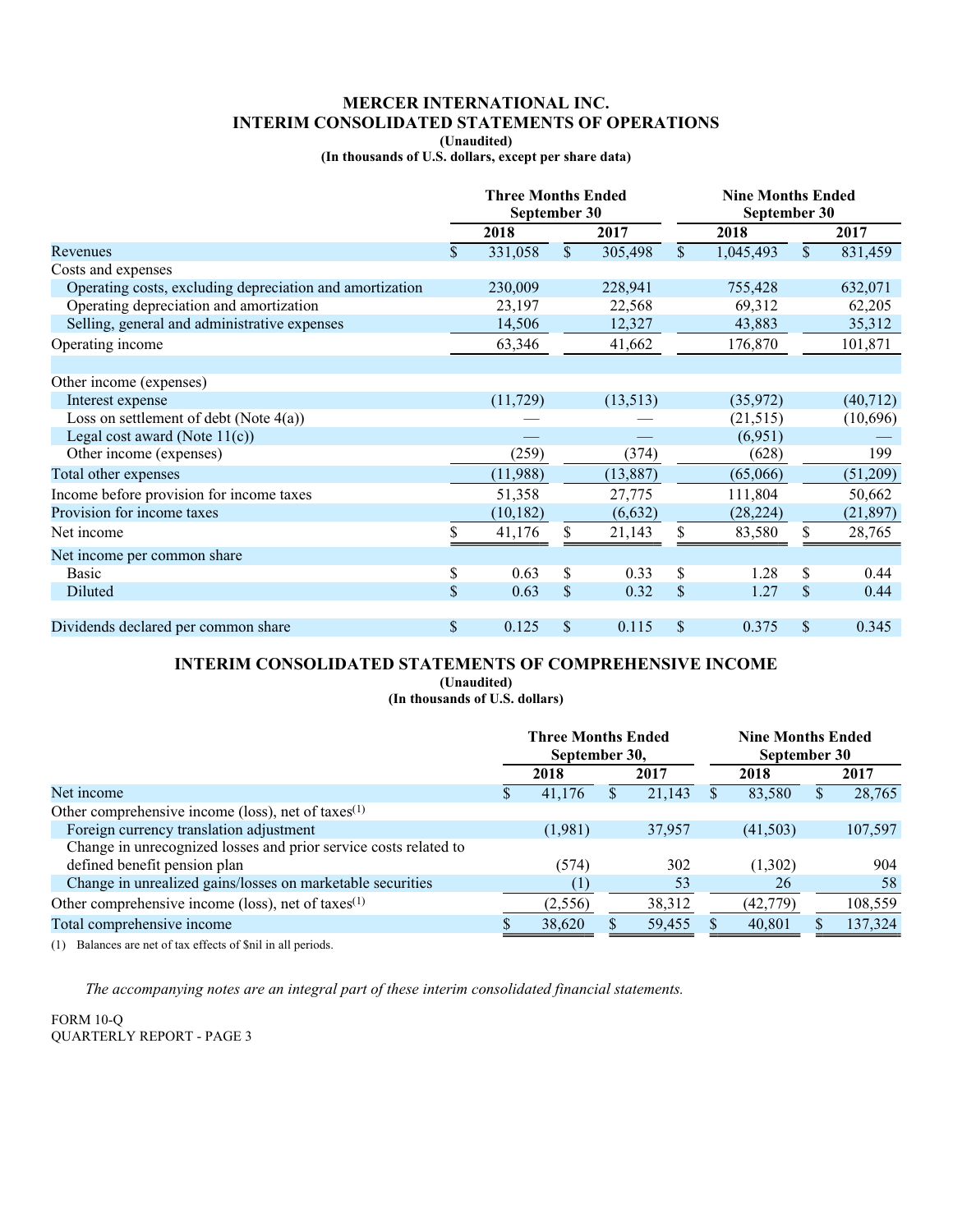## **MERCER INTERNATIONAL INC. INTERIM CONSOLIDATED BALANCE SHEETS**

**(Unaudited)** 

**(In thousands of U.S. dollars, except share and per share data)** 

| September 30,<br>2018                                        | December 31,<br>2017                   |
|--------------------------------------------------------------|----------------------------------------|
| <b>ASSETS</b>                                                |                                        |
| Current assets                                               |                                        |
| Cash and cash equivalents<br>$\boldsymbol{\mathsf{S}}$       | $\mathbb S$<br>242,185<br>143,299      |
| Restricted cash to redeem senior notes (Note $4(a)$ )        | 317,439                                |
| Accounts receivable                                          | 193,648<br>206,027                     |
| Inventories                                                  | 229,784<br>176,601                     |
| Prepaid expenses and other                                   | 12,417<br>8,973                        |
| Total current assets                                         | 678,034<br>852,339                     |
|                                                              |                                        |
| Property, plant and equipment, net                           | 834,347<br>844,848                     |
| Intangible and other assets                                  | 24,274<br>26,147                       |
| Deferred income tax                                          | 1,376<br>4,641                         |
| $\$$<br><b>Total</b> assets                                  | 1,541,296<br>$\mathbb{S}$<br>1,724,710 |
| <b>LIABILITIES AND SHAREHOLDERS' EQUITY</b>                  |                                        |
| <b>Current liabilities</b>                                   |                                        |
| Accounts payable and other<br>$\$$                           | $\$$<br>173,784<br>133,557             |
| Pension and other post-retirement benefit obligations        | 955<br>985                             |
| Senior notes to be redeemed with restricted cash (Note 4(a)) | 295,924                                |
| Total current liabilities                                    | 174,739<br>430,466                     |
|                                                              |                                        |
| Debt                                                         | 696,519<br>662,997                     |
| Pension and other post-retirement benefit obligations        | 22,705<br>21,156                       |
| Capital leases and other                                     | 36,239<br>27,464                       |
| Deferred income tax                                          | 41,152<br>31,961                       |
| <b>Total liabilities</b>                                     | 971,354<br>1,174,044                   |
|                                                              |                                        |
| Shareholders' equity                                         |                                        |
| Common shares \$1 par value; 200,000,000 authorized;         |                                        |
| 65,202,000 issued and outstanding $(2017 - 65,017,000)$      | 65,171<br>64,974                       |
| Additional paid-in capital                                   | 341,420<br>338,695                     |
| Retained earnings                                            | 265,131<br>205,998                     |
| Accumulated other comprehensive loss                         | (101, 780)<br>(59,001)                 |
| Total shareholders' equity                                   | 569,942<br>550,666                     |
| Total liabilities and shareholders' equity<br>\$             | 1,541,296<br>\$<br>1,724,710           |
|                                                              |                                        |
| Commitments and contingencies (Note 11)                      |                                        |
| Subsequent events (Note 8 and Note 12)                       |                                        |

*The accompanying notes are an integral part of these interim consolidated financial statements.*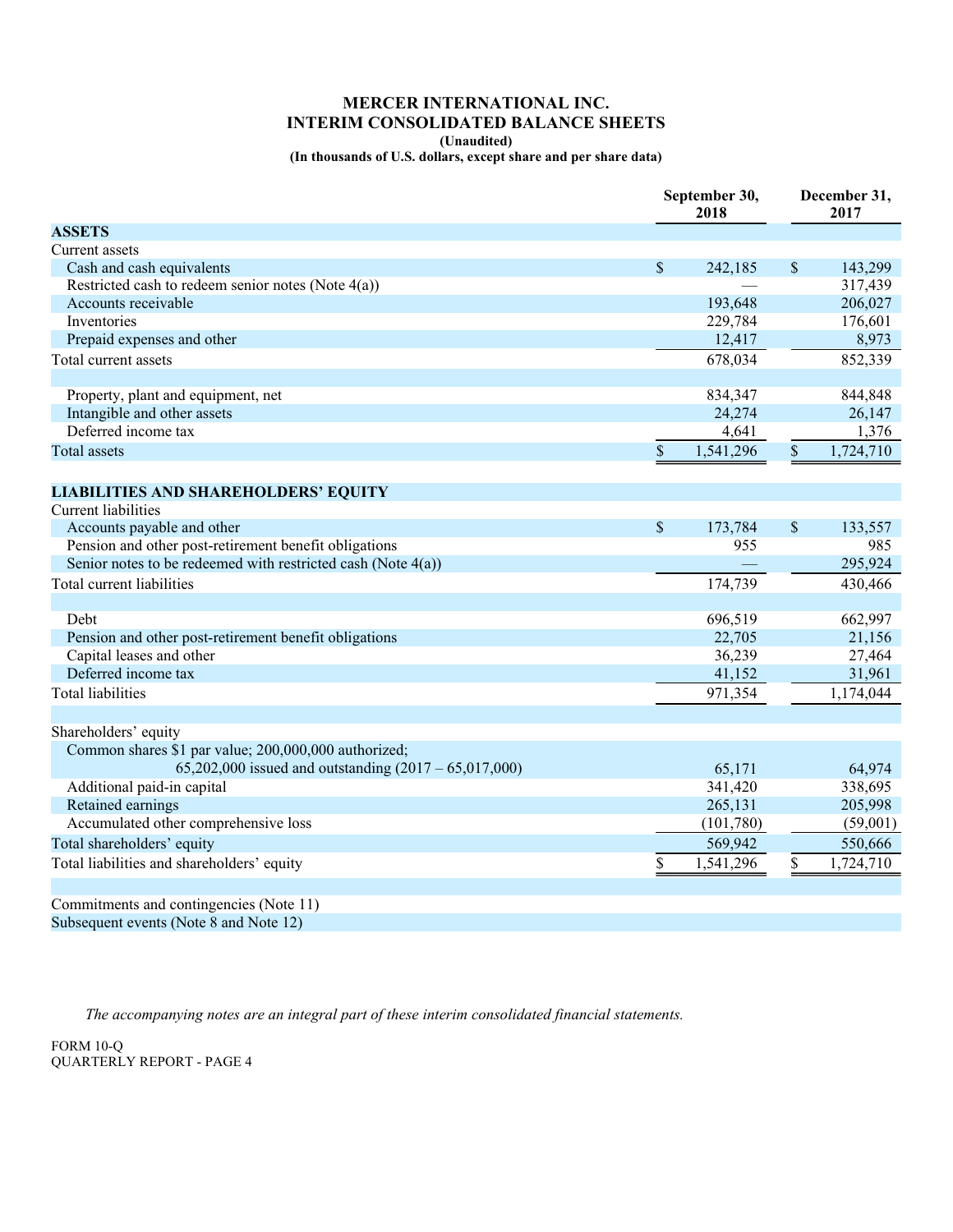### **MERCER INTERNATIONAL INC. INTERIM CONSOLIDATED STATEMENTS OF CASH FLOWS (Unaudited) (In thousands of U.S. dollars)**

|                                                                       | <b>Three Months Ended</b><br>September 30, |                      | <b>Nine Months Ended</b><br>September 30, |                    |
|-----------------------------------------------------------------------|--------------------------------------------|----------------------|-------------------------------------------|--------------------|
|                                                                       | 2018                                       | 2017                 | 2018                                      | 2017               |
| Cash flows from (used in) operating activities                        |                                            |                      |                                           |                    |
| Net income                                                            | \$<br>41,176                               | \$<br>21,143         | \$<br>83,580                              | \$<br>28,765       |
| Adjustments to reconcile net income to cash flows from                |                                            |                      |                                           |                    |
| operating activities                                                  |                                            |                      |                                           |                    |
| Depreciation and amortization                                         | 23,310                                     | 22,673               | 69,643                                    | 62,519             |
| Deferred income tax provision                                         | 1,314                                      | 4,184                | 7,330                                     | 12,589             |
| Loss on settlement of debt                                            |                                            |                      | 21,515                                    | 10,696             |
| Defined benefit pension plan and other post-retirement benefit        |                                            |                      |                                           |                    |
| plan expense                                                          | 423                                        | 549                  | 1,294                                     | 1,615              |
| Stock compensation expense                                            | 970                                        | 774                  | 2,922                                     | 1,525              |
| Other                                                                 | 884                                        | 783                  | 3,015                                     | 1,308              |
| Defined benefit pension plan and other post-retirement benefit        |                                            |                      |                                           |                    |
| plan contributions                                                    | (19)                                       | (458)                | (124)                                     | (1,309)            |
| Changes in working capital                                            |                                            |                      |                                           |                    |
| Accounts receivable                                                   | (150)                                      | 1,584                | 8,193                                     | (42, 130)          |
| Inventories                                                           | (41,084)                                   | (14, 043)            | (60, 127)                                 | (9, 912)           |
| Accounts payable and accrued expenses                                 | (10, 803)                                  | (1,906)              | 44,130                                    | 41,929             |
| Other                                                                 | (5,252)                                    | (1, 496)             | (8,480)                                   | (4,338)            |
| Net cash from (used in) operating activities                          | 10,769                                     | 33,787               | 172,891                                   | 103,257            |
|                                                                       |                                            |                      |                                           |                    |
| Cash flows from (used in) investing activities                        |                                            |                      |                                           |                    |
| Purchase of property, plant and equipment                             | (26, 744)                                  | (14, 342)            | (71, 583)                                 | (42, 249)          |
| Purchase of intangible assets                                         |                                            |                      |                                           |                    |
| <b>Acquisition of Friesau Facility</b>                                | (163)                                      | (394)                | (483)                                     | (799)<br>(61, 627) |
| Other                                                                 | 211                                        | (381)                | 278                                       | (304)              |
|                                                                       |                                            |                      |                                           |                    |
| Net cash from (used in) investing activities                          | (26, 696)                                  | (15, 117)            | (71, 788)                                 | (104, 979)         |
|                                                                       |                                            |                      |                                           |                    |
| Cash flows from (used in) financing activities                        |                                            |                      |                                           |                    |
| Redemption of senior notes                                            |                                            |                      | (317, 439)                                | (234, 945)         |
| Proceeds from issuance of senior notes                                | $\equiv$                                   |                      |                                           | 250,000            |
| Proceeds from (repayment of) revolving credit facilities, net         | (3, 443)                                   |                      | 34,293                                    | 26,525             |
| Dividend payments                                                     | (8,150)                                    | (7, 477)             | (24, 424)                                 | (22, 389)          |
| Payment of interest rate derivative liability                         |                                            |                      |                                           | (3,789)            |
| Payment of debt issuance costs                                        |                                            |                      | (1,390)                                   | (6, 132)           |
| Other                                                                 | (944)                                      | (389)                | (2, 563)                                  | 569                |
| Net cash from (used in) financing activities                          | (12, 537)                                  | (7, 866)             | (311, 523)                                | 9,839              |
|                                                                       |                                            |                      |                                           |                    |
| Effect of exchange rate changes on cash, cash equivalents and         |                                            |                      |                                           |                    |
| restricted cash                                                       | 1,167                                      | 3,895                | (8, 133)                                  | 10,329             |
| Net increase (decrease) in cash, cash equivalents and restricted cash | (27, 297)                                  | 14,699               | (218, 553)                                | 18,446             |
| Cash, cash equivalents and restricted cash, beginning of period       | 269,482                                    | 144,643              | 460,738                                   | 140,896            |
| Cash, cash equivalents and restricted cash, end of period             | \$<br>242,185                              | \$<br>159,342        | \$<br>242,185                             | \$<br>159,342      |
|                                                                       |                                            |                      |                                           |                    |
| Supplemental cash flow disclosure                                     |                                            |                      |                                           |                    |
| Cash paid for interest                                                | \$<br>19,591                               | \$<br>8,430          | \$<br>35,287                              | \$<br>29,311       |
| Cash paid for income taxes                                            | \$<br>2,192                                | \$<br>2,797          | \$<br>6,412                               | \$<br>8,001        |
| Supplemental schedule of non-cash investing and financing             |                                            |                      |                                           |                    |
| activities                                                            |                                            |                      |                                           |                    |
| Leased production equipment                                           | \$                                         | \$<br>$\overline{4}$ | \$<br>12,126                              | \$<br>143          |

*The accompanying notes are an integral part of these interim consolidated financial statements.*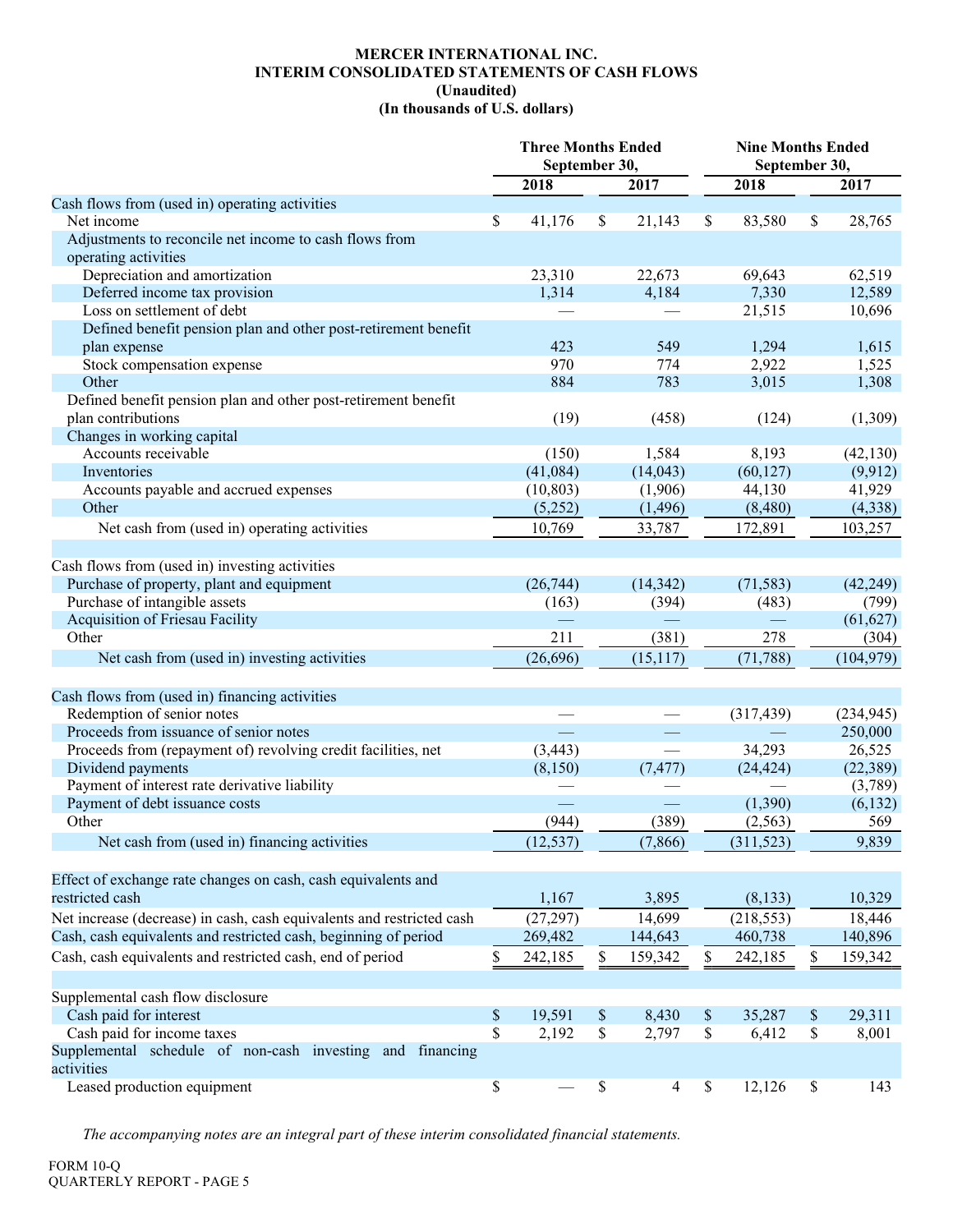**(Unaudited)** 

**(In thousands of U.S. dollars, except share and per share data)** 

#### **Note 1. The Company and Summary of Significant Accounting Policies**

### **Nature of Operations and Basis of Presentation**

The Interim Consolidated Financial Statements contained herein include the accounts of Mercer International Inc. ("Mercer Inc.") and all of its subsidiaries (collectively the "Company"). The Company's shares of common stock are quoted and listed for trading on the NASDAQ Global Market.

The Interim Consolidated Financial Statements have been prepared by the Company pursuant to the rules and regulations of the United States Securities and Exchange Commission (the "SEC"). The year-end Consolidated Balance Sheet data was derived from audited financial statements. The footnote disclosure included herein has been prepared in accordance with accounting principles generally accepted for interim financial statements in the United States ("GAAP"). The unaudited Interim Consolidated Financial Statements should be read together with the audited Consolidated Financial Statements and accompanying notes included in the Company's latest Annual Report on Form 10-K for the fiscal year ended December 31, 2017. In the opinion of the Company, the unaudited Interim Consolidated Financial Statements contained herein contain all adjustments necessary for a fair statement of the results of the interim periods included. The results for the periods included herein may not be indicative of the results for the entire year.

In these Interim Consolidated Financial Statements, unless otherwise indicated, all amounts are expressed in United States dollars ("U.S. dollars" or "\$"). The symbol "€" refers to euros and the symbol "C\$" refers to Canadian dollars.

### **Use of Estimates**

Preparation of financial statements and related disclosures in conformity with GAAP requires management to make estimates and assumptions that affect the amounts reported in the financial statements and accompanying notes. Significant management judgment is required in determining the accounting for, among other things, pension and other post-retirement benefit obligations, deferred income taxes (valuation allowance and permanent reinvestment), depreciation and amortization, future cash flows associated with impairment testing for long-lived assets, the allocation of the purchase price in a business combination to the assets acquired and liabilities assumed, legal liabilities and contingencies. Actual results could differ materially from these estimates, and changes in these estimates are recorded when known.

#### **New Accounting Pronouncements**

#### *Accounting Pronouncements Implemented*

In May 2014, the Financial Accounting Standards Board ("FASB") issued Accounting Standards Update 2014-09 ("ASU 2014-09"), Revenue Recognition – Revenue from Contracts with Customers that requires companies to recognize revenue when a customer obtains control rather than when companies have transferred substantially all risks and rewards of a good or service. Additionally, the update provides presentation and disclosure requirements which are more detailed in regards to the nature, amount, timing, and uncertainty of revenue and cash flows arising from contracts with customers. The Company adopted ASU 2014-09 as at January 1, 2018 using the modified retrospective method. This update does not change the timing of when the Company recognizes revenue as the majority of the Company's revenue arises from contracts with customers in which the sale of goods is the main performance obligation. The Company's revised revenue recognition disclosure has been included in the Significant Accounting Policies and the Business Segment Information Note.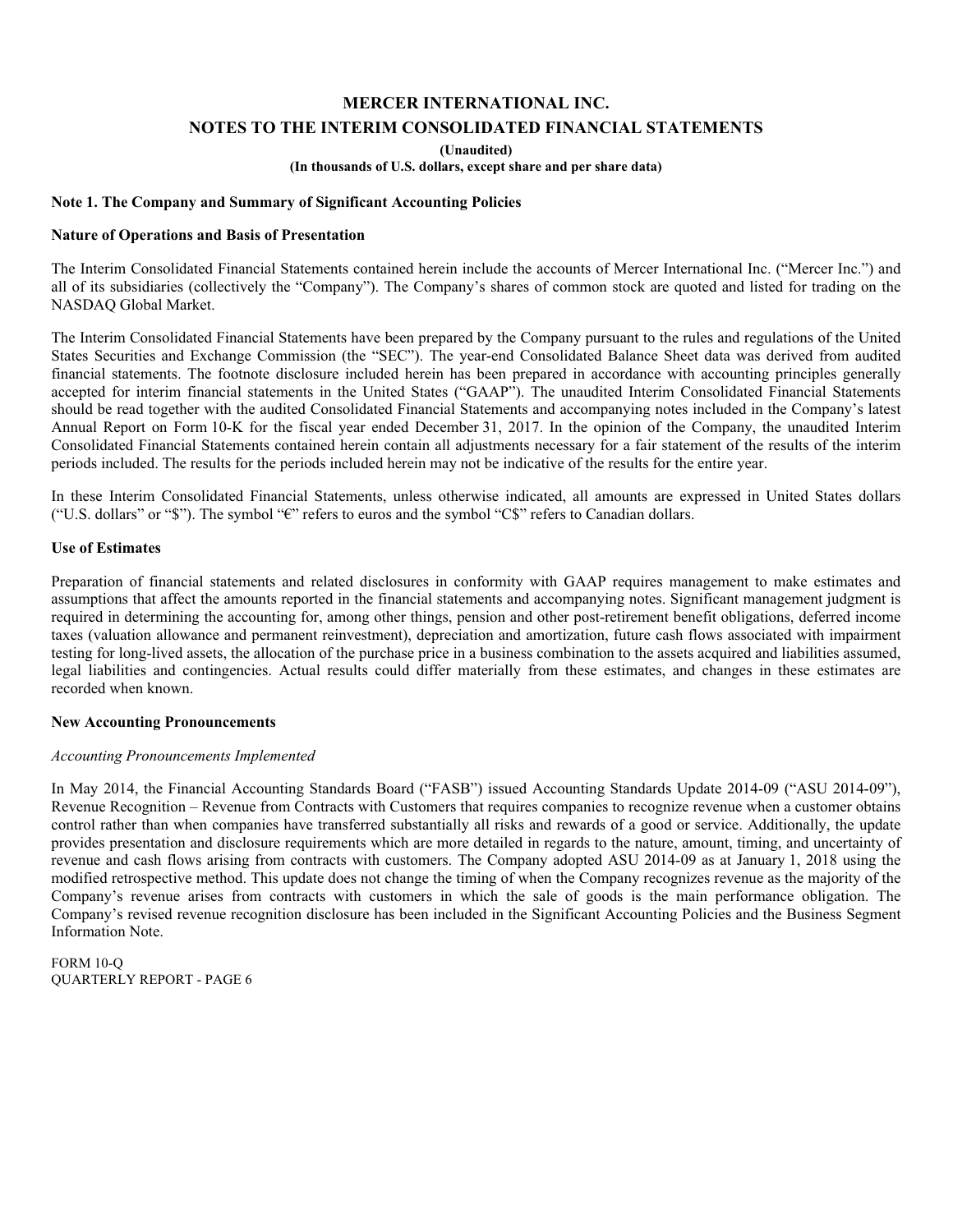**(Unaudited)** 

**(In thousands of U.S. dollars, except share and per share data)** 

#### **Note 1. The Company and Summary of Significant Accounting Policies (continued)**

In March 2017, the FASB issued Accounting Standards Update 2017-07 ("ASU 2017-07"), Improving the Presentation of Net Periodic Pension Cost and Net Periodic Post-Retirement Benefit Cost which requires that an employer report the service cost component in the same line item or items as other compensation costs arising from services rendered by the pertinent employees during the period. The other components of net benefit cost are required to be presented in the income statement separately from the service cost component and outside a subtotal of income from operations. The Company adopted ASU 2017-07 as at January 1, 2018. For the three and nine month periods ended September 30, 2018, \$282 and \$864 of the net benefit cost, respectively, has been recorded in other income (expenses) in the Interim Consolidated Statement of Operations. For the three and nine month periods ended September 30, 2017, \$373 and \$1,109, respectively, has been reclassified from operating costs, excluding depreciation and amortization to other income (expenses) in the Interim Consolidated Statement of Operations.

In January 2018, the FASB released guidance on the accounting for tax on the global intangible low-taxed income ("GILTI") provisions of the Tax Cuts and Jobs Act (the "Act"). The GILTI provisions impose a tax on foreign income in excess of a deemed return on tangible assets of foreign corporations. The Company has elected to treat any potential GILTI inclusions as a period cost.

#### *Accounting Pronouncements Not Yet Implemented*

In February 2016, the FASB issued Accounting Standards Update 2016-02, Leases ("ASU 2016-02") which requires lessees to recognize virtually all of their leases on the balance sheet, by recording a right-of-use asset and liability. In July 2018 the FASB issued Accounting Standards Update 2018-10, Codification Improvements to Topic 842, Leases as well as Accounting Standards Update 2018-11, Leases: Targeted Improvements which further affect the guidance of ASU 2016-02. These updates are effective for financial statements issued for fiscal years beginning after December 15, 2018, with early adoption permitted at the beginning of an interim or annual reporting period. The Company will adopt these updates on January 1, 2019. Currently, the Company believes these updates will not have a material impact on its consolidated financial statements.

In February 2018, the FASB issued Accounting Standards Update 2018-02, Income Statement - Reporting Comprehensive Income which allows a reclassification from accumulated other comprehensive income to retained earnings for stranded tax effects resulting from the Act. This update is effective for fiscal years beginning after December 15, 2018, and should be applied either in the period of adoption or retrospectively to each period (or periods) in which the effect of the change in the U.S. federal corporate income tax rate in the Act is recognized. The Company believes this update will not have an impact on its consolidated financial statements.

In June 2018, the FASB issued Accounting Standards Update 2018-07, Compensation - Stock Compensation - Improvements to Nonemployee Share-Based Payment Accounting which both clarifies and modifies accounting requirements relating to nonemployee share based payment transactions. The Company believes this update will not have an impact on its consolidated financial statements.

In August 2018, the FASB issued Accounting Standards Update 2018-13, Fair Value Measurement ("ASU 2018-13") which both modifies and clarifies the disclosure requirements for fair value measurement. This update is effective for financial statements issued for fiscal years beginning after December 15, 2019, with early adoption permitted. The Company is currently assessing the impact the adoption of ASU 2018-13 will have on its consolidated financial statements.

In August 2018, the FASB issued Accounting Standards Update 2018-14, Compensation - Retirement Benefits - Defined Benefit Plans - General ("ASU 2018-14") which both modifies and clarifies certain disclosure requirements for defined benefit pension and postretirement plans. This update is effective for financial statements issued for fiscal years beginning after December 15, 2020, with early adoption permitted. The Company is currently assessing the impact the adoption of ASU 2018-14 will have on its consolidated financial statements.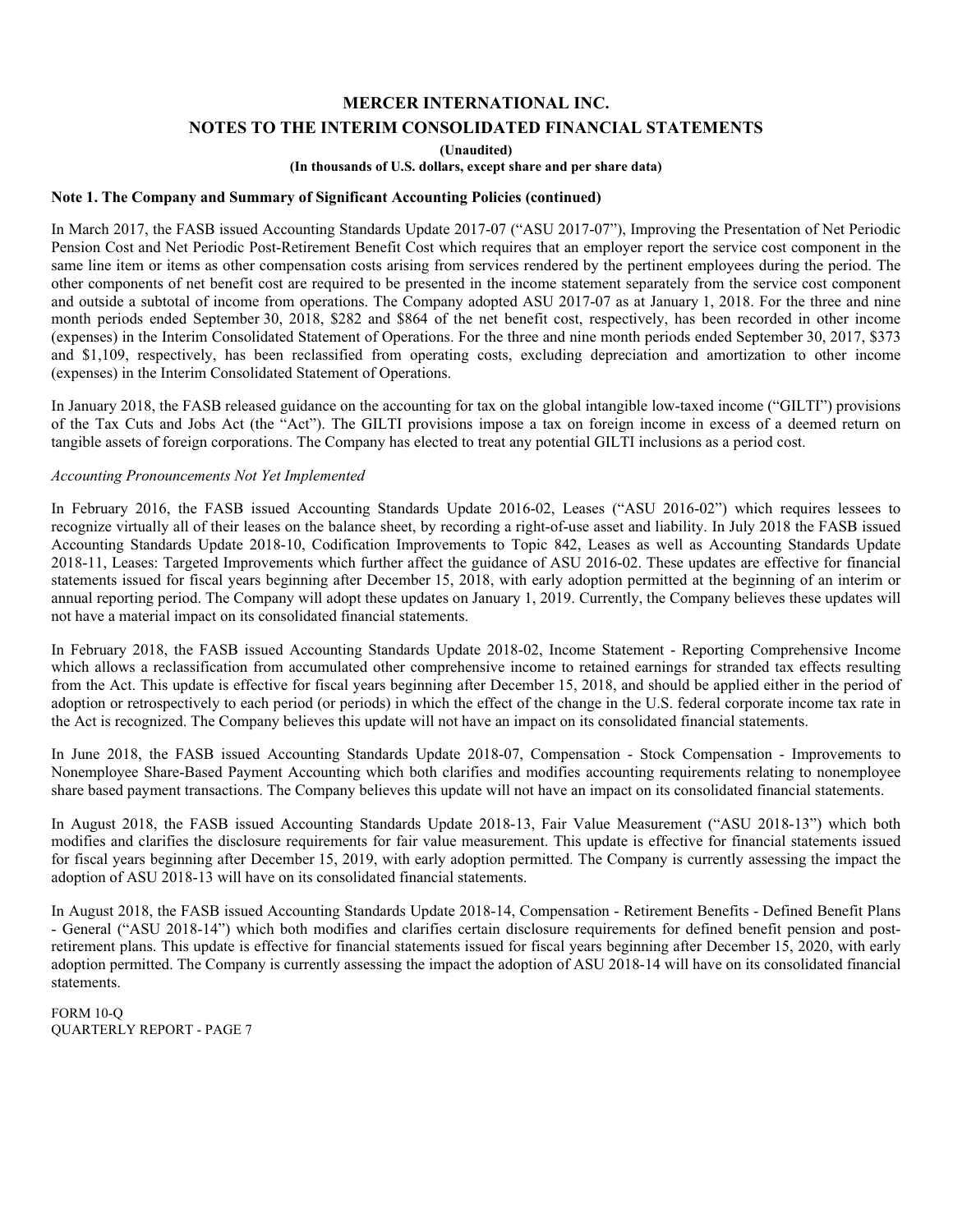**(Unaudited)** 

**(In thousands of U.S. dollars, except share and per share data)** 

## **Note 1. The Company and Summary of Significant Accounting Policies (continued)**

#### **Significant Accounting Policies**

#### *Revenue Recognition*

The Company recognizes revenue when obligations under the terms of a contract with its customer are satisfied; generally this occurs with the transfer of control of the products sold. Transfer of control to the customer is based on the standardized shipping terms in the contract as this determines when the Company has the right to payment, the customer has legal title to the asset and the customer has the risks of ownership. Payment terms are defined in the contract and payment is typically due within three months after control has transferred to the customer. The contracts do not have a significant financing component.

The Company has elected to exclude value added, sales and other taxes it collects concurrent with revenue-producing activities from revenues.

The Company may arrange shipping and handling activities as part of the sale of its products. The Company has elected to account for shipping and handling activities that occur after the customer has obtained control of the product as a fulfillment cost rather than as an additional promised service.

The following is a description of the principal activities from which the Company generates its revenues. For a breakdown of revenues by product and geographic location see the Business Segment Information Note.

#### *Pulp and Lumber Revenues*

For European sales sent by truck or train from the mills directly to the customer, the contracted sales terms are such that control transfers once the truck or train leaves the mill. For orders sent by ocean freighter, the contract terms state that control transfers at the time the product passes the ships rail. For North American sales shipped by truck or train, the contracts state that control transfers once the truck or train has arrived at the customer's specified location.

The transaction price is included in the sales contract and is net of customer discounts, rebates and other selling concessions.

The Company's pulp sales are to tissue and paper producers and the Company's lumber sales are to manufacturers and retailers. The Company's sales to Europe and North America are direct to the customer. The Company's pulp sales to overseas customers are primarily through third party sales agents and the Company's lumber sales to overseas customers are either direct to the customer or through third party sales agents.

## *By-Product Revenues*

Energy sales are to utility companies in Canada and Germany. Sales of energy are recognized as the electricity is consumed by the customer and is based on contractual usage rates and meter readings that measure electricity consumption.

Chemicals and wood residuals are sold into the European market direct to the customer and have shipping terms where control transfers once the chemicals or wood residuals are loaded onto the truck at the mill.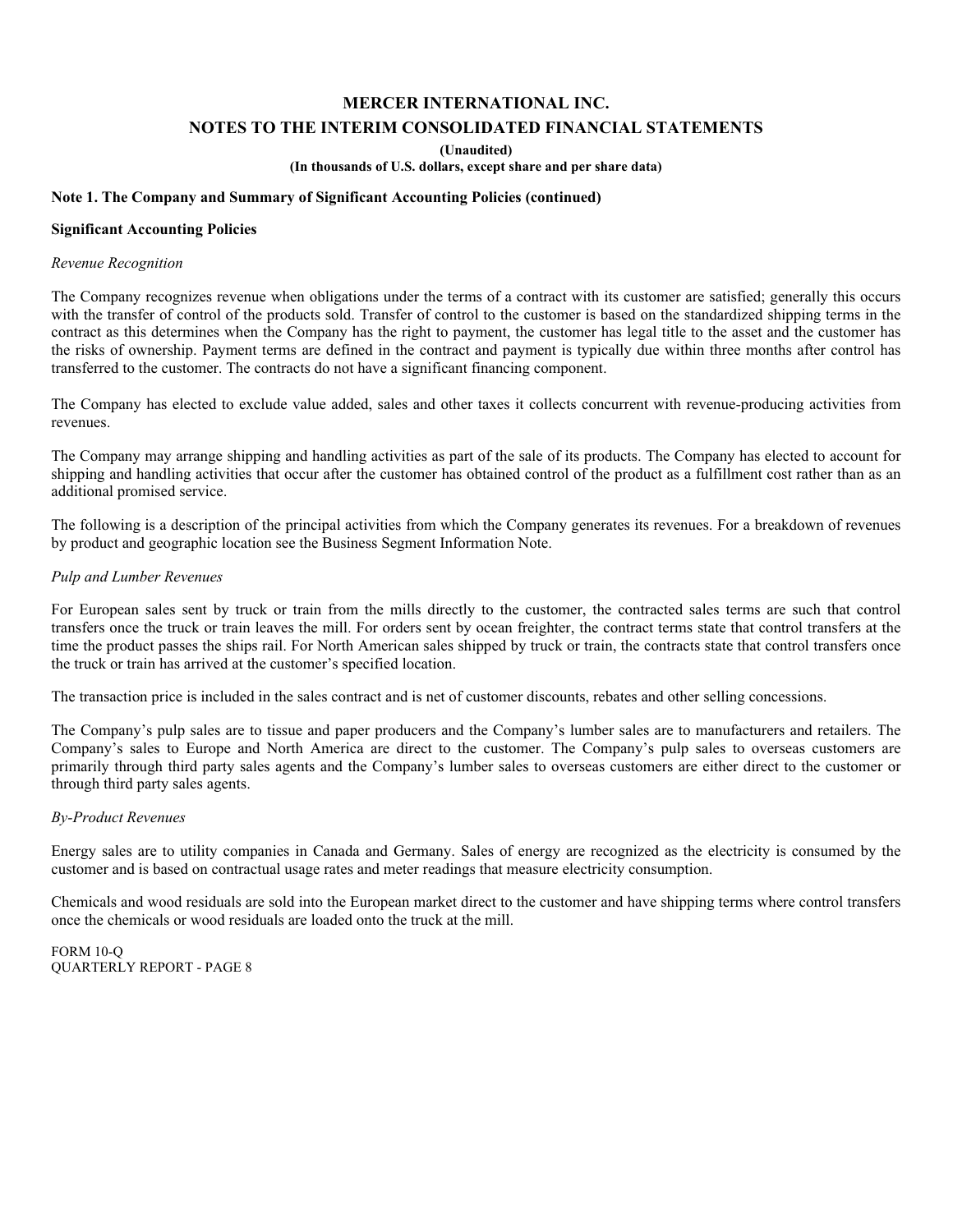## **MERCER INTERNATIONAL INC.**

## **NOTES TO THE INTERIM CONSOLIDATED FINANCIAL STATEMENTS**

### **(Unaudited)**

**(In thousands of U.S. dollars, except share and per share data)** 

#### **Note 2. Inventories**

|                       | September 30,<br>2018 | December 31,<br>2017 |         |  |
|-----------------------|-----------------------|----------------------|---------|--|
| Raw materials         | 98,623                |                      | 49,137  |  |
| Finished goods        | 63,054                |                      | 58,364  |  |
| Spare parts and other | 68.107                |                      | 69,100  |  |
|                       | 229,784               |                      | 176,601 |  |

## **Note 3. Accounts Payable and Other**

|                                          | September 30,<br>2018 |   | December 31,<br>2017 |  |
|------------------------------------------|-----------------------|---|----------------------|--|
| Trade payables                           | 46.529<br>Φ           | S | 36,151               |  |
| Accrued expenses                         | 81,502                |   | 67,528               |  |
| Interest payable                         | 9,025                 |   | 10,093               |  |
| Income tax payable                       | 14,864                |   | 4,324                |  |
| Legal cost award payable (Note $11(c)$ ) | 6,951                 |   |                      |  |
| Dividends payable                        | 8.150                 |   | 8,126                |  |
| Other                                    | 6,763                 |   | 7,335                |  |
|                                          | 173.784               |   | 133,557              |  |

## **Note 4. Debt**

|                                                    |   | September 30, |   | December 31, |
|----------------------------------------------------|---|---------------|---|--------------|
|                                                    |   | 2018          |   | 2017         |
| 2022 Senior Notes, principal amount, \$100,000 (a) | D | 98.849        | S | 394,565      |
| 2024 Senior Notes, principal amount, \$250,000 (a) |   | 245,965       |   | 245,398      |
| 2026 Senior Notes, principal amount, \$300,000 (a) |   | 294,395       |   | 293,773      |
| Revolving credit facilities                        |   |               |   |              |
| $\epsilon$ 75.0 million (b)                        |   |               |   |              |
| C\$40.0 million(c)                                 |   |               |   |              |
| $\epsilon$ 70.0 million (d)                        |   | 42.252        |   | 25,185       |
| $\epsilon$ 5.0 million (e)                         |   |               |   |              |
| $\epsilon$ 25.0 million (f)                        |   | 15,058        |   |              |
|                                                    | S | 696.519       |   | 958.921      |

As at September 30, 2018, the maturities of the principal portion of debt are as follows:

| 2018       |   |                                 |
|------------|---|---------------------------------|
| 2019       |   | $\overbrace{\hspace{15em}}$     |
| 2020       |   | 15,058                          |
| 2021       |   | $\hspace{0.1mm}-\hspace{0.1mm}$ |
| 2022       |   | 142,252                         |
| Thereafter |   | 550,000                         |
|            | ъ | 707,310                         |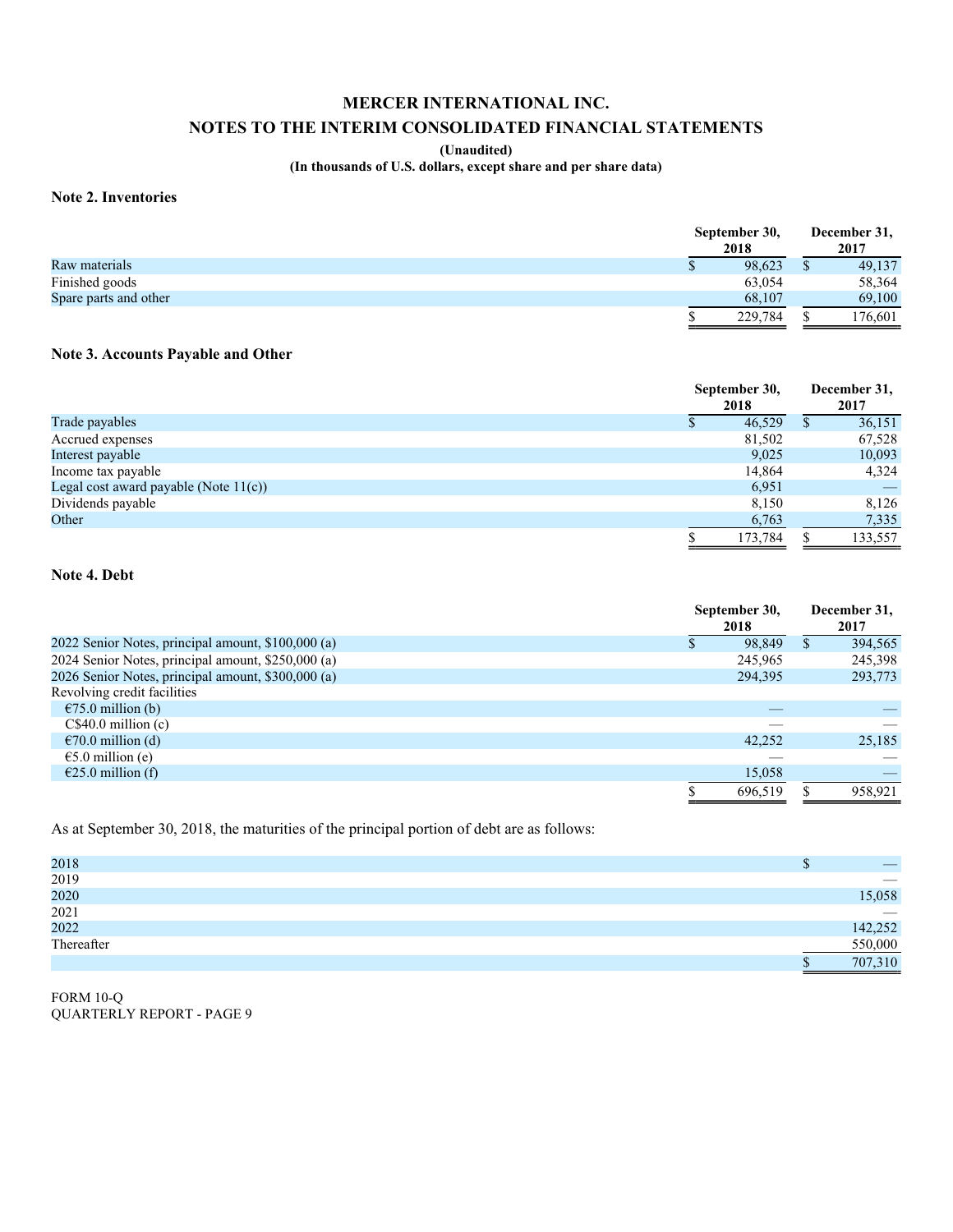**(Unaudited)** 

## **(In thousands of U.S. dollars, except share and per share data)**

#### **Note 4. Debt (continued)**

Certain of the Company's debt instruments were issued under agreements which, among other things, may limit its ability and the ability of its subsidiaries to make certain payments, including dividends. These limitations are subject to specific exceptions. As at September 30, 2018, the Company is in compliance with the terms of its debt agreements.

(a) On December 20, 2017, the Company issued \$300,000 in aggregate principal amount of 5.50% senior notes which mature on January 15, 2026 ("2026 Senior Notes"). The 2026 Senior Notes were issued at a price of 100.00% of their principal amount. The net proceeds of the offering were \$293,795, after deducting the underwriter's discount and offering expenses.

In January 2018, the Company used the net proceeds, together with cash on hand, to redeem \$300,000 in aggregate principal amount of 2022 Senior Notes (herein defined below). In connection with this redemption the Company recorded a loss on settlement of debt of \$21,515 in the Interim Consolidated Statement of Operations. As at December 31, 2017, the total cash used to redeem the 2022 Senior Notes was classified as restricted cash and the carrying value of the 2022 Senior Notes was classified as a current liability in the Consolidated Balance Sheet.

On February 3, 2017, the Company issued \$225,000 in aggregate principal amount of 6.50% senior notes which mature on February 1, 2024 ("2024 Senior Notes") and on March 16, 2017, the Company issued an additional \$25,000 in aggregate principal amount of its 2024 Senior Notes. The 2024 Senior Notes were issued at a price of 100.00% of their principal amount. The net proceeds of the offerings were \$244,711, after deducting the underwriter's discount and offering expenses. The net proceeds from the 2024 Senior Notes, together with cash on hand, were used to redeem \$227,000 of remaining aggregate principal amount of outstanding senior notes due 2019, to finance the acquisition of a German sawmill and bio-mass power plant near Friesau Germany (the "Friesau Facility") and for general working capital purposes. In connection with the redemption the Company recorded a loss on settlement of debt of \$10,696 in the Interim Consolidated Statement of Operations.

On November 26, 2014, the Company issued \$400,000 in aggregate principal amount of 7.75% senior notes which mature on December 1, 2022 ("2022 Senior Notes" and collectively with the 2024 Senior Notes and 2026 Senior Notes, the "Senior Notes").

The Senior Notes are general unsecured senior obligations of the Company. They rank equal in right of payment with all existing and future unsecured senior indebtedness of the Company and are senior in right of payment to any current or future subordinated indebtedness of the Company. The Senior Notes are effectively junior in right of payment to all existing and future secured indebtedness, to the extent of the assets securing such indebtedness, and all indebtedness and liabilities of the Company's subsidiaries.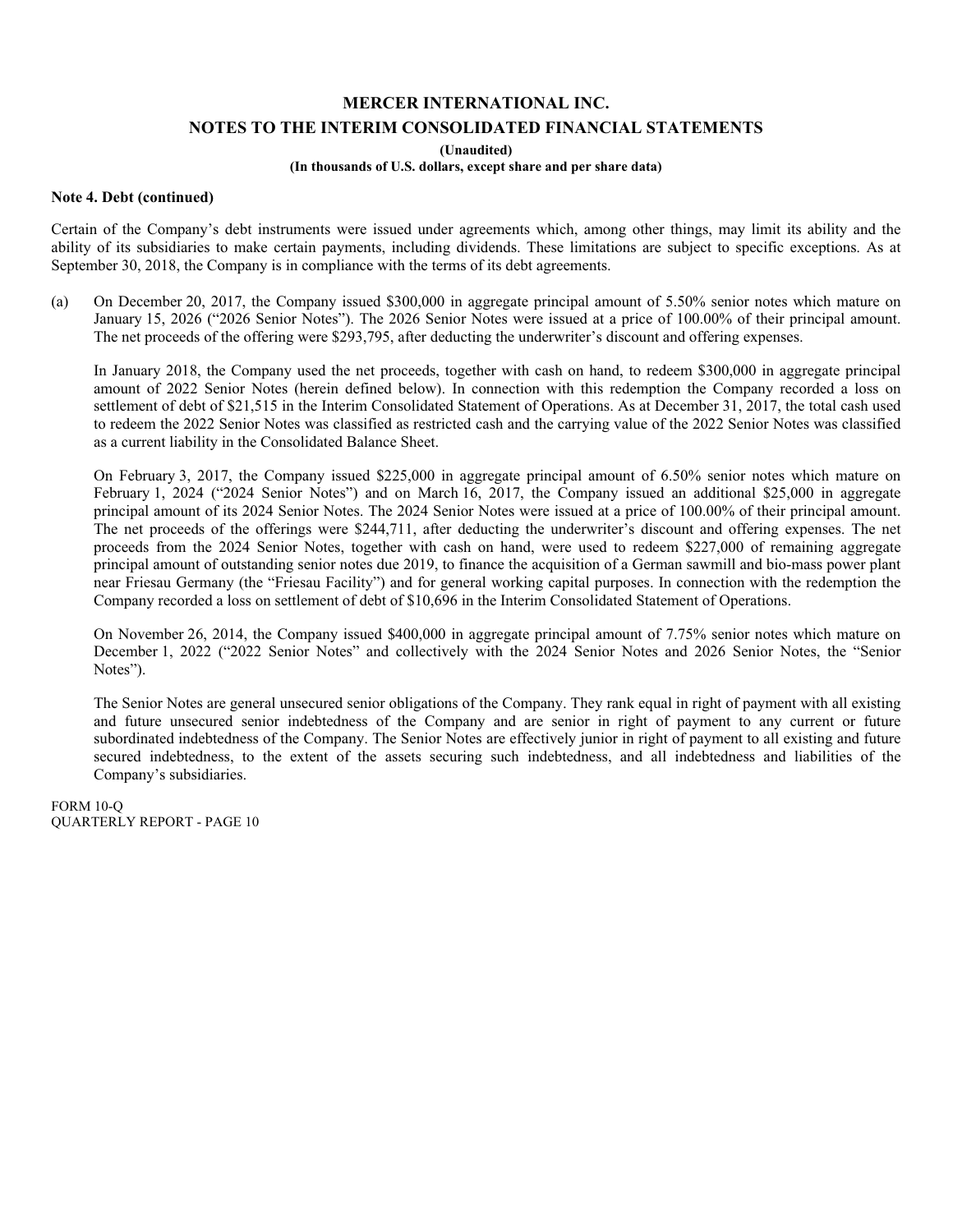**(Unaudited)** 

#### **(In thousands of U.S. dollars, except share and per share data)**

#### **Note 4. Debt (continued)**

The Company may redeem all or a part of the 2026 Senior Notes, upon not less than 10 days' or more than 60 days' notice, at the redemption prices (expressed as percentages of principal amount) discussed below, plus accrued and unpaid interest to (but not including) the applicable redemption date. The Company may redeem all or a part of the 2024 Senior Notes or 2022 Senior Notes, upon not less than 30 days' or more than 60 days' notice, at the redemption prices (expressed as percentages of principal amount) discussed below, plus accrued and unpaid interest to (but not including) the applicable redemption date. The 2026 Senior Notes redemption prices are equal to 102.750% for the twelve month period beginning on January 15, 2021, 101.375% for the twelve month period beginning on January 15, 2022, and 100.000% beginning on January 15, 2023 and at any time thereafter. The 2024 Senior Notes redemption prices are equal to 103.250% for the twelve month period beginning on February 1, 2020, 101.625% for the twelve month period beginning on February 1, 2021, and 100.000% beginning on February 1, 2022 and at any time thereafter. The 2022 Senior Notes redemption prices are equal to 105.813% for the twelve month period beginning on December 1, 2017, 103.875% for the twelve month period beginning on December 1, 2018, 101.938% for the twelve month period beginning on December 1, 2019, and 100.000% beginning on December 1, 2020 and at any time thereafter.

- (b) A €75.0 million revolving credit facility at the Stendal mill that matures in October 2019. Borrowings under the facility are collateralized by the mill's inventory and accounts receivable and bear interest at Euribor plus 3.50%. As at September 30, 2018, approximately  $60.1$  million (\$151) of this facility was supporting bank guarantees leaving approximately  $674.9$  million (\$86,669) available.
- (c) A C\$40.0 million revolving credit facility at the Celgar mill that matures in July 2023. Borrowings under the facility are collateralized by the mill's inventory, accounts receivable, general intangibles and capital assets and are restricted by a borrowing base calculated on the mill's inventory and accounts receivable. When the borrowing capacity is less than 25% of the total facility the Canadian dollar denominated amounts bear interest at bankers acceptance plus 1.50% or Canadian prime and the U.S. dollar denominated amounts bear interest at LIBOR plus 1.50% or U.S. base. When the borrowing capacity is greater than or equal to 25% of the total facility, the respective bankers acceptance or LIBOR margins are reduced by 0.25% and the Canadian Prime or U.S. base margins are reduced by 0.125%. As at September 30, 2018, approximately C\$1.7 million (\$1,312) was supporting letters of credit and approximately C\$38.3 million (\$29,587) was available.
- (d) A €70.0 million joint revolving credit facility that matures in April 2022. The Rosenthal mill has full access to the available amount under the facility and the Company's wholly owned subsidiary, Mercer Timber Products GmbH has access to a maximum of  $E$ 45.0 million. Borrowings under the facility are collateralized by the borrowers' inventory and accounts receivable and bear interest at Euribor plus 2.95%. As at September 30, 2018, approximately €36.5 million (\$42,252) of this facility was drawn and accruing interest at a rate of 2.95% and approximately  $\epsilon$ 11.4 million (\$13,210) of this facility was supporting bank guarantees leaving approximately  $E22.1$  million (\$25,570) available.
- (e) A €5.0 million revolving credit facility at the Rosenthal mill that matures in December 2018. Borrowings under this facility bear interest at the rate of the three-month Euribor plus 2.50% and are secured by certain land at the Rosenthal mill. As at September 30, 2018 approximately  $\epsilon$ 2.6 million (\$2,954) of this facility was supporting bank guarantees leaving approximately  $€2.4$  million (\$2,834) available.
- (f) A €25.0 million revolving credit facility for the Company's wholly owned German subsidiary, Mercer Holz GmbH ("Mercer Holz"), that matures in February 2020. Borrowings under this facility bear interest at Euribor plus 3.30% and are secured by Mercer Holz's inventory and accounts receivable. As at September 30, 2018, approximately  $\epsilon$ 13.0 million (\$15,058) of this facility was drawn and accruing interest at a rate of 3.30% and approximately  $\epsilon$ 0.3 million (\$370) of this facility was supporting bank guarantees leaving approximately  $E11.7$  million (\$13,512) available.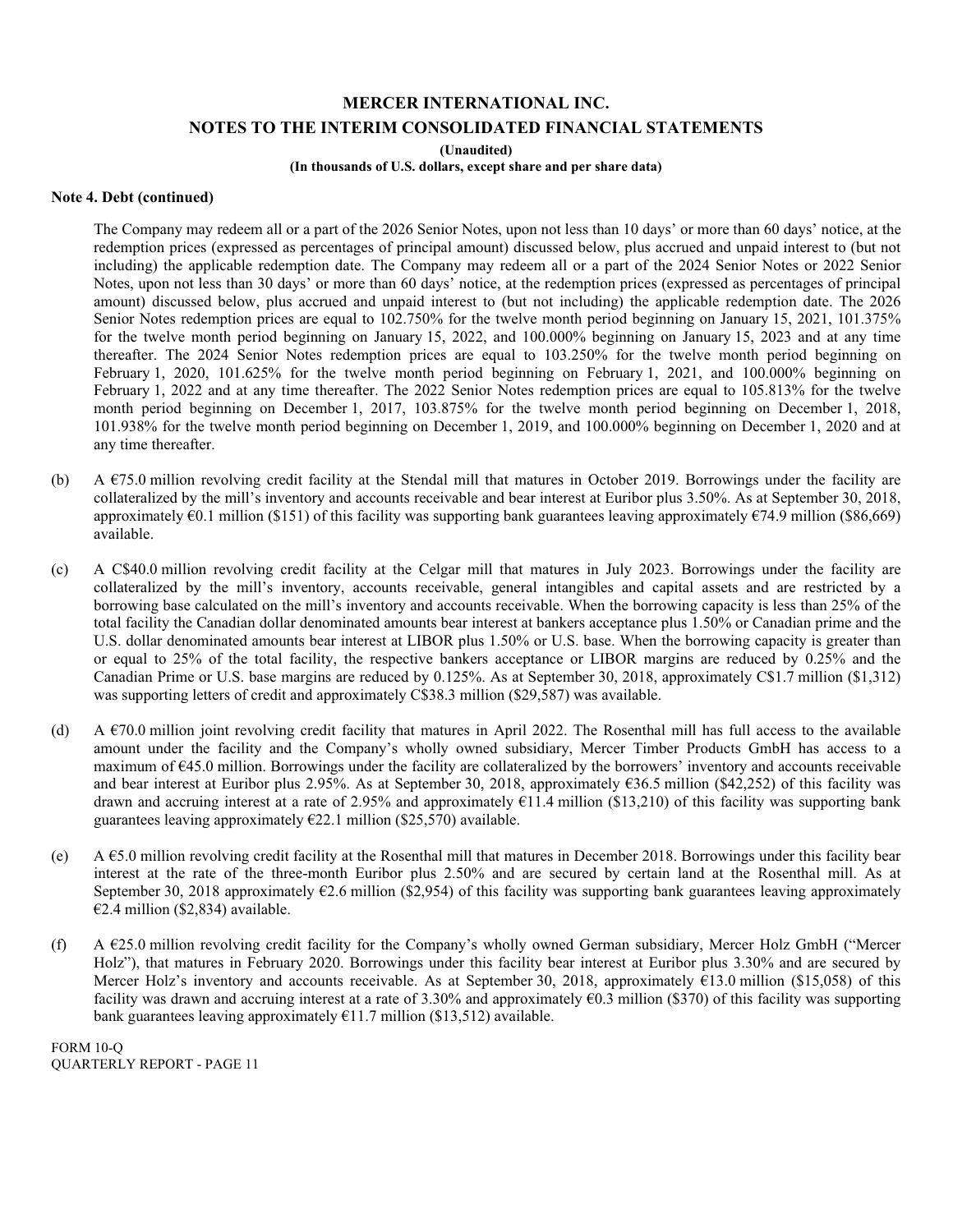**(Unaudited)** 

**(In thousands of U.S. dollars, except share and per share data)** 

### **Note 5. Pension and Other Post-Retirement Benefit Obligations**

#### **Defined Benefit Plans**

Included in pension and other post-retirement benefit obligations are amounts related to the Company's Celgar and Rosenthal mills. The largest component of these obligations is with respect to the Celgar mill which maintains a defined benefit pension plan and other postretirement benefit plans for certain employees (the "Celgar Defined Benefit Plans").

Pension benefits are based on employees' earnings and years of service. The Celgar Defined Benefit Plans are funded by contributions from the Company based on actuarial estimates and statutory requirements.

The components of the net benefit costs relating to the Celgar Defined Benefit Plans for the three and nine month periods ended September 30, 2018 and 2017 were as follows:

|                                    | Three Months Ended September 30, |  |                                                                |  |       |                                                            |     |  |  |
|------------------------------------|----------------------------------|--|----------------------------------------------------------------|--|-------|------------------------------------------------------------|-----|--|--|
|                                    | 2018                             |  |                                                                |  | 2017  |                                                            |     |  |  |
|                                    | <b>Pension</b>                   |  | <b>Other Post-</b><br>Retirement<br><b>Benefits</b><br>Pension |  |       | <b>Other Post-</b><br><b>Retirement</b><br><b>Benefits</b> |     |  |  |
| Service cost                       | 26                               |  | 115                                                            |  | 25    | ۰D                                                         | 151 |  |  |
| Interest cost                      | 312                              |  | 175                                                            |  | 346   |                                                            | 245 |  |  |
| Expected return on plan assets     | (380)                            |  |                                                                |  | (520) |                                                            |     |  |  |
| Amortization of unrecognized items | 226                              |  | (51)                                                           |  | 265   |                                                            | 37  |  |  |
| Net benefit costs                  | 184                              |  | 239                                                            |  | 116   |                                                            | 433 |  |  |

|                                    | Nine Months Ended September 30, |                                                            |      |     |                |      |                                                            |  |  |
|------------------------------------|---------------------------------|------------------------------------------------------------|------|-----|----------------|------|------------------------------------------------------------|--|--|
|                                    |                                 | 2018                                                       |      |     |                | 2017 |                                                            |  |  |
|                                    | <b>Pension</b>                  | <b>Other Post-</b><br><b>Retirement</b><br><b>Benefits</b> |      |     | <b>Pension</b> |      | <b>Other Post-</b><br><b>Retirement</b><br><b>Benefits</b> |  |  |
| Service cost                       | 78                              | ъ                                                          | 352  | аĐ. | 71             | D    | 435                                                        |  |  |
| Interest cost                      | 952                             |                                                            | 535  |     | 998            |      | 706                                                        |  |  |
| Expected return on plan assets     | (1,157)                         |                                                            |      |     | (1, 499)       |      |                                                            |  |  |
| Amortization of unrecognized items | 690                             |                                                            | 156) |     | 792            |      | 112                                                        |  |  |
| Net benefit costs                  | 563                             |                                                            | 731  |     | 362            |      | 1,253                                                      |  |  |

#### **Defined Contribution Plan**

Effective December 31, 2008, the Celgar Defined Benefit Plans were closed to new members. In addition, the defined benefit service accrual ceased on December 31, 2008, and members began to receive pension benefits, at a fixed contractual rate, under a new defined contribution plan effective January 1, 2009. During the three and nine month periods ended September 30, 2018, the Company made contributions of \$215 and \$650, respectively  $(2017 - $213$  and \$672), to this plan.

#### **Multiemployer Plan**

The Company participates in a multiemployer plan for the hourly-paid employees at the Celgar mill. The contributions to the plan are determined based on a percentage of pensionable earnings pursuant to a collective bargaining agreement. The Company has no current or future contribution obligations in excess of the contractual contributions. During the three and nine month periods ended September 30, 2018, the Company made contributions of \$529 and \$1,674, respectively (2017 – \$493 and \$1,539), to this plan.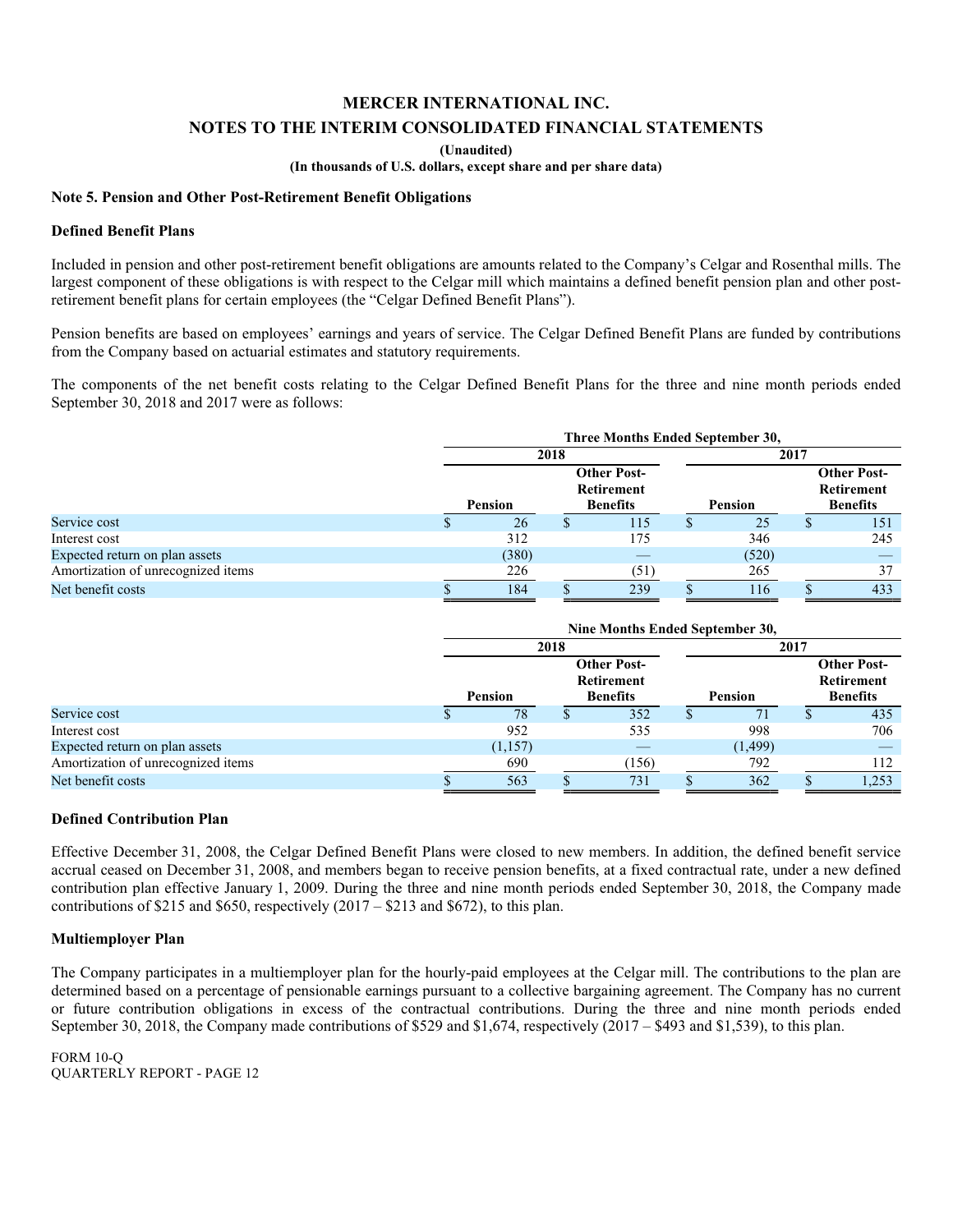**(Unaudited)** 

#### **(In thousands of U.S. dollars, except share and per share data)**

#### **Note 6. Income Taxes**

The income tax provision attributable to income before provision for income taxes in the Interim Consolidated Statements of Operations differs from the amounts computed by applying the U.S. federal statutory income tax rate of 21% (2017 - 35%) for the three and nine month periods ended September 30, 2018 and 2017 as a result of the following:

|                                                            |    | <b>Three Months Ended</b><br>September 30, |              |          |    | <b>Nine Months Ended</b><br>September 30, |               |           |
|------------------------------------------------------------|----|--------------------------------------------|--------------|----------|----|-------------------------------------------|---------------|-----------|
|                                                            |    | 2018                                       |              | 2017     |    | 2018                                      |               | 2017      |
| U.S. federal statutory rate                                |    | 21%                                        |              | 35%      |    | 21%                                       |               | 35%       |
| U.S. federal statutory rate on income before provision for |    |                                            |              |          |    |                                           |               |           |
| income taxes                                               | \$ | (10, 785)                                  | <sup>S</sup> | (9, 722) | \$ | (23, 479)                                 | <sup>\$</sup> | (17, 732) |
| Tax differential on foreign income                         |    | (4,265)                                    |              | 2,701    |    | (11, 493)                                 |               | 5,668     |
| Effect of foreign earnings                                 |    | (19,983)                                   |              |          |    | (28, 440)                                 |               |           |
| Change in undistributed earnings                           |    |                                            |              | (450)    |    |                                           |               | (5,915)   |
| Valuation allowance                                        |    | 23,492                                     |              | (1,823)  |    | 45,510                                    |               | (11, 177) |
| Tax benefit of partnership structure                       |    | 965                                        |              | 1,246    |    | 3,242                                     |               | 3,692     |
| Non-taxable foreign subsidies                              |    | 716                                        |              | 608      |    | 2,204                                     |               | 1,717     |
| True-up of prior year taxes                                |    | 109                                        |              | (169)    |    | (14, 384)                                 |               | (279)     |
| Foreign exchange on valuation allowance                    |    | (30)                                       |              | 1,241    |    | (704)                                     |               | 2,404     |
| Foreign exchange on settlement of debt                     |    |                                            |              |          |    |                                           |               | 550       |
| Other                                                      |    | (401)                                      |              | (264)    |    | (680)                                     |               | (825)     |
|                                                            |    | (10, 182)                                  |              | (6, 632) | S  | (28, 224)                                 |               | (21, 897) |
| Comprised of:                                              |    |                                            |              |          |    |                                           |               |           |
| Current income tax provision                               | \$ | (8,868)                                    | S            | (2, 448) | S  | (20, 894)                                 | <sup>\$</sup> | (9,308)   |
| Deferred income tax provision                              |    | (1,314)                                    |              | (4,184)  |    | (7,330)                                   |               | (12, 589) |
|                                                            | S  | (10, 182)                                  |              | (6, 632) |    | (28, 224)                                 |               | (21, 897) |

The Act enacted on December 22, 2017 resulted in substantial changes including reducing the U.S. federal corporate income tax rate from 35% to 21% and requiring companies to pay a one-time transition tax on earnings of certain foreign subsidiaries that were previously tax deferred. The Company applied the guidance in Staff Accounting Bulletin No. 118 and at December 31, 2017 calculated its best estimate of the impact of the Act in its year end income tax provision. Subsequent to the completion and filing of the 2017 tax return in the third quarter of 2018 it was determined that no significant measurement period adjustments to the provisional estimates recorded at December 31, 2017 were necessary.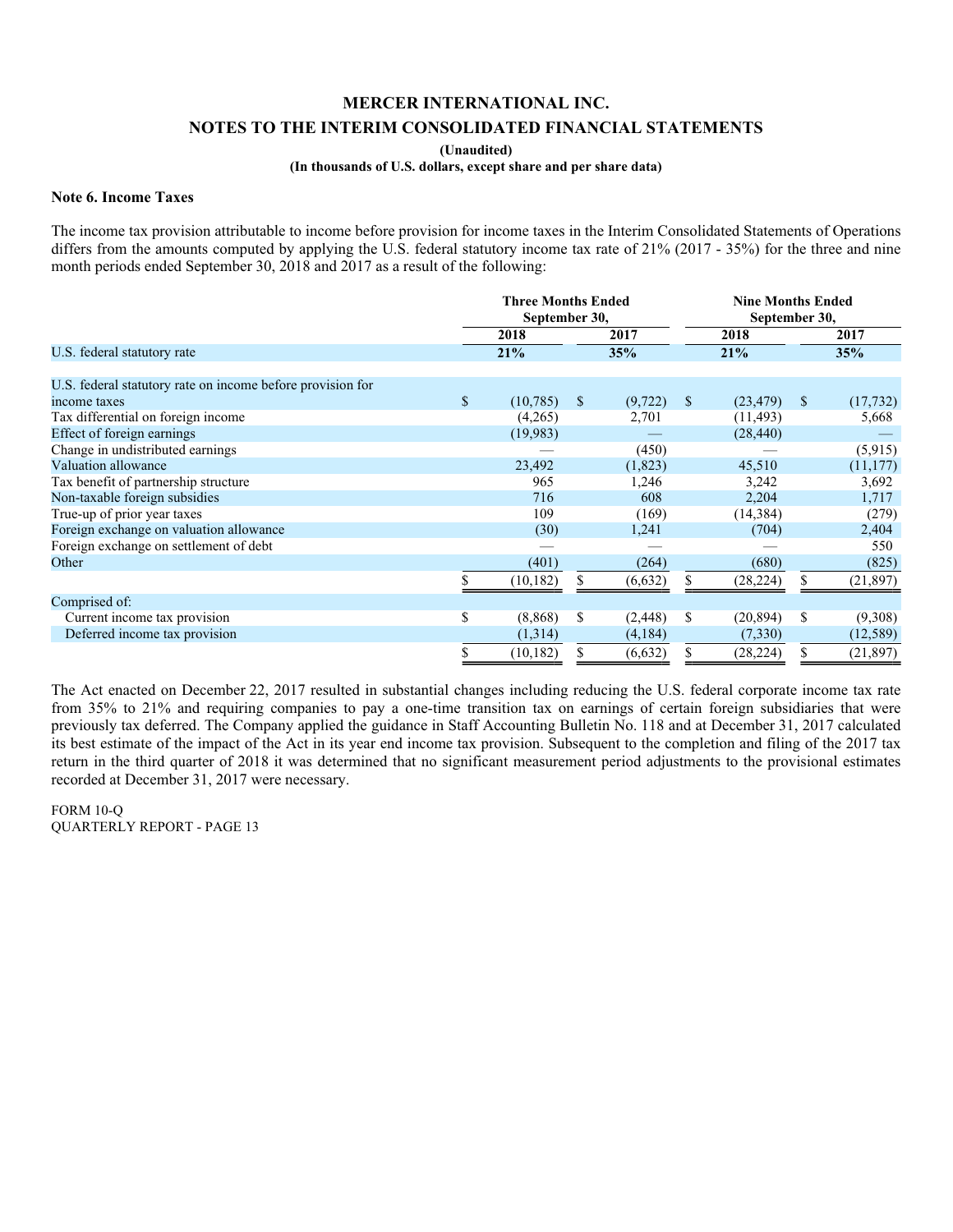### **MERCER INTERNATIONAL INC.**

## **NOTES TO THE INTERIM CONSOLIDATED FINANCIAL STATEMENTS**

#### **(Unaudited)**

**(In thousands of U.S. dollars, except share and per share data)** 

#### **Note 7. Net Income Per Common Share**

|                                                       | <b>Three Months Ended</b><br>September 30, |  |              | <b>Nine Months Ended</b><br>September 30, |                    |  |              |
|-------------------------------------------------------|--------------------------------------------|--|--------------|-------------------------------------------|--------------------|--|--------------|
|                                                       | 2018<br>2017                               |  |              | 2018                                      |                    |  | 2017         |
| Net income                                            |                                            |  |              |                                           |                    |  |              |
| Basic and diluted                                     | \$<br>41,176 \$                            |  | 21,143 \$    |                                           | 83,580 \$          |  | 28,765       |
|                                                       |                                            |  |              |                                           |                    |  |              |
| Net income per common share                           |                                            |  |              |                                           |                    |  |              |
| <b>Basic</b>                                          | \$<br>$0.63 \text{ }$ \$                   |  | 0.33 S       |                                           | $1.28 \text{ }$ \$ |  | 0.44         |
| Diluted                                               | \$<br>$0.63 \text{ }$ \$                   |  | 0.32 S       |                                           | 1.27S              |  | 0.44         |
| Weighted average number of common shares outstanding: |                                            |  |              |                                           |                    |  |              |
| Basic <sup>(1)</sup>                                  | 65,170,531                                 |  | 64,973,653   |                                           | 65,120,976         |  | 64,896,511   |
| Effect of dilutive shares:                            |                                            |  |              |                                           |                    |  |              |
| Performance Share Units ("PSUs")                      | 639,998                                    |  | 412.995      |                                           | 550,983            |  | 429,801      |
| Restricted shares                                     | 7,510                                      |  | 7,268        |                                           | 20,328             |  | 17,447       |
| Diluted                                               | 65.818.039                                 |  | 65, 393, 916 |                                           | 65,692,287         |  | 65, 343, 759 |

(1) For the three and nine month periods ended September 30, 2018, the basic weighted average number of common shares outstanding excludes  $31,130$  restricted shares which have been issued, but have not vested as at September 30, 2018 (2017 – 43,635 restricted shares).

The calculation of diluted net income per common share does not assume the exercise of any instruments that would have an antidilutive effect on net income per common share. There were no anti-dilutive instruments for the three and nine month periods ended September 30, 2018 and 2017.

#### **Note 8. Shareholders' Equity**

#### **Dividends**

During the nine month period ended September 30, 2018, the Company's Board of Directors declared the following quarterly dividends:

|                   | <b>Dividend Per</b><br><b>Common Share</b> |       |  |        |  |  |
|-------------------|--------------------------------------------|-------|--|--------|--|--|
| February 15, 2018 |                                            | 0.125 |  | 8,147  |  |  |
| May 3, 2018       |                                            | 0.125 |  | 8,150  |  |  |
| July 26, 2018     |                                            | 0.125 |  | 8,150  |  |  |
|                   |                                            | 0.375 |  | 24.447 |  |  |

In October 2018, the Company's Board of Directors declared a quarterly dividend of \$0.125 per common share. Payment of the dividend will be made on December 20, 2018 to all shareholders of record on December 13, 2018. Future dividends are subject to approval by the Board of Directors and may be adjusted as business and industry conditions warrant.

#### **Stock Based Compensation**

In June 2010, the Company adopted a stock incentive plan which provides for options, restricted stock rights, restricted shares, performance shares, PSUs and stock appreciation rights to be awarded to employees, consultants and non-employee directors. During the nine month period ended September 30, 2018, there were no issued and outstanding options, restricted stock rights, performance shares or stock appreciation rights. As at September 30, 2018, after factoring in all allocated shares, there remain approximately 2.8 million common shares available for grant.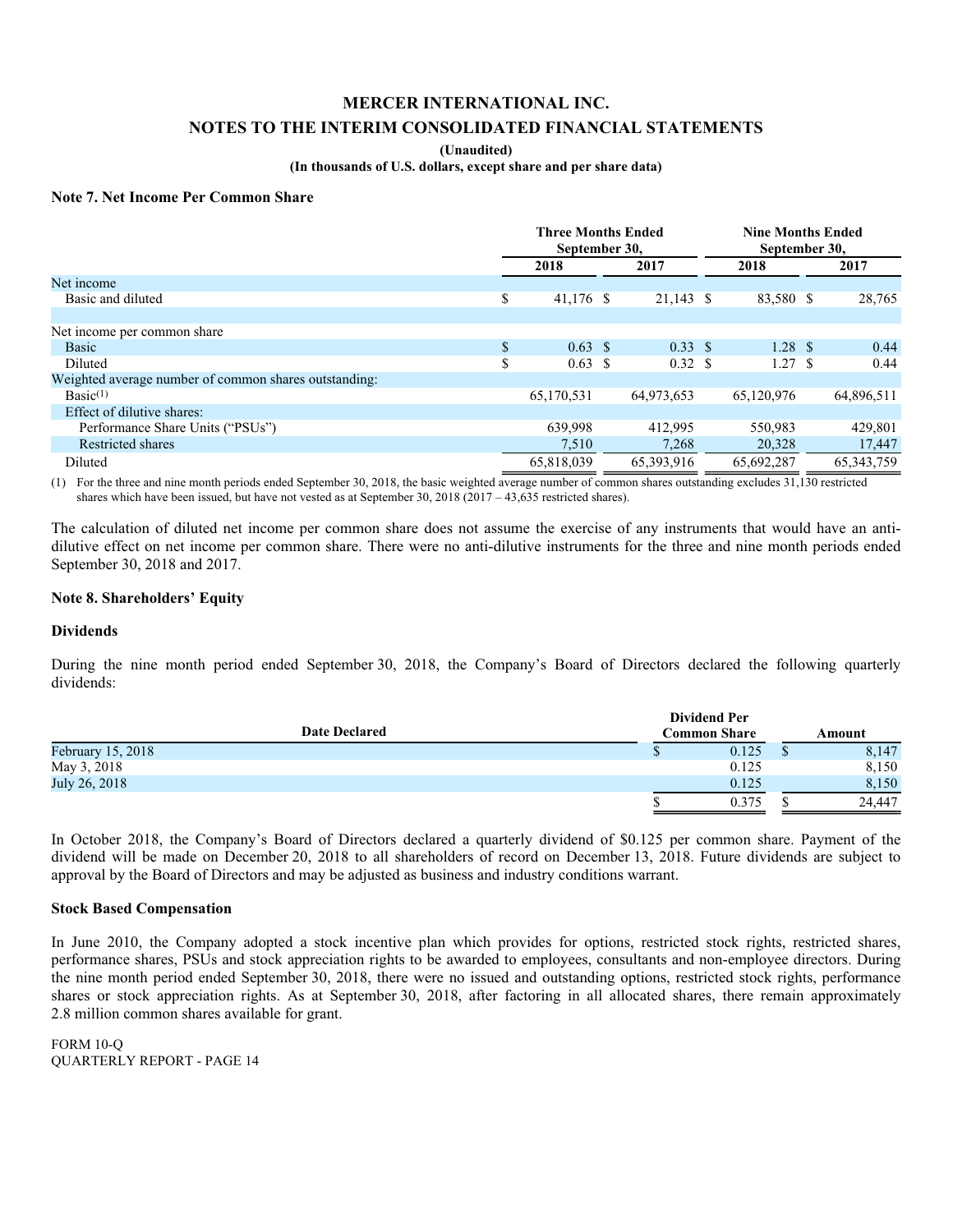## **MERCER INTERNATIONAL INC.**

#### **NOTES TO THE INTERIM CONSOLIDATED FINANCIAL STATEMENTS**

**(Unaudited)** 

**(In thousands of U.S. dollars, except share and per share data)** 

#### **Note 8. Shareholders' Equity (continued)**

*PSUs* 

PSUs comprise rights to receive common shares at a future date that are contingent on the Company and the grantee achieving certain performance objectives. The performance objective period is generally three years. For the three and nine month periods ended September 30, 2018, the Company recognized an expense of \$840 and \$2,534, respectively related to PSUs (2017 – \$646 and \$1,201).

The following table summarizes PSU activity during the period:

|                                      | Number of   |
|--------------------------------------|-------------|
|                                      | <b>PSUs</b> |
| Outstanding as at January 1, 2018    | 1,867,158   |
| Granted                              | 652,548     |
| Vested and issued                    | (153, 243)  |
| Forfeited                            | (330, 455)  |
| Outstanding as at September 30, 2018 | 2,036,008   |

#### *Restricted Shares*

Restricted shares generally vest at the end of one year. Expense recognized for the three and nine month periods ended September 30, 2018 was \$130 and \$388 (2017 – \$128 and \$324). As at September 30, 2018, the total remaining unrecognized compensation cost related to restricted shares amounted to approximately \$347 which will be amortized over the remaining vesting periods.

The following table summarizes restricted share activity during the period:

|                                      | Number of         |
|--------------------------------------|-------------------|
|                                      | <b>Restricted</b> |
|                                      | <b>Shares</b>     |
| Outstanding as at January 1, 2018    | 43,635            |
| Granted                              | 31,130            |
| Vested                               | (43, 635)         |
| Outstanding as at September 30, 2018 | 31,130            |

#### **Accumulated Other Comprehensive Loss**

The components of accumulated other comprehensive loss are as follows:

|                                                                | Foreign |                    |                    | <b>Pension and</b>   |                       |                   | <b>Unrealized</b> |            |  |  |  |
|----------------------------------------------------------------|---------|--------------------|--------------------|----------------------|-----------------------|-------------------|-------------------|------------|--|--|--|
|                                                                |         | Currency           | <b>Other Post-</b> |                      | <b>Gains / Losses</b> |                   |                   |            |  |  |  |
|                                                                |         | <b>Translation</b> |                    | <b>Retirement</b>    |                       | on Marketable     |                   |            |  |  |  |
|                                                                |         | Adjustment         |                    | <b>Benefit Items</b> |                       | <b>Securities</b> |                   | Total      |  |  |  |
| Balance as at January 1, 2018                                  |         | $(50,083)$ \$      |                    | $(8,900)$ \$         |                       | $(18)$ \$         |                   | (59,001)   |  |  |  |
| Other comprehensive income (loss) before reclassifications     |         | (41, 503)          |                    | (1,836)              |                       | 26                |                   | (43,313)   |  |  |  |
| Amounts reclassified from accumulated other comprehensive loss |         |                    |                    | 534                  |                       |                   |                   | 534        |  |  |  |
| Other comprehensive income (loss)                              |         | (41,503)           |                    | (1,302)              |                       | 26                |                   | (42, 779)  |  |  |  |
| Balance as at September 30, 2018                               |         | $(91,586)$ \$      |                    | $(10,202)$ \$        |                       | 8 \$              |                   | (101, 780) |  |  |  |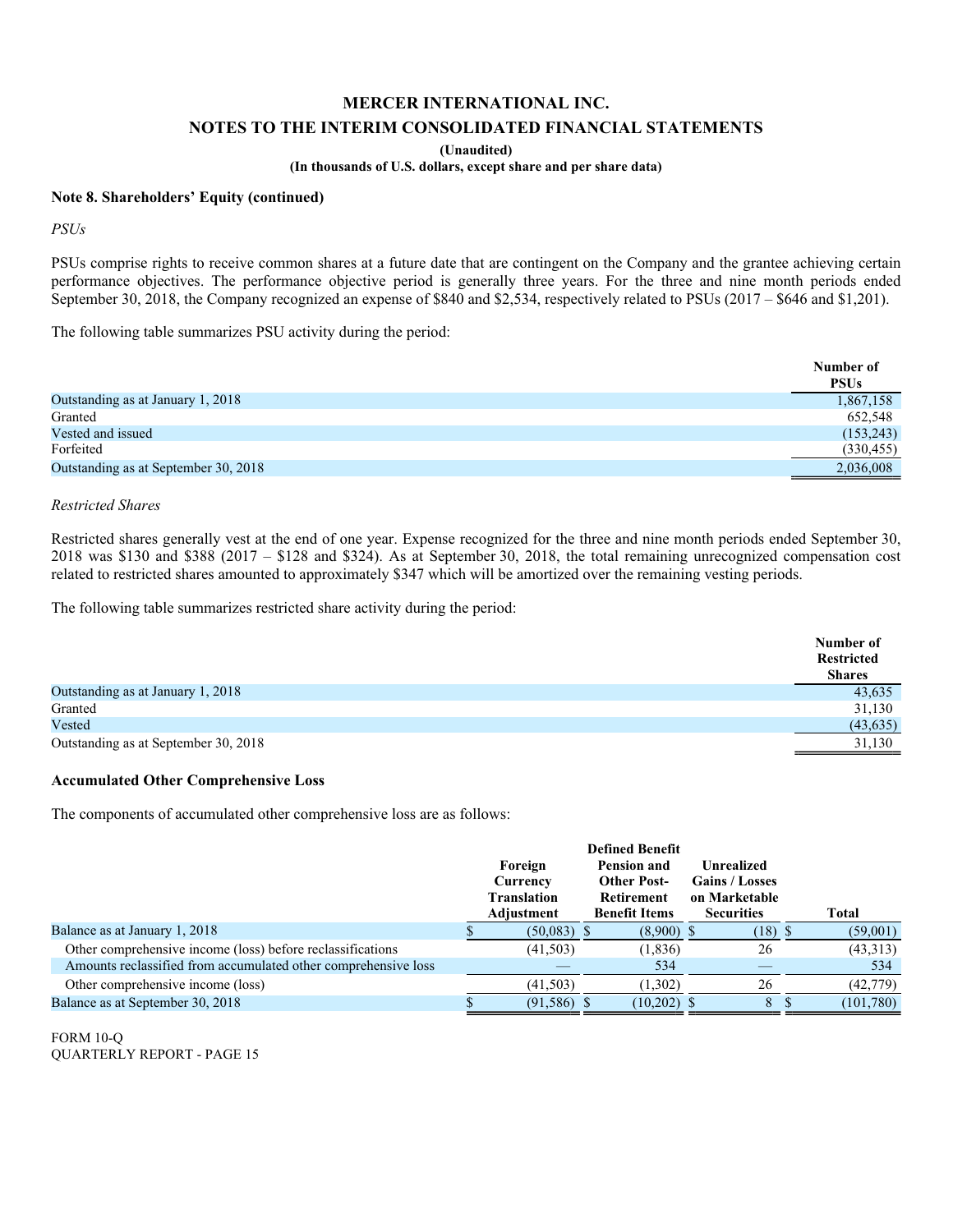**(Unaudited)** 

### **(In thousands of U.S. dollars, except share and per share data)**

#### **Note 9. Business Segment Information**

The Company is managed based on the primary products it manufactures: pulp and wood products. Accordingly, the Company's three pulp mills are aggregated into the pulp business segment and the Friesau Facility from its acquisition date of April 12, 2017 is a separate reportable business segment, wood products.

None of the income or loss items following operating income in the Company's Interim Consolidated Statement of Operations are allocated to the segments, since those items are reviewed separately by management.

The following tables shows information by reportable business segments for the three and nine month periods ended September 30, 2018 and 2017:

|                                       |               |            | Wood            | Corporate and |              |              |
|---------------------------------------|---------------|------------|-----------------|---------------|--------------|--------------|
| Three Months Ended September 30, 2018 |               | Pulp       | <b>Products</b> | Other         |              | Consolidated |
| Revenues from external customers      | \$            | 292,969 \$ | 38,089 \$       |               |              | 331,058      |
| Operating income (loss)               |               | 68,794 \$  | $(1,770)$ \$    | $(3,678)$ \$  |              | 63,346       |
| Depreciation and amortization         | \$            | 20,802 \$  | $2,395$ \$      | 113           | - \$         | 23,310       |
| Revenues by major products            |               |            |                 |               |              |              |
| Pulp                                  | $\mathcal{S}$ | 274,970 \$ | $-$ \$          | $\frac{1}{2}$ | <sup>S</sup> | 274,970      |
| Lumber                                |               |            | 34,270          |               |              | 34,270       |
| Energy and chemicals                  |               | 17,999     | 1,978           |               |              | 19,977       |
| Wood residuals                        |               |            | 1,841           |               |              | 1,841        |
| Total revenues                        |               | 292,969 \$ | 38,089 \$       |               |              | 331,058      |
| Revenues by geographical markets      |               |            |                 |               |              |              |
| U.S.                                  | $\mathbb{S}$  | 7,148 \$   | $10,857$ \$     |               | -8           | 18,005       |
| Germany                               |               | 132,233    | 14,771          |               |              | 147,004      |
| China                                 |               | 44,981     |                 |               |              | 44,981       |
| Other countries                       |               | 108,607    | 12,461          |               |              | 121,068      |
| Total revenues                        |               | 292,969 \$ | 38,089 \$       |               |              | 331,058      |

|                                       |              |             | Wood            |      | Corporate and            |              |              |
|---------------------------------------|--------------|-------------|-----------------|------|--------------------------|--------------|--------------|
| Three Months Ended September 30, 2017 |              | Pulp        | <b>Products</b> |      | Other                    |              | Consolidated |
| Revenues from external customers      | \$.          | 272,358 \$  | 33,140 \$       |      | $\overline{\phantom{m}}$ | \$           | 305,498      |
| Operating income (loss)               | S            | 40,982 \$   | 2,983           | - S  | $(2,303)$ \$             |              | 41,662       |
| Depreciation and amortization         | $\mathbb{S}$ | $21,149$ \$ | 1,419           | - \$ | 105                      | - \$         | 22,673       |
| Revenues by major products            |              |             |                 |      |                          |              |              |
| Pulp                                  | $\mathbb{S}$ | 247,314 \$  | $-$ \$          |      | $\overline{\phantom{0}}$ | <sup>S</sup> | 247,314      |
| Lumber                                |              |             | 27,851          |      |                          |              | 27,851       |
| Energy and chemicals                  |              | 25,044      | 3,116           |      |                          |              | 28,160       |
| Wood residuals                        |              |             | 2,173           |      |                          |              | 2,173        |
| Total revenues                        |              | 272,358 \$  | 33,140 \$       |      |                          |              | 305,498      |
| Revenues by geographical markets      |              |             |                 |      |                          |              |              |
| U.S.                                  | $\mathbb{S}$ | $12,276$ \$ | $3,458$ \$      |      | $\frac{1}{2}$            | -S           | 15,734       |
| Germany                               |              | 112,267     | 18,676          |      |                          |              | 130,943      |
| China                                 |              | 60,604      |                 |      |                          |              | 60,604       |
| Other countries                       |              | 87,211      | 11,006          |      |                          |              | 98,217       |
| Total revenues                        |              | 272,358 \$  | 33,140 \$       |      |                          |              | 305,498      |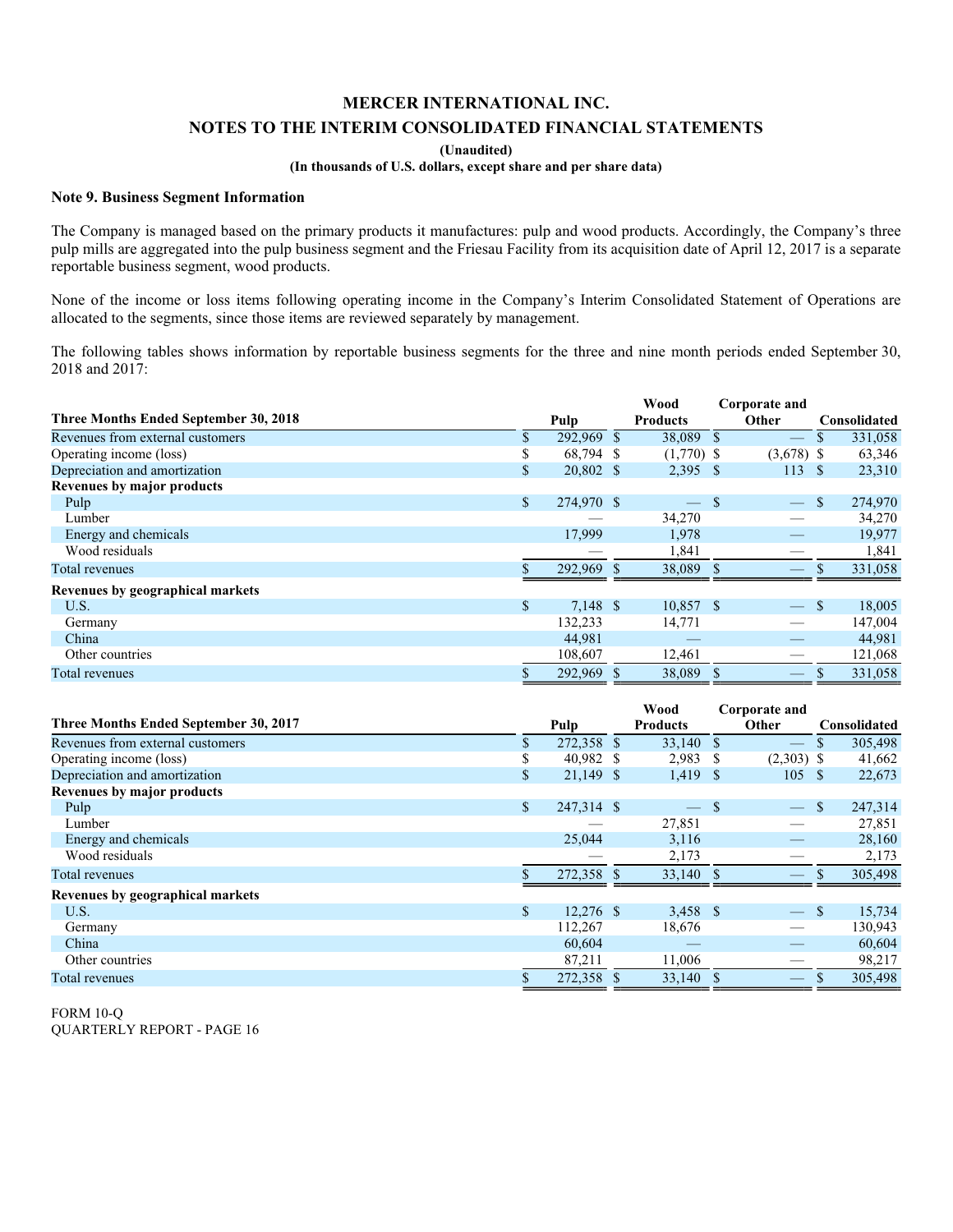## **MERCER INTERNATIONAL INC.**

## **NOTES TO THE INTERIM CONSOLIDATED FINANCIAL STATEMENTS**

**(Unaudited)** 

**(In thousands of U.S. dollars, except share and per share data)** 

#### **Note 9. Business Segment Information (continued)**

|                                      |                    | Wood                     |    | Corporate and   |              |              |
|--------------------------------------|--------------------|--------------------------|----|-----------------|--------------|--------------|
| Nine Months Ended September 30, 2018 | Pulp               | <b>Products</b>          |    | Other           |              | Consolidated |
| Revenues from external customers     | \$<br>898,836 \$   | 146,657 \$               |    |                 |              | 1,045,493    |
| Operating income (loss)              | \$<br>179,824 \$   | 5,534 \$                 |    | $(8,488)$ \$    |              | 176,870      |
| Depreciation and amortization        | \$<br>63,452 \$    | 5,860 \$                 |    | 331S            |              | 69,643       |
| Total assets                         | \$<br>1,343,035 \$ | 133,215 \$               |    | 65,046 \$       |              | 1,541,296    |
| <b>Revenues by major products</b>    |                    |                          |    |                 |              |              |
| Pulp                                 | \$<br>845,460 \$   | $\overline{\phantom{a}}$ | -S |                 | <sup>S</sup> | 845,460      |
| Lumber                               |                    | 131,429                  |    |                 |              | 131,429      |
| Energy and chemicals                 | 53,376             | 8,014                    |    |                 |              | 61,390       |
| Wood residuals                       |                    | 7,214                    |    |                 |              | 7,214        |
| Total revenues                       | 898,836            | 146,657 \$               |    |                 |              | 1,045,493    |
| Revenues by geographical markets     |                    |                          |    |                 |              |              |
| U.S.                                 | \$<br>18,451 \$    | 42,511 \$                |    |                 | -S           | 60,962       |
| Germany                              | 373,176            | 58,631                   |    |                 |              | 431,807      |
| China                                | 204,818            |                          |    |                 |              | 204,818      |
| Other countries                      | 302,391            | 45,515                   |    | $\qquad \qquad$ |              | 347,906      |
| Total revenues                       | 898,836 \$         | 146,657 \$               |    |                 |              | 1,045,493    |

|                                      |              |            | Wood            |    | Corporate and                 |              |              |
|--------------------------------------|--------------|------------|-----------------|----|-------------------------------|--------------|--------------|
| Nine Months Ended September 30, 2017 |              | Pulp       | <b>Products</b> |    | Other                         |              | Consolidated |
| Revenues from external customers     | \$           | 781,028 \$ | 50,431 \$       |    |                               |              | 831,459      |
| Operating income (loss)              | \$           | 104,411 \$ | $3,064$ \$      |    | $(5,604)$ \$                  |              | 101,871      |
| Depreciation and amortization        | \$           | 59,652 \$  | $2,553$ \$      |    | 314 \$                        |              | 62,519       |
| Revenues by major products           |              |            |                 |    |                               |              |              |
| Pulp                                 | $\mathbb{S}$ | 712,810 \$ | $\frac{1}{2}$   | -S | $\overline{\phantom{m}}$      | <sup>S</sup> | 712,810      |
| Lumber                               |              |            | 41,444          |    |                               |              | 41,444       |
| Energy and chemicals                 |              | 68,218     | 5,761           |    |                               |              | 73,979       |
| Wood residuals                       |              |            | 3,226           |    |                               |              | 3,226        |
| Total revenues                       |              | 781,028 \$ | 50,431 \$       |    |                               |              | 831,459      |
| Revenues by geographical markets     |              |            |                 |    |                               |              |              |
| U.S.                                 | $\mathbb{S}$ | 23,394 \$  | 3,458 \$        |    | $-$ \$                        |              | 26,852       |
| Germany                              |              | 313,730    | 30,312          |    |                               |              | 344,042      |
| China                                |              | 194,280    |                 |    |                               |              | 194,280      |
| Other countries                      |              | 249,624    | 16,661          |    | $\overbrace{\phantom{13333}}$ |              | 266,285      |
| Total revenues                       | S            | 781,028 \$ | 50,431 \$       |    | $\overline{\phantom{0}}$      |              | 831.459      |

Revenues between segments are accounted for at prices that approximate fair value. These include revenues from the sale of residual fiber from the wood products segment to the pulp segment for use in the pulp production process and from the sale of residual fuel from the pulp segment to the wood products segment for use in energy production. For the three and nine month periods ended September 30, 2018, the pulp segment sold \$163 and \$1,073, respectively of residual fuel to the wood products segment (2017 - \$1,056 and \$1,056) and the wood products segment sold \$3,764 and \$13,809, respectively of residual fiber to the pulp segment (2017 - \$5,753 and \$8,739).

As at December 31, 2017, the Company had total assets of \$1,253,545 in the pulp segment, \$116,320 in the wood products segment and \$354,845 in corporate and other.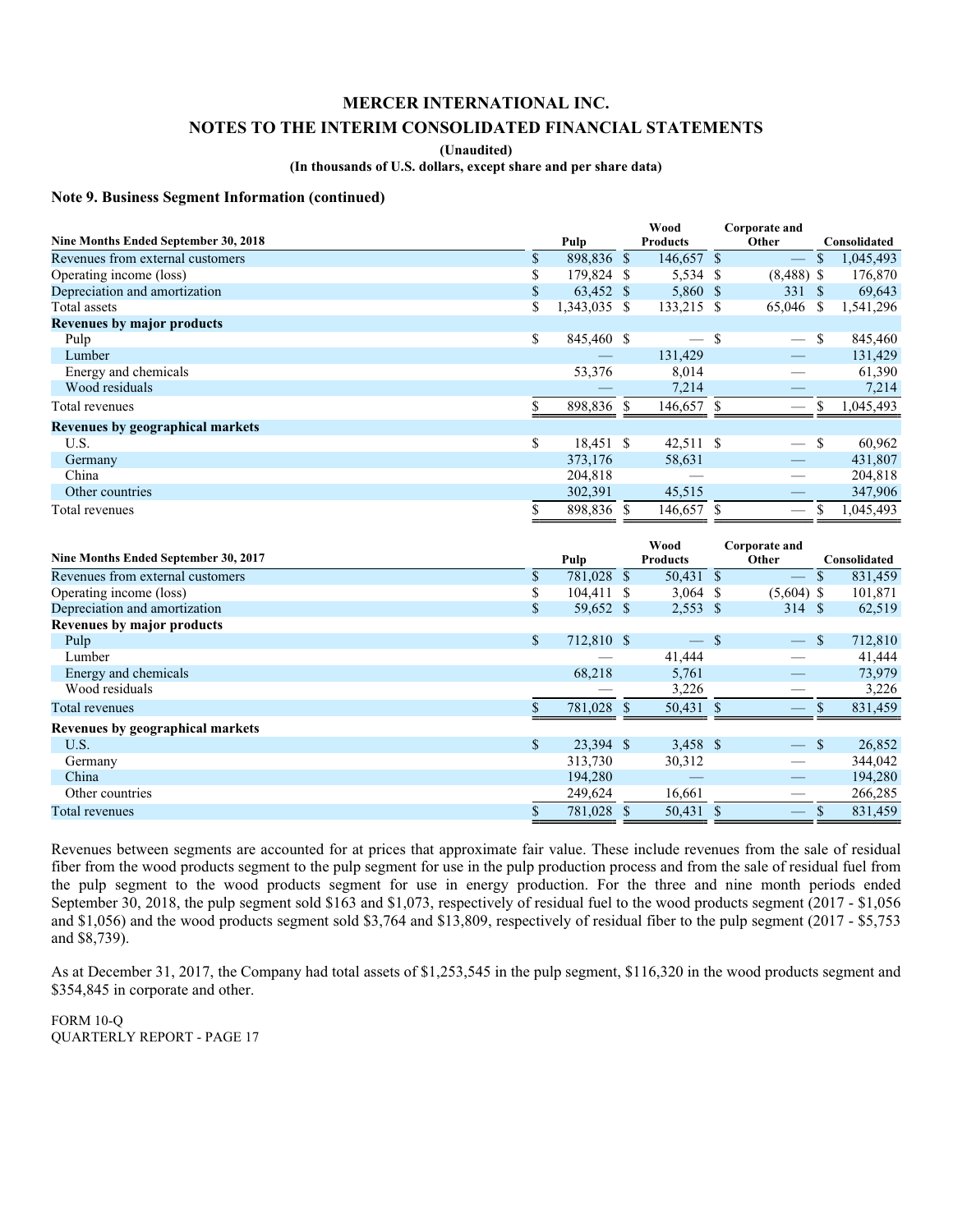### **(Unaudited)**

## **(In thousands of U.S. dollars, except share and per share data)**

#### **Note 10. Financial Instruments and Fair Value Measurement**

Due to their short-term maturity, the carrying amounts of cash and cash equivalents, restricted cash, accounts receivable and accounts payable and other approximates their fair value.

The fair value of the senior notes classified as Level 2 was determined using quoted prices in a dealer market, or using recent market transactions.

The following tables present a summary of the Company's outstanding financial instruments and their estimated fair values under the fair value hierarchy:

|                             | Fair value measurements as at September 30, 2018 using: |                |  |           |  |                                 |  |              |  |  |  |
|-----------------------------|---------------------------------------------------------|----------------|--|-----------|--|---------------------------------|--|--------------|--|--|--|
| <b>Description</b>          |                                                         | <b>Level 1</b> |  | Level 2   |  | <b>Level 3</b>                  |  | <b>Total</b> |  |  |  |
| Revolving credit facilities |                                                         |                |  | 57.310 \$ |  |                                 |  | 57,310       |  |  |  |
| Senior notes                |                                                         |                |  | 653.656   |  |                                 |  | 653.656      |  |  |  |
|                             |                                                         |                |  | 710.966   |  | $\hspace{0.1mm}-\hspace{0.1mm}$ |  | 710,966      |  |  |  |
|                             |                                                         |                |  |           |  |                                 |  |              |  |  |  |

|                             | Fair value measurements as at December 31, 2017 using: |                |  |          |  |                |  |          |  |  |  |
|-----------------------------|--------------------------------------------------------|----------------|--|----------|--|----------------|--|----------|--|--|--|
| <b>Description</b>          |                                                        | <b>Level 1</b> |  | ∟evel 2  |  | <b>Level 3</b> |  | Total    |  |  |  |
| Revolving credit facilities |                                                        |                |  | 25.185   |  |                |  | 25,185   |  |  |  |
| Senior notes                |                                                        |                |  | 989.125  |  |                |  | 989.125  |  |  |  |
|                             |                                                        |                |  | .014.310 |  |                |  | .014.310 |  |  |  |

#### **Credit Risk**

The Company's credit risk is primarily attributable to cash held in bank accounts and accounts receivable. The Company maintains cash balances in foreign financial institutions in excess of insured limits. The Company limits its credit exposure on cash held in bank accounts by periodically investing cash in excess of short-term operating requirements and debt obligations in low risk government bonds, or similar debt instruments. The Company's credit risk associated with the sale of pulp, lumber and other wood residuals is managed through setting credit limits, the purchase of credit insurance and for certain customers a letter of credit is received prior to shipping the product. Concentrations of credit risk on the sale of pulp, lumber and other wood residuals are with customers and agents based primarily in Germany, China and Italy.

The carrying amount of cash and cash equivalents of \$242,185 and accounts receivable of \$193,648 recorded in the Interim Consolidated Balance Sheet, net of any allowances for losses, represents the Company's maximum exposure to credit risk.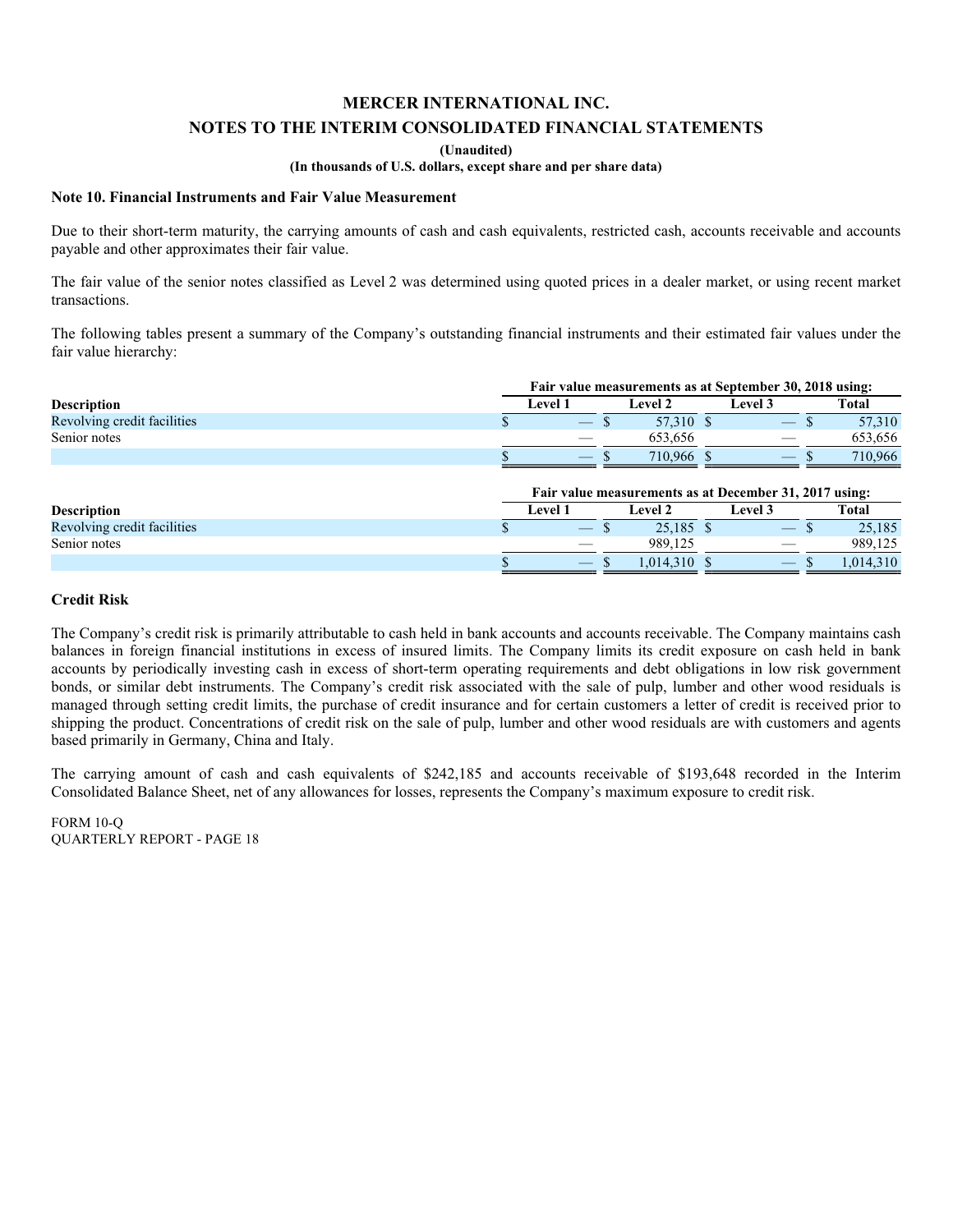#### **(Unaudited)**

## **(In thousands of U.S. dollars, except share and per share data)**

## **Note 11. Commitments and Contingencies**

- (a) The Company is involved in legal actions and claims arising in the ordinary course of business. While the outcome of any legal actions and claims cannot be predicted with certainty, it is the opinion of management that the outcome of any such claims which are pending or threatened, either individually or on a combined basis, will not have a material adverse effect on the consolidated financial condition, results of operations or liquidity of the Company.
- (b) The Company is subject to regulations that require the handling and disposal of asbestos in a prescribed manner if a property undergoes a major renovation or demolition. Otherwise, the Company is not required to remove asbestos from its facilities. Generally asbestos is found on steam and condensate piping systems as well as certain cladding on buildings and in building insulation throughout older facilities. The Company's obligation for the proper removal and disposal of asbestos products from the Company's mills is a conditional asset retirement obligation. As a result of the longevity of the Company's mills, due in part to the maintenance procedures and the fact that the Company does not have plans for major changes that require the removal of asbestos, the timing of the asbestos removal is indeterminate. As a result, the Company is currently unable to reasonably estimate the fair value of its asbestos removal and disposal obligation. The Company will recognize a liability in the period in which sufficient information is available to reasonably estimate its fair value.
- (c) In March 2018, the Company announced it had received the decision of the tribunal in respect of its previously initiated claim in January 2012 against the Government of Canada under the North American Free Trade Agreement ("NAFTA"). The basis of the claim was that the Celgar mill had received discriminatory treatment regarding its ability to purchase and sell energy compared to other pulp mills and entities that generate and sell electricity within the Province of British Columbia. The tribunal ruled that there was no violation of NAFTA and as is customary in these matters, the tribunal awarded costs to the Government of Canada of approximately \$6,951.

#### **Note 12. Subsequent Events**

#### *Santanol Group ("Santanol")*

On October 18, 2018, the Company acquired Santanol for approximately \$33,000 cash. Santanol owns and leases existing Indian sandalwood plantations and a processing extraction plant in Australia. The acquisition presents the opportunity to expand the Company's operations to include plantation harvesting as well as production of solid wood chemical extractives. The Company is in the process of evaluating the business combination accounting considerations, including the initial purchase price allocation.

#### *Daishowa-Marubeni International Ltd. ("DMI")*

On October 3, 2018, the Company announced that it has entered into an agreement (the "Purchase Agreement") to acquire all of the issued and outstanding shares of DMI for consideration of \$359,200 cash, which includes a minimum working capital of \$85,700 (the "Transaction"). The acquisition would result in 100% ownership of a bleached kraft pulp mill in Peace River, Alberta as well as 50% joint venture interest in a bleached kraft pulp mill in Quesnel, British Columbia. The acquisition would expand the Company's presence in Asia and add northern bleached hardwood kraft to its product mix. The acquisition is subject to certain customary closing conditions. The Company currently expects the acquisition to close in the fourth quarter of 2018.

Pursuant to the Purchase Agreement, the completion of the Transaction is subject to customary closing conditions, including the receipt of requisite regulatory anti-trust approvals. The Company and the vendors may each terminate the agreement if closing of the Transaction does not occur as of the date that is within 120 days of the Purchase Agreement unless such date is extended in certain circumstances as provided in the Purchase Agreement.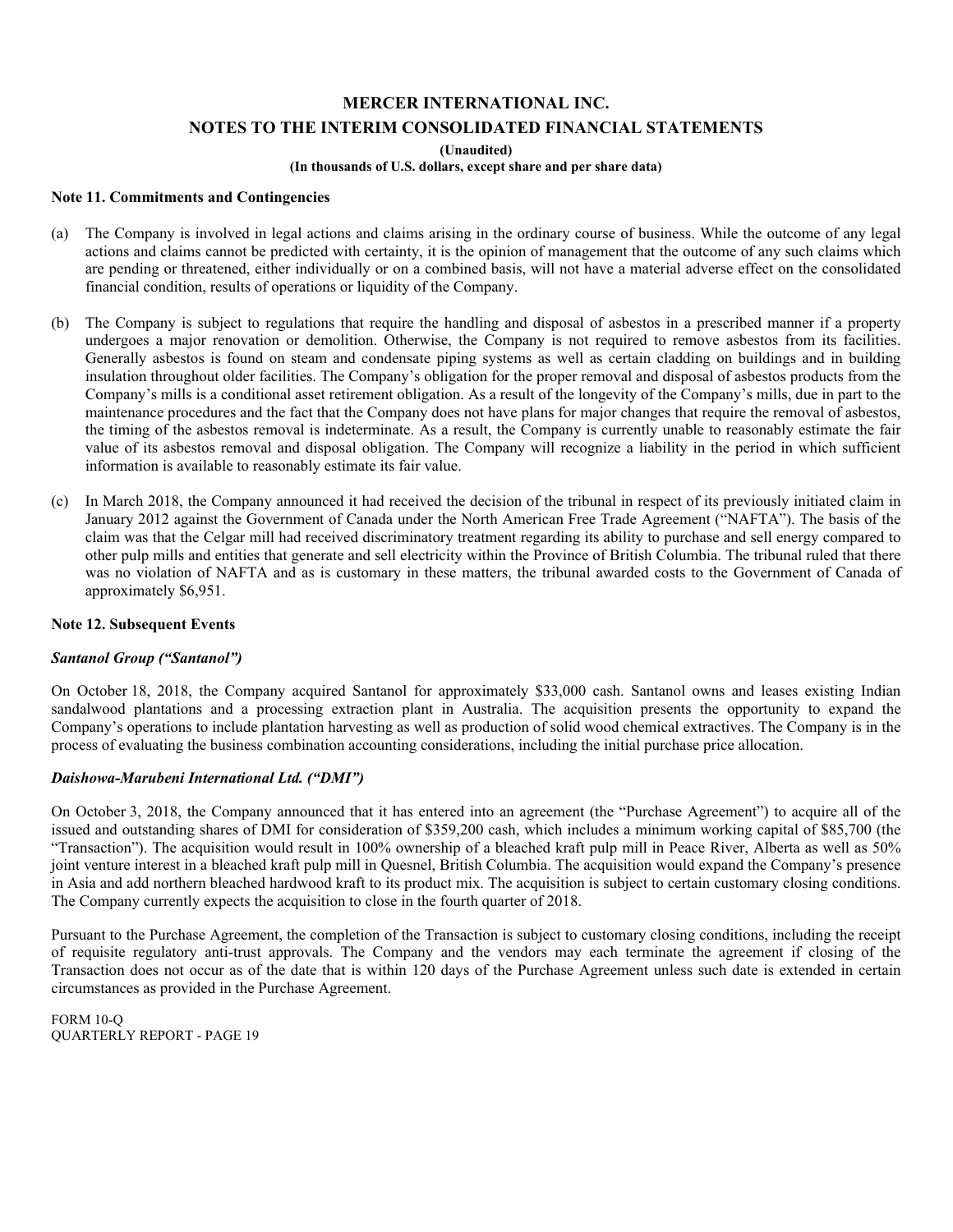**(Unaudited)** 

**(In thousands of U.S. dollars, except share and per share data)** 

#### **Note 12. Subsequent Events (continued)**

In connection with entering into the Purchase Agreement, on October 3, 2018, the Company accepted and entered into a Commitment Letter by and among the Company, Credit Suisse Loan Funding LLC and Credit Suisse AG (the "Commitment Letter") dated September 30, 2018, pursuant to which Credit Suisse AG has agreed to provide the Company with a senior unsecured bridge facility in the principal amount of up to \$350,000 in order to finance the purchase price under the Transaction. The facility is anticipated to be replaced or refinanced by the Company as provided in the Commitment Letter.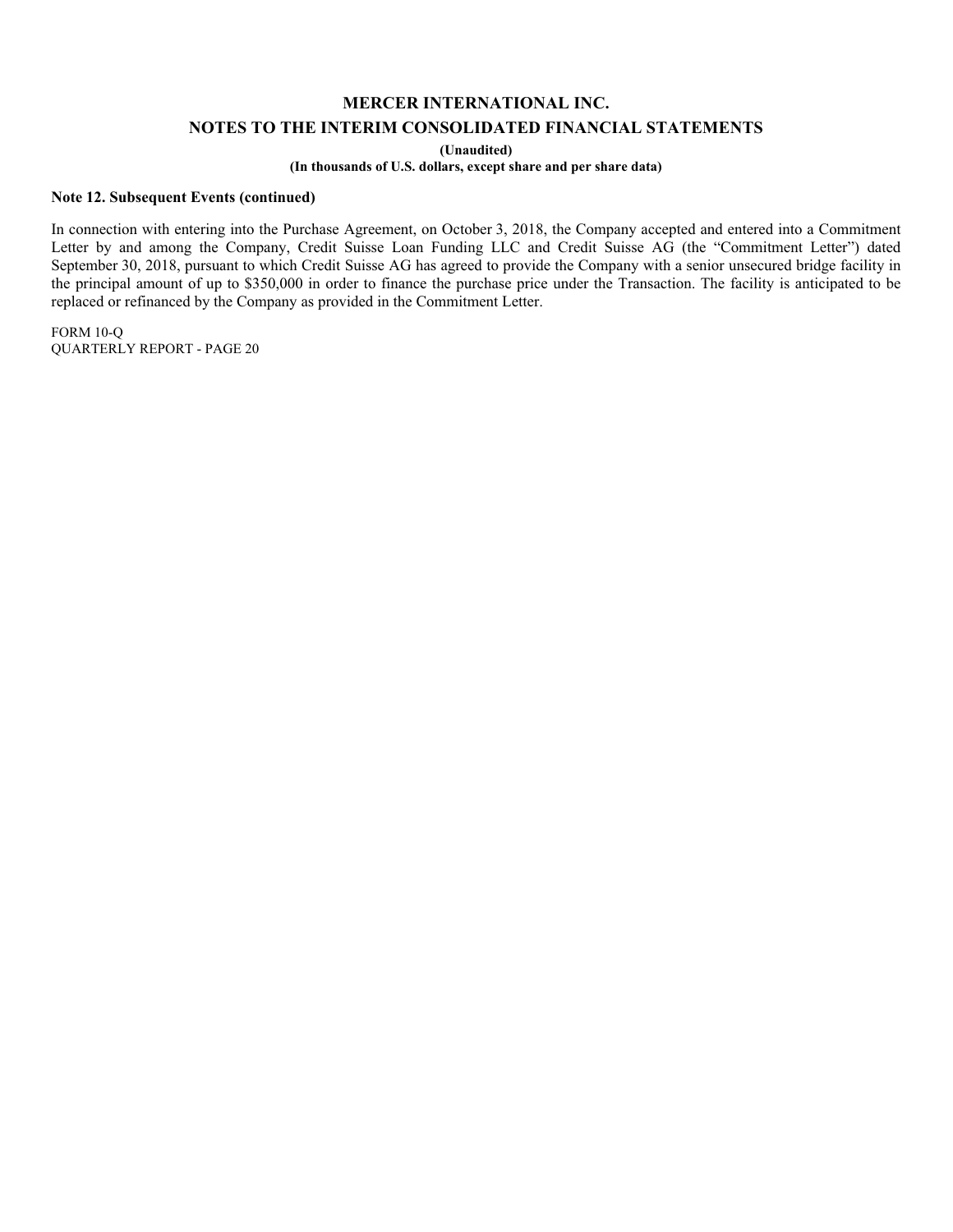# **NON-GAAP FINANCIAL MEASURES**

This quarterly report on Form 10-Q contains "non-GAAP financial measures", that is, financial measures that either exclude or include amounts that are not excluded or included in the most directly comparable measure calculated and presented in accordance with the generally accepted accounting principles in the United States, referred to as "GAAP". Specifically, we make use of the non-GAAP measure "Operating EBITDA".

Operating EBITDA is defined as operating income (loss) plus depreciation and amortization and non-recurring capital asset impairment charges. We use Operating EBITDA as a benchmark measurement of our own operating results and as a benchmark relative to our competitors. We consider it to be a meaningful supplement to operating income as a performance measure primarily because depreciation expense and non-recurring capital asset impairment charges are not actual cash costs, and depreciation expense varies widely from company to company in a manner that we consider largely independent of the underlying cost efficiency of our operating facilities. In addition, we believe Operating EBITDA is commonly used by securities analysts, investors and other interested parties to evaluate our financial performance.

Operating EBITDA does not reflect the impact of a number of items that affect our net income (loss), including financing costs and the effect of derivative instruments. Operating EBITDA is not a measure of financial performance under GAAP, and should not be considered as an alternative to net income (loss) or income (loss) from operations as a measure of performance, or as an alternative to net cash from operating activities as a measure of liquidity. Operating EBITDA is an internal measure and therefore may not be comparable to other companies.

Operating EBITDA has significant limitations as an analytical tool, and should not be considered in isolation, or as a substitute for analysis of our results as reported under GAAP. Some of these limitations are that Operating EBITDA does not reflect: (i) our cash expenditures, or future requirements, for capital expenditures or contractual commitments; (ii) changes in, or cash requirements for, working capital needs; (iii) the significant interest expense, or the cash requirements necessary to service interest or principal payments, on our outstanding debt; (iv) the impact of realized or marked to market changes in our derivative positions, which can be substantial; and (v) the impact of impairment charges against our investments or assets. Because of these limitations, Operating EBITDA should only be considered as a supplemental performance measure and should not be considered as a measure of liquidity or cash available to us to invest in the growth of our business. Because all companies do not calculate Operating EBITDA in the same manner, Operating EBITDA as calculated by us may differ from Operating EBITDA or EBITDA as calculated by other companies. We compensate for these limitations by using Operating EBITDA as a supplemental measure of our performance and by relying primarily on our GAAP financial statements.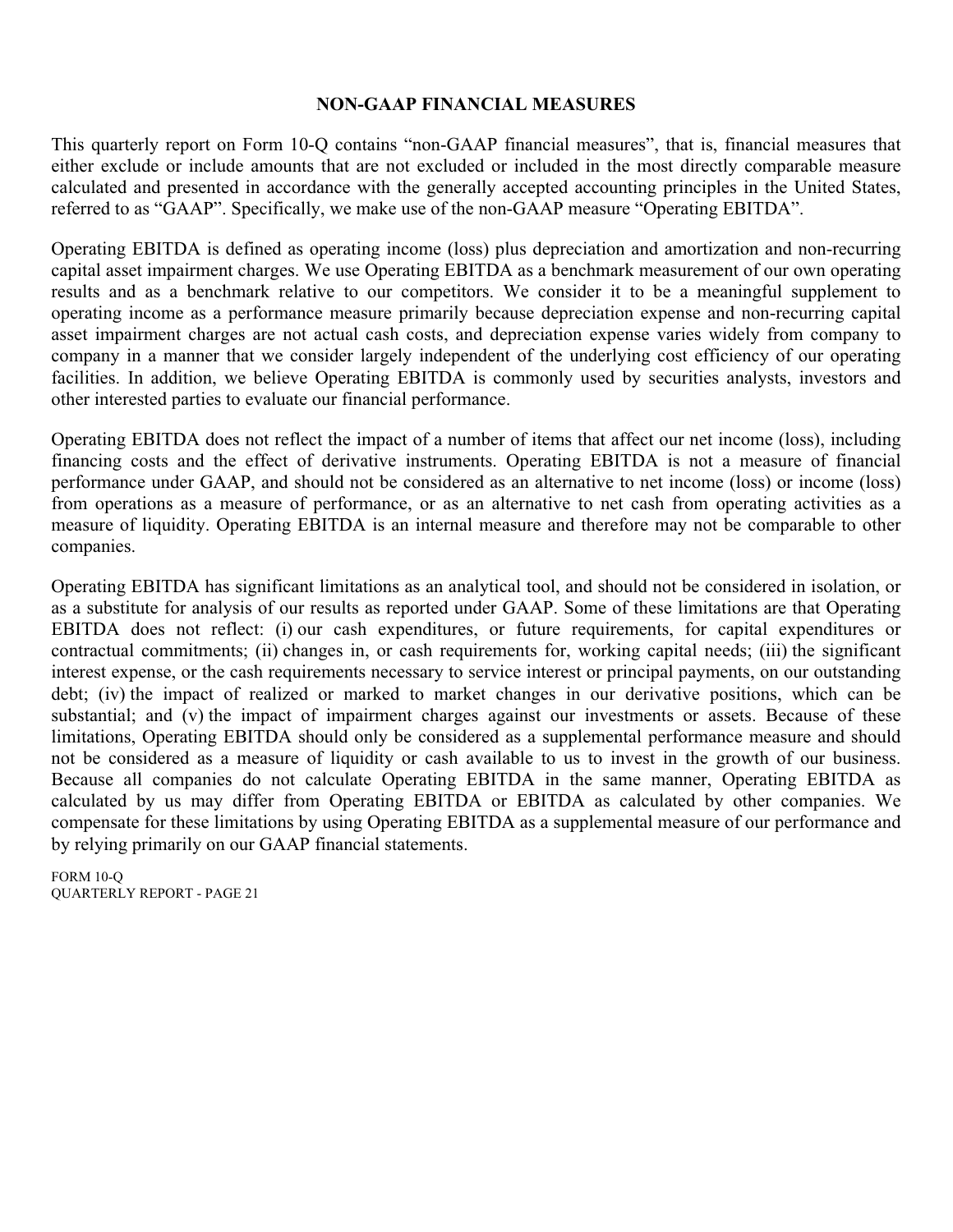# **ITEM 2. MANAGEMENT'S DISCUSSION AND ANALYSIS OF FINANCIAL CONDITION AND RESULTS OF OPERATIONS**

In this document: (i) unless the context otherwise requires, references to "we", "our", "us", the "Company" or "Mercer" mean Mercer International Inc. and its subsidiaries; (ii) references to "Mercer Inc." mean the Company excluding its subsidiaries; (iii) information is provided as of September 30, 2018, unless otherwise stated; (iv) our reporting currency is dollars and references to "€" mean euros and "C\$" mean Canadian dollars; (v) "ADMTs" refers to air-dried metric tonnes; (vi) "MW" refers to megawatts and "MWh" refers to megawatt hours; (vii) "Mfbm" refers to thousand board feet of lumber and "MMfbm" mean million board feet of lumber; and (viii) our lumber metrics are converted from cubic meters to Mfbm using a conversion ratio of 1.6 cubic meters to 1 Mfbm, which is the ratio commonly used in the industry.

Due to rounding, numbers presented throughout this report may not add up precisely to totals we provide and percentages may not precisely reflect the absolute figure.

The following discussion and analysis of our results of operations and financial condition for the three and nine months ended September 30, 2018 should be read in conjunction with our interim consolidated financial statements and related notes included in this quarterly report, as well as our most recent annual report on Form 10-K for the fiscal year ended December 31, 2017 filed with the Securities and Exchange Commission, referred to as the "SEC".

# **Results of Operations**

# *General*

We have two reportable operating segments, being the pulp business and, since April 2017, the wood products business.

Each segment offers primarily different products and requires different manufacturing processes, technology and sales and marketing.

# *Current Market Environment*

In the third quarter of 2018, pulp prices in Europe and North America increased compared to prior quarter of 2018 due to continued steady demand. Pulp prices in China modestly declined compared to prior quarter of 2018 due to a weakening local Chinese currency and customer downtime.

Overall, our average pulp sales realizations were approximately 4% higher in the third quarter of 2018 compared to the prior quarter of 2018.

At the end of the current quarter, list prices in Europe, China and North America were approximately \$1,230, \$885 and \$1,390 per ADMT, respectively.

Currently, the NBSK pulp market is generally balanced with world producer inventories at about 33 days' supply. Looking forward, we believe the new pulp production capacity that has or is coming online will not materially adversely impact the market in the near term as a result of continued steady demand growth and expected supply limitations.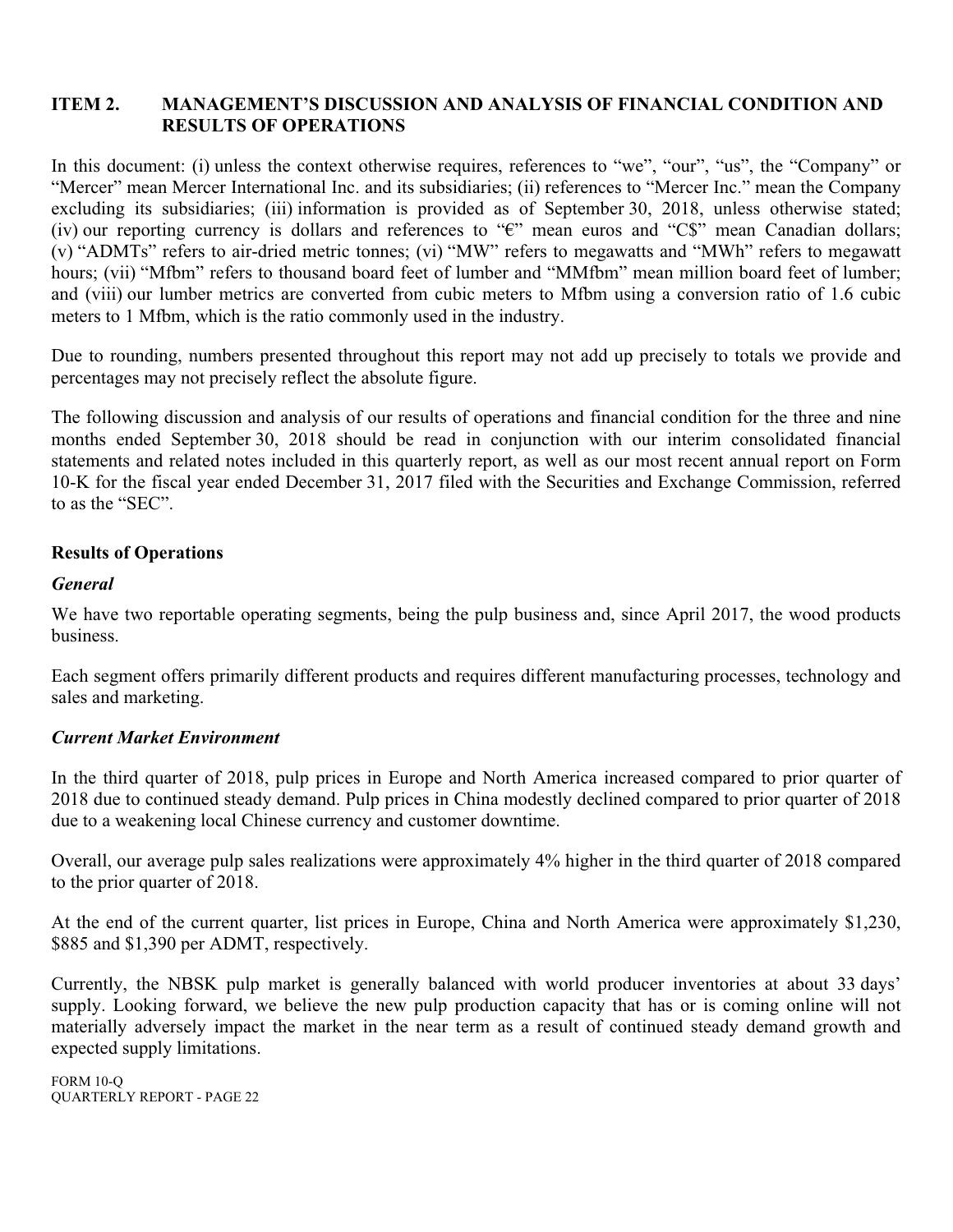In the fourth quarter of 2018, we have three days of scheduled maintenance downtime (which will reduce production by approximately 5,700 ADMTs) at our Stendal mill.

In the third quarter of 2018, European and U.S. lumber markets weakened with prices declining from multi-year highs. European lumber pricing declined due to an increase in beetle and storm damaged wood entering the market at lower prices. U.S. lumber pricing declined primarily due to increased supply as a response to record pricing, high customer inventory levels and a slower summer housing market. We currently expect lumber prices in the fourth quarter to stabilize at third quarter pricing levels.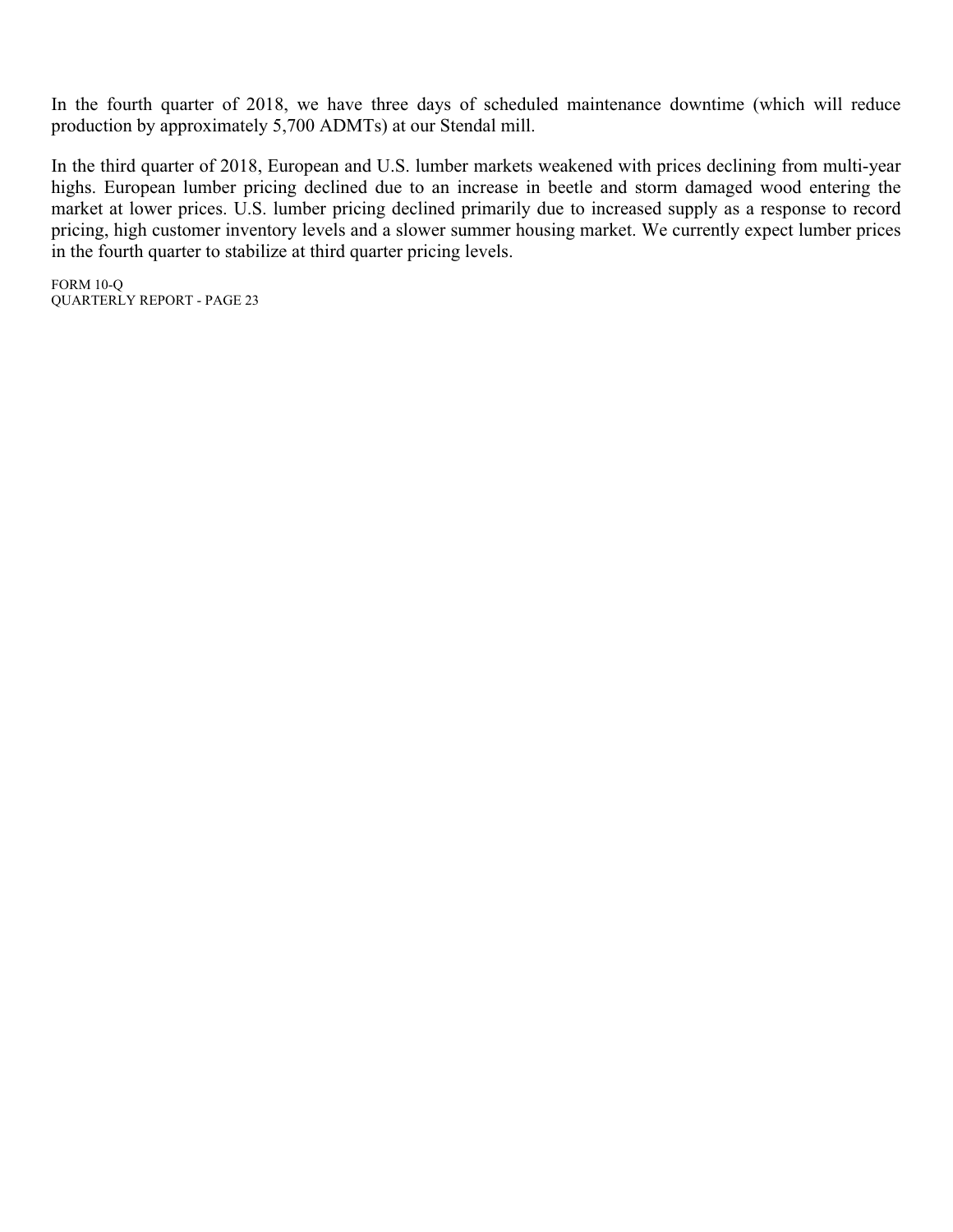# *Summary Financial Highlights*

|                                                     |              | <b>Three Months Ended</b><br>September 30, |               |                                              | <b>Nine Months Ended</b><br>September 30, |                |                      |  |  |
|-----------------------------------------------------|--------------|--------------------------------------------|---------------|----------------------------------------------|-------------------------------------------|----------------|----------------------|--|--|
|                                                     |              | 2018                                       |               | 2017                                         |                                           | 2018           | 2017                 |  |  |
|                                                     |              |                                            |               | (in thousands, other than per share amounts) |                                           |                |                      |  |  |
| Pulp segment revenues                               | \$           | 292,969                                    | $\mathcal{S}$ | 272,358                                      |                                           | \$898,836      | \$781,028            |  |  |
| Wood products segment revenues                      |              | 38,089                                     |               | 33,140                                       |                                           | 146,657        | 50,431               |  |  |
| Total revenues                                      | $\mathbb{S}$ | 331,058                                    | \$.           | 305,498                                      |                                           | \$1,045,493    | \$831,459            |  |  |
| Pulp segment operating income                       | \$           | 68,794                                     | \$.           | $40,982^{(1)}$                               | S.                                        | 179,824        | $$104,411^{(1)}$     |  |  |
| Wood products segment operating income (loss)       |              | (1,770)                                    |               | 2,983                                        |                                           | 5,534          | 3,064                |  |  |
| Corporate and other operating loss                  |              | (3,678)                                    |               | (2,303)                                      |                                           | (8, 488)       | (5,604)              |  |  |
| Total operating income                              | $\mathbf S$  | 63,346                                     | $\mathbb{S}$  | 41,662                                       | $\mathbb{S}$                              | 176,870        | \$101,871            |  |  |
| Pulp segment depreciation and amortization          | \$           | 20,802                                     | S             | 21,149                                       | S.                                        | 63,452         | \$59,652             |  |  |
| Wood products segment depreciation and amortization |              | 2,395                                      |               | 1,419                                        |                                           | 5,860          | 2,553                |  |  |
| Corporate and other depreciation and amortization   |              | 113                                        |               | 105                                          |                                           | 331            | 314                  |  |  |
| Total depreciation and amortization                 | $\mathbb{S}$ | 23,310                                     | $\mathbb{S}$  | 22,673                                       | $\mathbb{S}$                              | 69,643         | \$62,519             |  |  |
| Operating EBITDA <sup>(2)</sup>                     | \$           | 86,656                                     | \$            | $64,335^{(1)}$                               | S.                                        | 246,513        | $$164,390^{(1)}$     |  |  |
| Loss on settlement of debt                          | \$           | ä,                                         | \$            |                                              | S                                         | $21,515^{(3)}$ | $$10,696^{(4)}$      |  |  |
| Legal cost award                                    | \$           | $\qquad \qquad \blacksquare$               | \$            |                                              | S.                                        | 6,951          | \$                   |  |  |
| Provision for income taxes                          | \$           | 10,182                                     | \$            | 6,632                                        | $\mathbb{S}$                              | 28,224         | \$21,897             |  |  |
| Net income                                          | \$           | 41,176                                     | \$            | 21,143                                       | \$                                        | 83,580         | \$28,765             |  |  |
| Net income per common share                         |              |                                            |               |                                              |                                           |                |                      |  |  |
| <b>Basic</b>                                        | \$           | 0.63                                       | \$            | 0.33                                         | \$.                                       | 1.28           | 0.44<br>\$           |  |  |
| Diluted                                             | \$           | 0.63                                       | $\mathbb{S}$  | 0.32                                         | <sup>\$</sup>                             | 1.27           | $\mathbb{S}$<br>0.44 |  |  |
| Common shares outstanding at period end             |              | 65,202                                     |               | 65,017                                       |                                           | 65,202         | 65,017               |  |  |

(1) Adjusted as a result of our adoption of Accounting Standards Update 2017-07, *Improving the Presentation of Net Periodic Pension Cost and Net Periodic Post-Retirement Benefit Cost*, in the current year. See Note 1 to our Interim Consolidated Financial Statements.

(2) The following table provides a reconciliation of net income to operating income and Operating EBITDA for the periods indicated:

|                                    | <b>Three Months Ended</b><br>September 30, |  |                          |   | <b>Nine Months Ended</b><br>September 30, |  |         |
|------------------------------------|--------------------------------------------|--|--------------------------|---|-------------------------------------------|--|---------|
|                                    | 2018                                       |  | 2017                     |   | 2018                                      |  | 2017    |
|                                    |                                            |  | (in thousands)           |   |                                           |  |         |
| Net income                         | \$<br>41.176 \$                            |  | 21.143                   | S | 83,580 \$                                 |  | 28,765  |
| Provision for income taxes         | 10,182                                     |  | 6,632                    |   | 28.224                                    |  | 21,897  |
| Interest expense                   | 11,729                                     |  | 13,513                   |   | 35,972                                    |  | 40,712  |
| Loss on settlement of debt         | $\overline{\phantom{a}}$                   |  | $\overline{\phantom{a}}$ |   | 21,515                                    |  | 10,696  |
| Legal cost award                   | $\overline{\phantom{a}}$                   |  | $\overline{\phantom{a}}$ |   | 6,951                                     |  |         |
| Other (income) expenses            | 259                                        |  | 374                      |   | 628                                       |  | (199)   |
| Operating income                   | 63,346                                     |  | 41,662                   |   | 176,870                                   |  | 101,871 |
| Add: Depreciation and amortization | 23,310                                     |  | 22,673                   |   | 69,643                                    |  | 62,519  |
| <b>Operating EBITDA</b>            | 86,656 \$                                  |  | 64,335                   |   | 246,513                                   |  | 164,390 |

(3) Redemption of 7.75% senior notes due 2022, referred to as the "2022 Senior Notes".

(4) Redemption of 7.00% senior notes due 2019, referred to as the "2019 Senior Notes".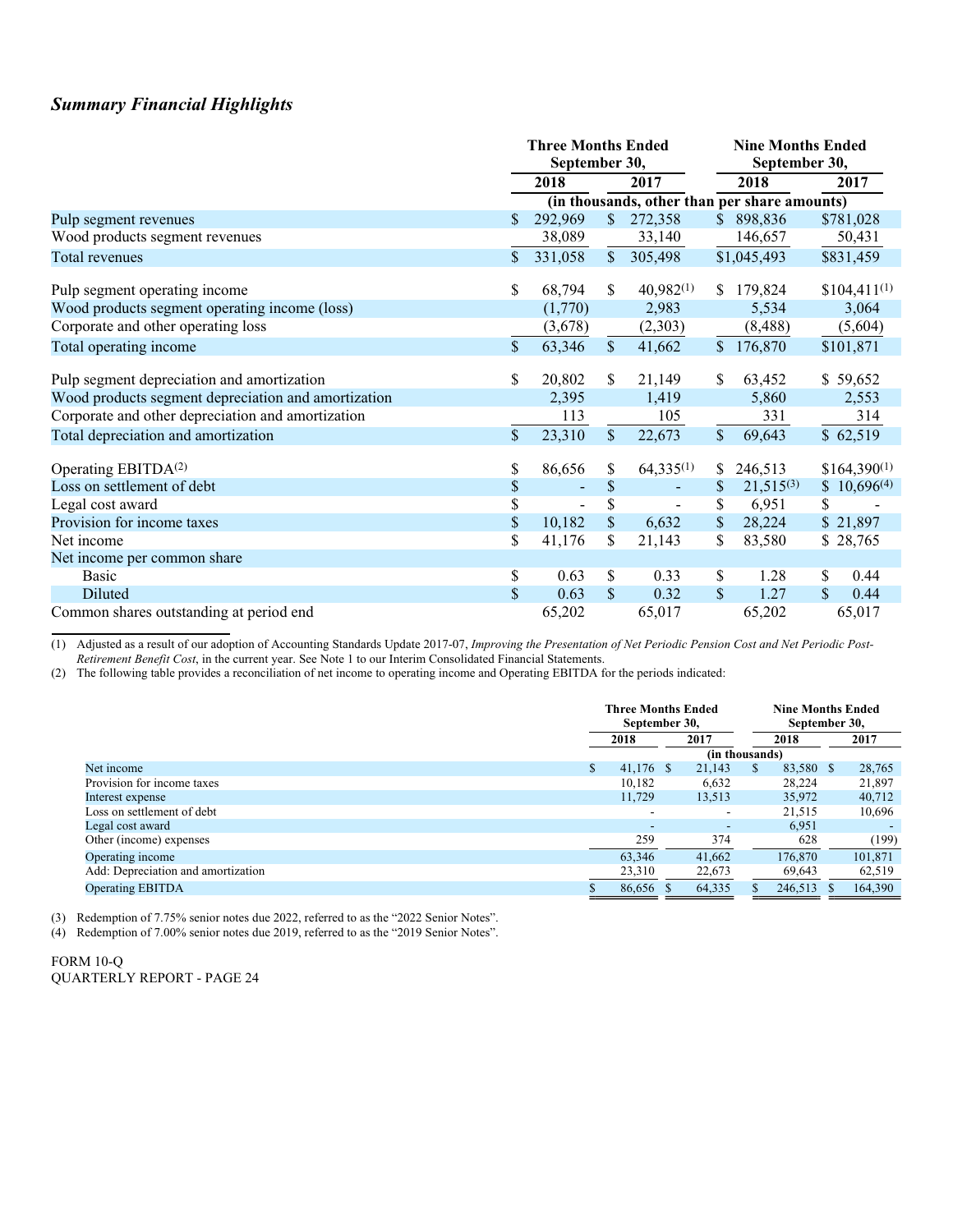# *Selected Production, Sales and Other Data*

|                                                                         |        | <b>Three Months Ended</b><br>September 30, |         | <b>Nine Months Ended</b><br>September 30, |  |
|-------------------------------------------------------------------------|--------|--------------------------------------------|---------|-------------------------------------------|--|
| <b>Pulp Segment</b>                                                     | 2018   | 2017                                       | 2018    | 2017                                      |  |
| Pulp production ('000 ADMTs)                                            | 363.5  | 388.1                                      | 1,037.7 | 1,124.5                                   |  |
| Annual maintenance downtime ('000 ADMTs)                                | 14.4   | 10.2                                       | 69.9    | 42.7                                      |  |
| Annual maintenance downtime (days)                                      | 14     | 10                                         | 51      | 32                                        |  |
| Pulp sales ('000 ADMTs)                                                 | 319.9  | 383.8                                      | 1,025.2 | 1,147.7                                   |  |
| Average NBSK pulp list prices in Europe (\$/ADMT) <sup>(1)</sup>        | 1,230  | 903                                        | 1,176   | 869                                       |  |
| Average NBSK pulp list prices in China (\$/ADMT) <sup>(1)</sup>         | 887    | 670                                        | 902     | 662                                       |  |
| Average NBSK pulp list prices in North America (\$/ADMT) <sup>(1)</sup> | 1,377  | 1,110                                      | 1,307   | 1,079                                     |  |
| Average pulp sales realizations $(\frac{C}{ADMT})^{(2)}$                | 852    | 638                                        | 817     | 615                                       |  |
| Energy production ('000 MWh)                                            | 388.0  | 497.5                                      | 1,120.7 | 1,418.5                                   |  |
| Energy sales ('000 MWh)                                                 | 141.0  | 224.8                                      | 401.3   | 620.9                                     |  |
| Average energy sales realizations (\$/MWh)                              | 105    | 97                                         | 105     | 92                                        |  |
| <b>Wood Products Segment</b>                                            |        |                                            |         |                                           |  |
| Lumber production (MMfbm)                                               | 79.5   | 109.6                                      | 294.8   | 177.1                                     |  |
| Lumber sales (MMfbm)                                                    | 83.8   | 74.2                                       | 312.0   | 115.7                                     |  |
| Average lumber sales realizations (\$/Mfbm)                             | 409    | 375                                        | 421     | 358                                       |  |
| Energy production ('000 MWh)                                            | 16.4   | 24.5                                       | 62.5    | 48.5                                      |  |
| Energy sales ('000 MWh)                                                 | 16.4   | 24.5                                       | 62.5    | 48.5                                      |  |
| Average energy sales realizations (\$/MWh)                              | 121    | 127                                        | 128     | 119                                       |  |
| <b>Average Spot Currency Exchange Rates</b>                             |        |                                            |         |                                           |  |
| $\frac{1}{2}$ / $\frac{1}{2}$ (3)                                       | 1.1629 | 1.1755                                     | 1.1945  | 1.1146                                    |  |
| $$ / C$^{(3)}$                                                          | 0.7651 | 0.7984                                     | 0.7767  | 0.7659                                    |  |

(1) Source: RISI pricing report.

(2) Sales realizations after customer discounts, rebates and other selling concessions. Incorporates the effect of pulp price variations occurring between the order and shinment dates

(3) Average Federal Reserve Bank of New York Noon Buying Rates over the reporting period.

# *Consolidated - Three Months Ended September 30, 2018 Compared to Three Months Ended September 30, 2017*

Total revenues for the three months ended September 30, 2018 increased by approximately 8% to \$331.1 million from \$305.5 million in the same quarter of 2017 primarily due to a 34% increase in pulp sales realizations partially offset by lower pulp sales volumes.

Costs and expenses in the current quarter were generally flat at \$267.7 million compared to \$263.8 million in the third quarter of 2017 as higher maintenance and per unit fiber costs were mostly offset by the impact of lower pulp sales volumes.

In the third quarter of 2018, operating depreciation and amortization increased to \$23.2 million from \$22.6 million in the same quarter of 2017 primarily due to capital improvements at our Friesau Facility.

Selling, general and administrative expenses increased to \$14.5 million in the third quarter of 2018 from \$12.3 million in the same quarter of 2017 primarily due to increased spending on business development activities.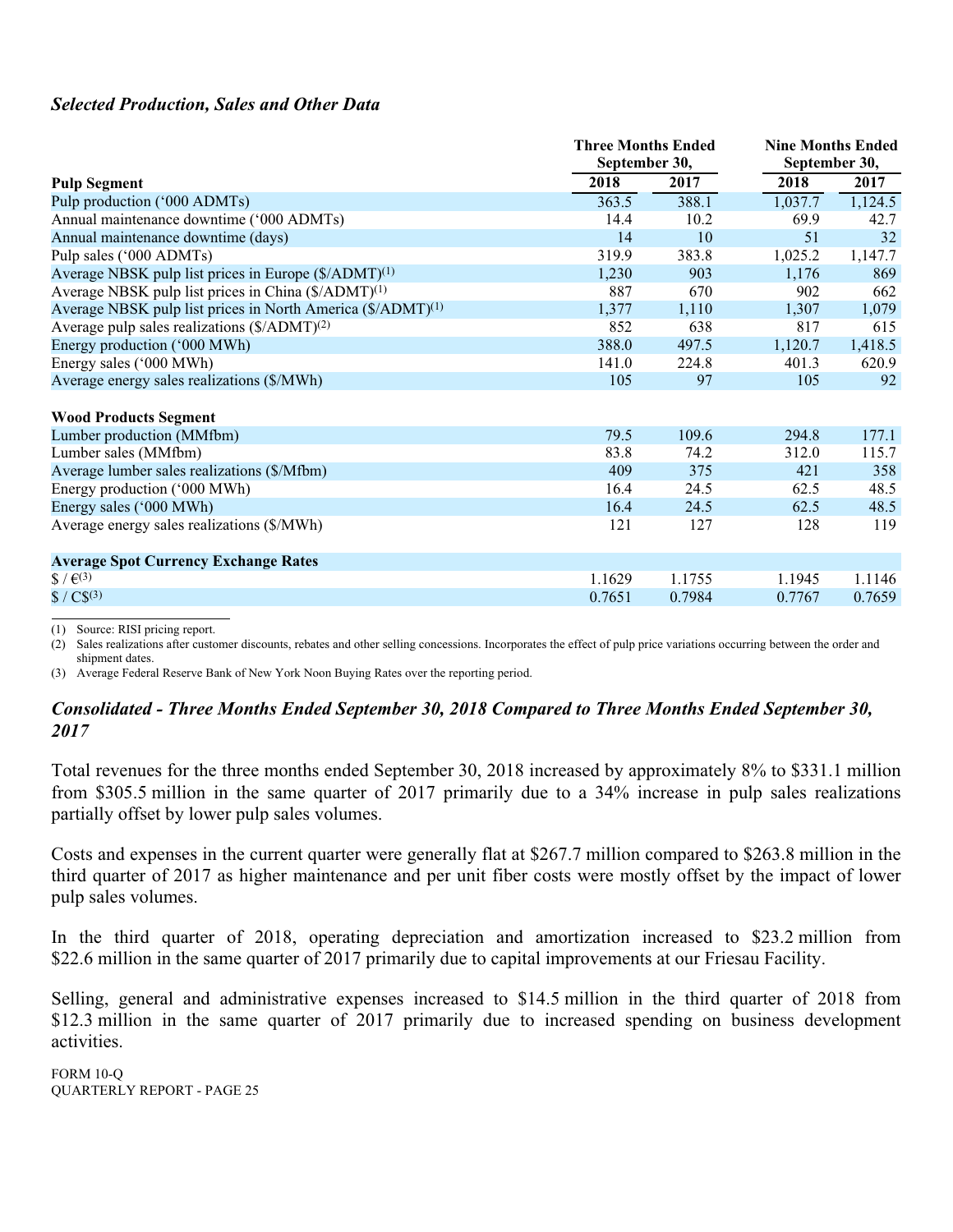In the third quarter of 2018, our operating income increased by approximately 52% to \$63.3 million from \$41.7 million in the same quarter of 2017 as higher pulp and lumber sales realizations more than offset lower pulp and energy sales volumes and higher maintenance and per unit fiber costs.

Interest expense in the current quarter decreased to \$11.7 million from \$13.5 million in the same quarter of 2017 primarily as a result of a lower average interest rate on our outstanding senior notes.

During the third quarter of 2018, income tax expense increased to \$10.2 million from \$6.6 million in the same quarter of 2017 due to higher taxable income for our German pulp mills.

For the third quarter of 2018, our net income increased to \$41.2 million, or \$0.63 per share, from \$21.1 million, or \$0.33 per basic share and \$0.32 per diluted share, in the same quarter of 2017.

In the third quarter of 2018, Operating EBITDA increased by approximately 35% to \$86.7 million from \$64.3 million in the same quarter of 2017 as higher pulp and lumber sales realizations more than offset lower pulp and energy sales volumes and higher maintenance and per unit fiber costs.

# **Operating Results by Business Segment**

None of the income or loss items following operating income in our Interim Consolidated Statement of Operations are allocated to our segments, since those items are reviewed separately by management.

# *Pulp Segment - Three Months Ended September 30, 2018 Compared to Three Months Ended September 30, 2017*

# *Selected Financial Information*

|                               | <b>Three Months Ended</b><br>September 30, |      |         |  |
|-------------------------------|--------------------------------------------|------|---------|--|
|                               | 2018                                       | 2017 |         |  |
|                               | (in thousands)                             |      |         |  |
| Pulp revenues                 | 274,970                                    |      | 247,314 |  |
| Energy and chemical revenues  | 17.999                                     |      | 25,044  |  |
| Depreciation and amortization | 20,802                                     |      | 21,149  |  |
| Operating income              | 68,794                                     |      | 40,982  |  |

Pulp revenues in the third quarter of 2018 increased by approximately 11% to \$275.0 million from \$247.3 million in the same quarter of 2017 due to higher sales realizations partially offset by lower sales volumes.

Energy and chemical revenues decreased by approximately 28% to \$18.0 million in the third quarter of 2018 from \$25.0 million in the same quarter of 2017 primarily due to maintenance work on one turbine at each of our Stendal and Celgar mills and the maintenance downtime at the Rosenthal mill. The turbine at the Stendal mill was taken offline for a scheduled major maintenance in April and did not resume service until late July 2018. The turbine at the Celgar mill was taken offline to complete maintenance work identified during the prior quarter maintenance shut and did not resume service until late August 2018.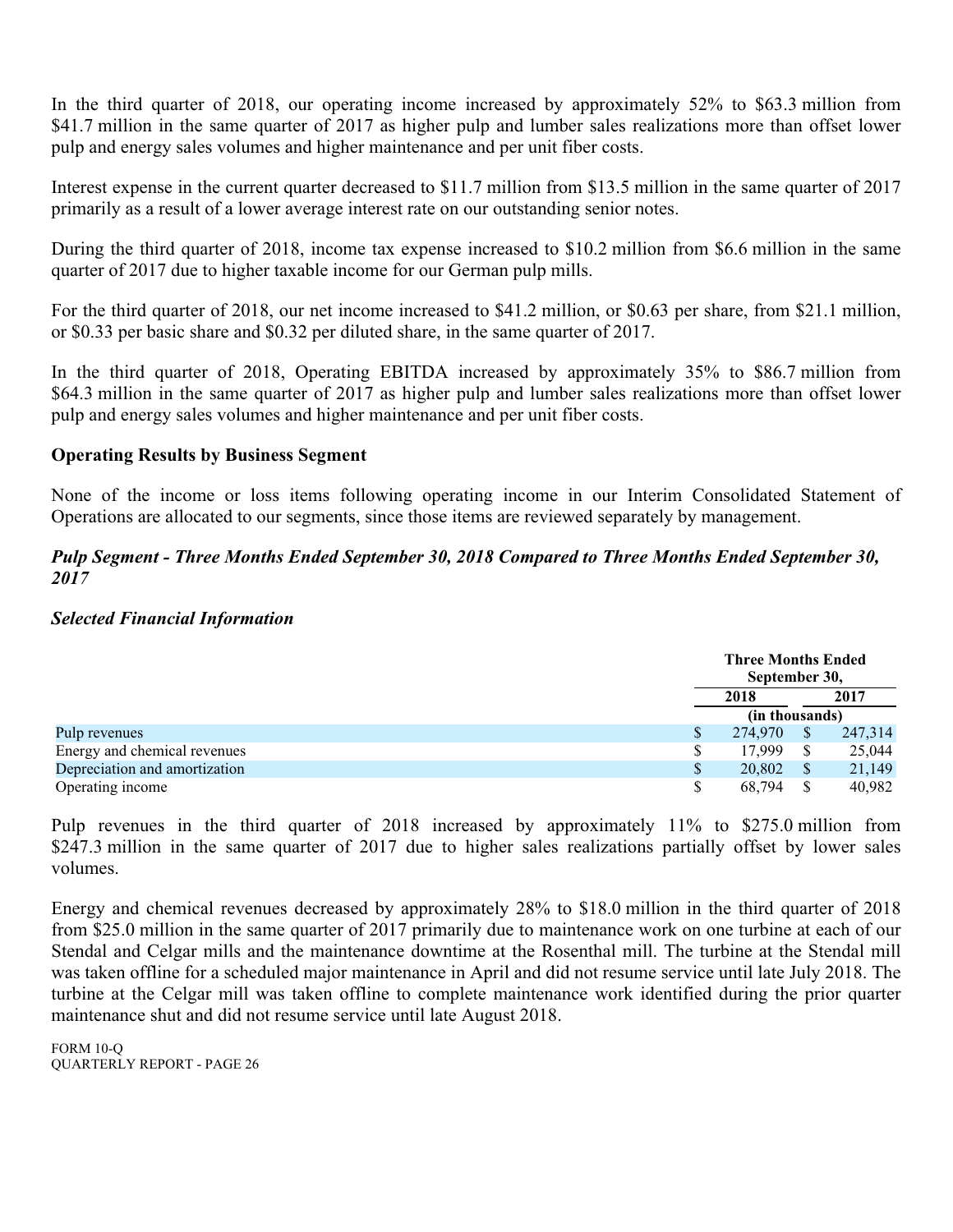Pulp production decreased by approximately 6% to 363,543 ADMTs in the current quarter from 388,102 ADMTs in the same quarter of 2017. In the current quarter of 2018, we had 14 days (approximately 14,400 ADMTs) of annual maintenance downtime at our Rosenthal mill. In the third quarter of 2017, we had 10 days (approximately 10,200 ADMTs) of annual maintenance downtime at our Rosenthal mill. The Celgar and Stendal mills each had lower production in the current quarter due to minor maintenance issues.

We estimate that annual maintenance downtime in the current quarter adversely impacted our operating income by approximately \$10.8 million, comprised of approximately \$7.1 million in direct out-of-pocket expenses and the balance in reduced production. Many of our competitors that report their financial results using International Financial Reporting Standards ("IFRS") capitalize their direct costs of maintenance downtime.

Pulp sales volumes decreased by approximately 17% to 319,850 ADMTs in the current quarter from 383,795 ADMTs in the same quarter of 2017 primarily due to the timing of shipments to China and lower production.

In the current quarter of 2018 list prices for NBSK pulp increased from the same quarter of 2017 largely as a result of overall steady demand. Average list prices for NBSK pulp in Europe were approximately \$1,230 per ADMT in the third quarter of 2018 compared to approximately \$903 per ADMT in the same quarter of 2017. Average list prices for NBSK pulp in China and North America were approximately \$887 per ADMT and \$1,377 per ADMT, respectively, in the current quarter compared to approximately \$670 per ADMT and \$1,110 per ADMT, respectively, in the same quarter of 2017. NBSK pulp prices are cyclical and are at or near record highs.

Average pulp sales realizations increased by approximately 34% to \$852 per ADMT in the third quarter of 2018 from approximately \$638 per ADMT in the same quarter of 2017 due to higher list prices.

As a result of the effect of a stronger dollar on our euro and Canadian dollar denominated costs and expenses and our dollar denominated cash and receivables held at our operations, we recorded a positive impact of approximately \$9.1 million due to foreign exchange.

Costs and expenses for our pulp segment in the current quarter decreased by approximately 3% to \$224.3 million from \$232.4 million in the third quarter of 2017 primarily due to the impact of lower sales volumes mostly offset by higher maintenance and per unit fiber costs.

In the third quarter of 2018, pulp segment depreciation and amortization decreased to \$20.8 million from \$21.1 million in the same quarter of 2017 primarily due the positive impact of a stronger dollar on our euro and Canadian dollar denominated depreciation expense.

On average, in the current quarter overall per unit fiber costs increased by approximately 15% from the same quarter of 2017, primarily as a result of strong demand. In the current quarter, per unit fiber costs for our German mills were approximately 12% higher due to strong demand for imported wood from Scandinavian pulp mills. In the current quarter, per unit fiber costs for our Celgar mill were 24% higher due to a decrease in pulp log availability as sawmills continued to focus harvesting activities on building sawlog inventory and demand from coastal pulp mills in Celgar's fiber procurement area. We currently expect modestly lower per unit fiber costs in the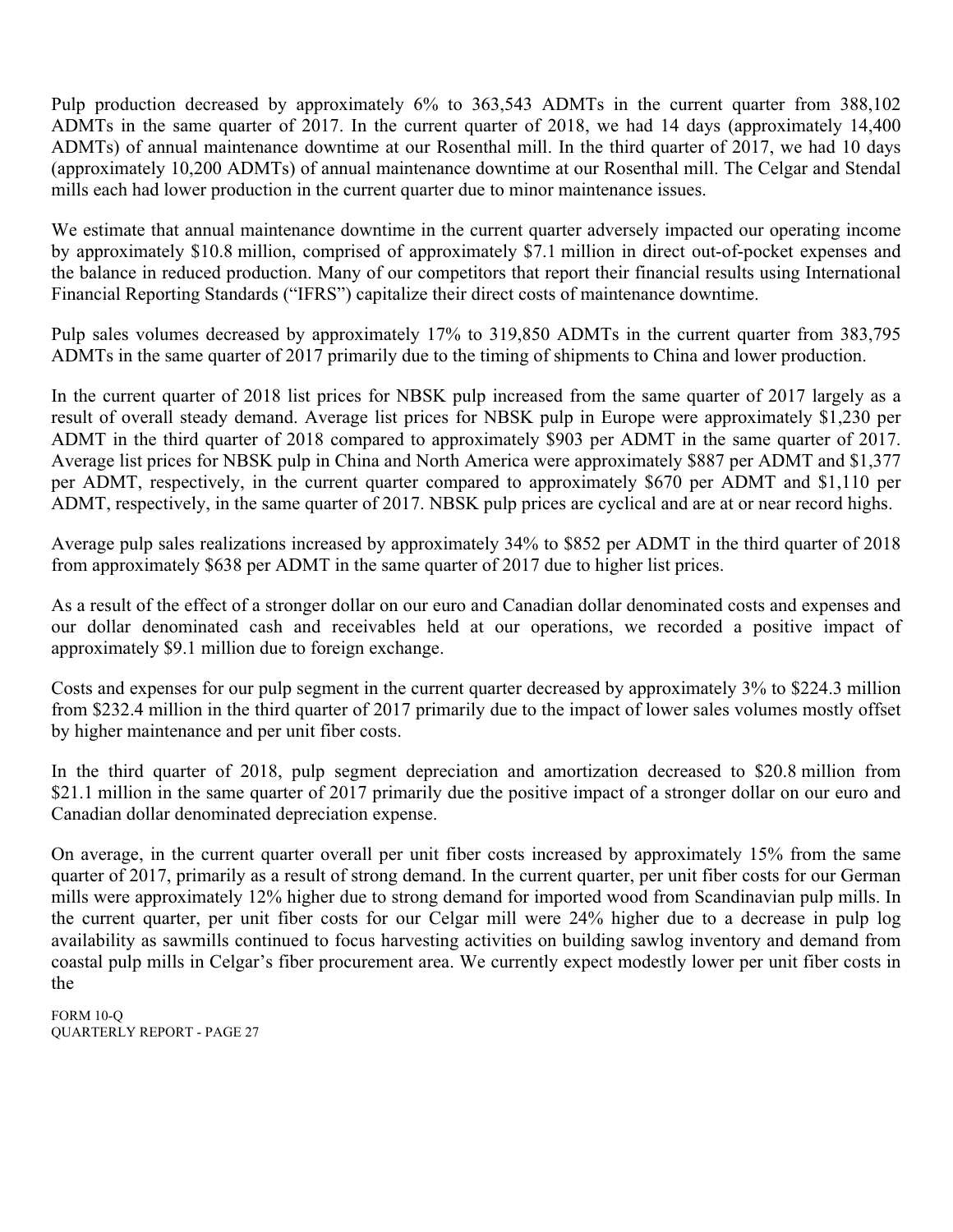fourth quarter of 2018 as a result of improved harvesting conditions and the availability of storm damaged wood in Germany.

Transportation costs for our pulp segment decreased by approximately 19% to \$15.8 million in the current quarter from \$19.4 million in the same quarter of 2017 primarily due to lower sales volumes.

In the third quarter of 2018, pulp segment operating income increased by approximately 68% to \$68.8 million from \$41.0 million in the same quarter of 2017 as higher pulp sales realizations more than offset lower sales volumes and higher maintenance and per unit fiber costs.

# *Wood Products Segment - Three Months Ended September 30, 2018 Compared to Three Months Ended September 30, 2017*

# *Selected Financial Information*

|                               |   | <b>Three Months Ended</b><br>September 30, |      |        |  |
|-------------------------------|---|--------------------------------------------|------|--------|--|
|                               |   | 2018                                       | 2017 |        |  |
|                               |   | (in thousands)                             |      |        |  |
| Lumber revenues               | S | 34,270                                     | S    | 27,851 |  |
| Energy revenues               | S | 1,978                                      | S    | 3,116  |  |
| Wood residual revenues        | S | 1,841                                      | S    | 2,173  |  |
| Depreciation and amortization |   | 2,395                                      | S.   | 1,419  |  |
| Operating income (loss)       |   | (1,770)                                    |      | 2,983  |  |

In the third quarter of 2018 lumber revenues increased by approximately 23% to \$34.3 million from \$27.9 million due to higher sales volume and higher sales realizations. In the current quarter approximately 25% of sales volumes were in the U.S. market and substantially all remaining sales were in Europe.

Energy and wood residual revenues decreased by approximately 28% to \$3.8 million in the third quarter of 2018 from \$5.3 million in the same quarter of 2017 due to lower sales volumes as a result of lower lumber production.

Production decreased by approximately 27% to 79.5 MMfbm of lumber in the current quarter from 109.6 MMfbm in the same quarter of 2017 primarily due to planned downtime to upgrade our large saw line and install an auto-grader in the existing planer mill. These capital investments are designed to increase production and improve efficiencies.

Average lumber sales realizations increased by approximately 9% to \$409 per Mfbm in the third quarter of 2018 from approximately \$375 per Mfbm in the same quarter of 2017 primarily due to increased sales to the U.S. where we realized higher sale prices.

Fiber costs are approximately 80% of our cash production costs. In the current quarter per unit fiber costs increased by approximately 4% from the same quarter of 2017 primarily as a result of continued strong fiber demand. We currently expect modestly lower per unit fiber costs in the fourth quarter of 2018 as a result of improved harvesting conditions and the availability of storm damaged wood.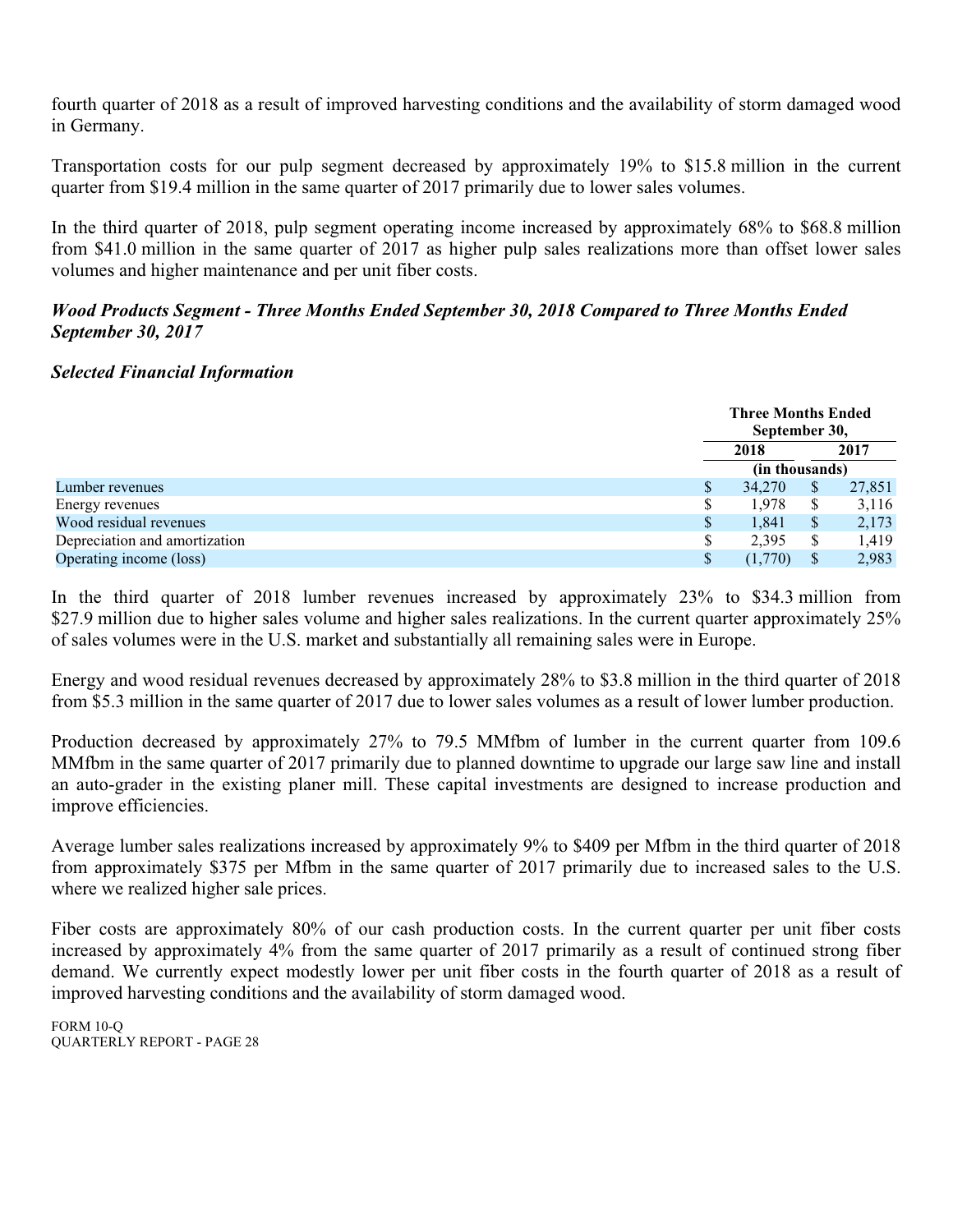In the third quarter of 2018, wood products segment depreciation and amortization increased to \$2.4 million from \$1.4 million in the same quarter of 2017 primarily due to capital improvements at the mill.

Transportation costs for our wood products segment increased by approximately 59% to \$4.6 million in the current quarter from \$2.9 million in the same quarter of 2017 primarily due to higher sales to the U.S.

In the third quarter of 2018, our wood products segment had an operating loss of \$1.8 million compared to operating income of \$3.0 million in the same quarter of 2017 primarily due to higher maintenance costs, lower production due to downtime taken for capital projects and higher per unit fiber costs.

# *Consolidated - Nine Months Ended September 30, 2018 Compared to Nine Months Ended September 30, 2017*

Total revenues for the nine months ended September 30, 2018 increased by approximately 26% to \$1,045.5 million from \$831.5 million in the same period of 2017 primarily due to a 33% increase in pulp sales realizations and the inclusion of an additional \$96.2 million of wood products segment revenues partially offset by lower pulp sales volumes.

Costs and expenses in the nine months ended September 30, 2018 increased by approximately 19% to \$868.6 million from \$729.6 million in the same period of 2017 primarily due to additional costs and expenses from our wood products segment and higher maintenance and per unit fiber costs partially offset by lower pulp sales volumes.

In the nine months ended September 30, 2018 operating depreciation and amortization increased to \$69.3 million from \$62.2 million in the same period of 2017 primarily due to the negative impact of a weaker dollar on our euro denominated depreciation expense and the inclusion of depreciation for the wood products segment for the full period.

Selling, general and administrative expenses increased to \$43.9 million in the nine months ended September 30, 2018 from \$35.3 million in the same period of 2017 primarily due to the inclusion of our wood products segment for the full period, increased business development activities and the negative impact of a weaker dollar.

In the nine months ended September 30, 2018 operating income increased by approximately 74% to \$176.9 million from \$101.9 million in the same period of 2017 as higher pulp and lumber sales realizations more than offset lower pulp and energy sales volumes, higher maintenance and per unit fiber costs and the negative impact of a weaker dollar on our euro denominated costs and expenses.

In December 2017, we issued \$300.0 million of 5.50% senior notes due 2026, referred to as the "2026 Senior Notes" and, on January 5, 2018, we utilized the proceeds, together with cash on hand, to redeem \$300.0 million of our 2022 Senior Notes at a cost, including premium, of \$317.4 million and recorded a loss on such redemption of \$21.5 million (being \$0.33 per share).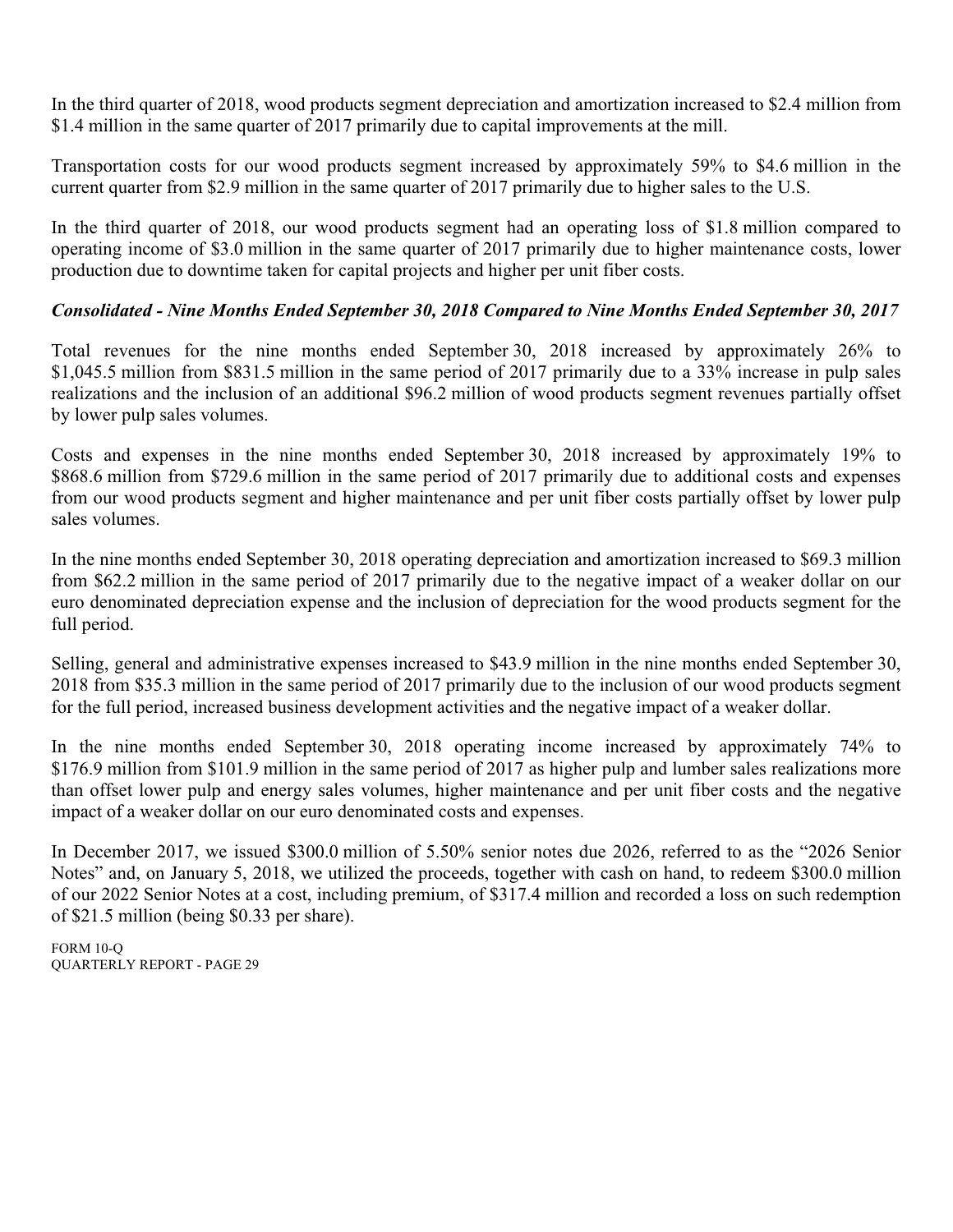Interest expense in the nine months ended September 30, 2018 decreased to \$36.0 million from \$40.7 million in the same period of 2017 primarily as a result of a lower average interest rate on our outstanding senior notes.

In the nine months ended September 30, 2018, we recognized an expense of \$7.0 million, or \$0.11 per share, in connection with the legal cost award made by the tribunal in our claim against the Government of Canada under the North American Free Trade Agreement, referred to as "NAFTA".

During the nine months ended September 30, 2018 income tax expense increased to \$28.2 million from \$21.9 million in the same period of 2017 due to higher taxable income for our German pulp mills.

For the nine months ended September 30, 2018, after giving effect to costs of \$28.5 million, or \$0.44 per basic and \$0.43 per diluted share, for the redemption of senior notes and the NAFTA legal cost award, our net income was \$83.6 million or \$1.28 per basic and \$1.27 per diluted share. In the same period of 2017, we had net income of \$28.8 million or \$0.44 per share after giving effect to costs of \$10.7 million for the redemption of senior notes in the same period of 2017.

In the nine months ended September 30, 2018, Operating EBITDA increased by approximately 50% to \$246.5 million from \$164.4 million in the same period of 2017 as higher pulp and lumber sales realizations more than offset lower pulp and energy sales volumes, higher maintenance and per unit fiber costs and the negative impact of a weaker dollar on our euro denominated costs and expenses.

# *Pulp Segment – Nine Months Ended September 30, 2018 Compared to Nine Months Ended September 30, 2017*

# *Selected Financial Information*

|                               | <b>Nine Months Ended</b><br>September 30, |      |         |  |
|-------------------------------|-------------------------------------------|------|---------|--|
|                               | 2018                                      | 2017 |         |  |
|                               | (in thousands)                            |      |         |  |
| Pulp revenues                 | 845,460                                   |      | 712,810 |  |
| Energy and chemical revenues  | 53,376                                    |      | 68,218  |  |
| Depreciation and amortization | 63.452                                    |      | 59,652  |  |
| Operating income              | 179.824                                   |      | 104.411 |  |

Pulp revenues in the nine months ended September 30, 2018 increased by approximately 19% to \$845.5 million from \$712.8 million in the same period of 2017 due to higher sales realizations partially offset by lower sales volumes.

Energy and chemical revenues decreased by approximately 22% to \$53.4 million in the nine months ended September 30, 2018 from \$68.2 million in the same period of 2017 due to lower pulp production and maintenance work on one turbine at each of our Stendal and Celgar mills. The turbine at the Stendal mill was taken offline for a scheduled major maintenance in April 2018 and did not resume service until late July 2018. The turbine at the Celgar mill was taken offline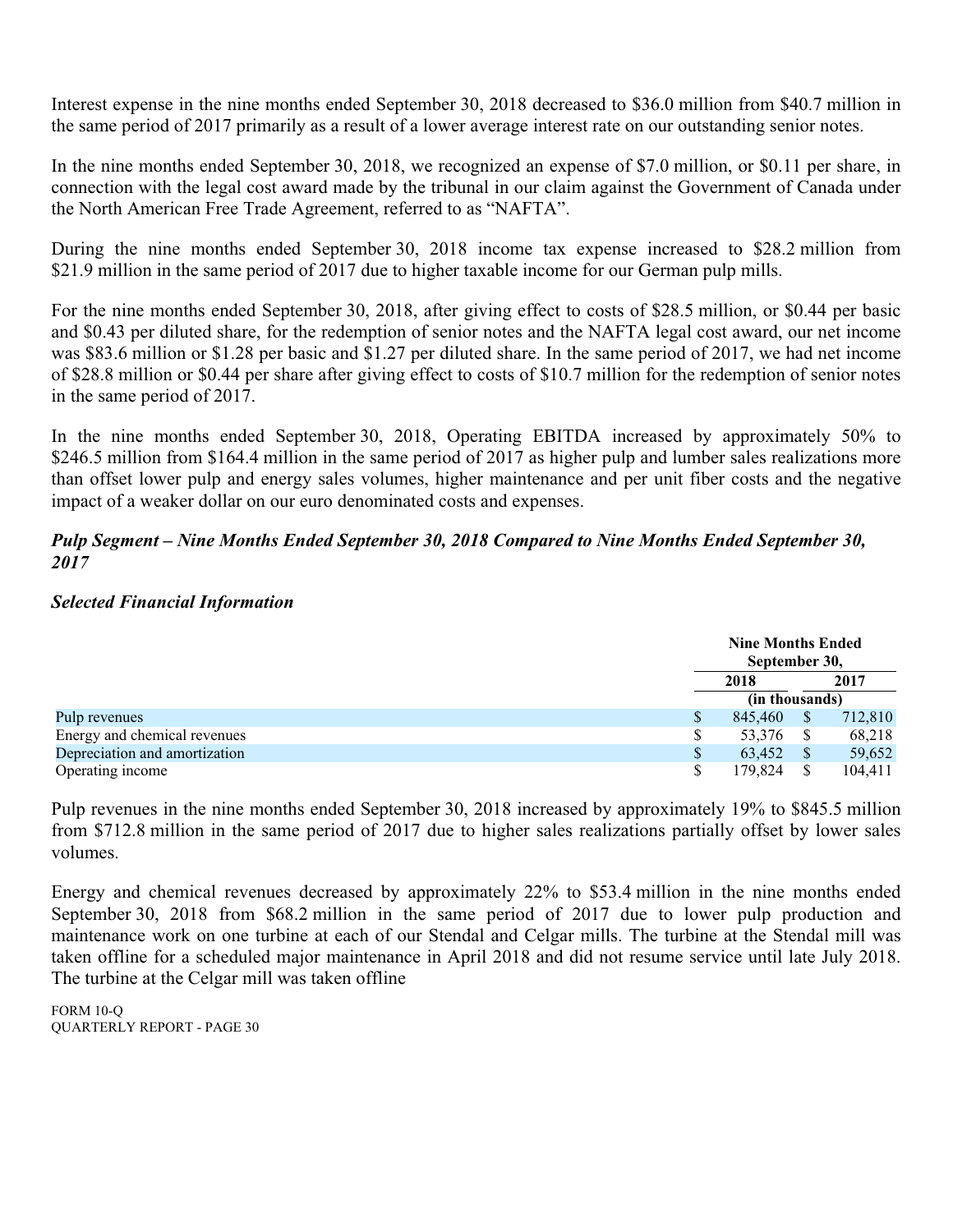to complete maintenance work identified during the second quarter shut and did not resume service until late August 2018.

Pulp production decreased by approximately 8% to 1,037,697 ADMTs in the nine months ended September 30, 2018 from 1,124,532 ADMTs in the same period of 2017. In the nine months ended September 30, 2018 we had annual maintenance downtime of 51 days (approximately 69,900 ADMTs) compared to 32 days (approximately 42,700 ADMTs) in the same period of 2017.

We estimate that annual maintenance downtime in the nine months ended September 30, 2018 adversely impacted our operating income by approximately \$69.9 million, comprised of approximately \$43.7 million in direct out-of-pocket expenses and the balance in reduced production. Many of our competitors that report their financial results using IFRS capitalize their direct costs of maintenance downtime.

Pulp sales volumes decreased by approximately 11% to 1,025,232 ADMTs in the nine months ended September 30, 2018 compared to 1,147,691 ADMTs in the same period of 2017 primarily due to lower production.

In the nine months ended September 30, 2018, list prices for NBSK pulp increased from the same period of 2017, largely as a result of continued steady demand. Average list prices for NBSK pulp in Europe were approximately \$1,176 per ADMT in the nine months ended September 30, 2018, compared to approximately \$869 per ADMT in the same period of 2017. Average list prices for NBSK pulp in China and North America were approximately \$902 per ADMT and \$1,307 per ADMT, respectively, in the nine months ended September 30, 2018, compared to approximately \$662 per ADMT and \$1,079 per ADMT, respectively, in the same period of 2017.

Average pulp sales realizations increased by approximately 33% to \$817 per ADMT in the nine months ended September 30, 2018 from approximately \$615 per ADMT in the same period of 2017 due to higher list prices.

In the nine months ended September 30, 2018, the dollar was weaker against the euro by about 7% which increased the dollar cost of our euro denominated costs and expenses and contributed to a negative foreign exchange impact on operating income of approximately \$9.9 million when compared to the same period of the prior year.

Costs and expenses in the nine months ended September 30, 2018 increased by approximately 6% to \$720.1 million from \$677.7 million in the same period of 2017 primarily due to higher maintenance and per unit fiber costs and the negative impact of a weaker dollar on our euro denominated costs and expenses partially offset by lower sales volumes.

In the nine months ended September 30, 2018, depreciation and amortization increased to \$63.5 million from \$59.7 million in the same period of 2017 primarily due the negative impact of a weaker dollar on our euro denominated depreciation expense.

On average, in the nine months ended September 30, 2018 overall per unit fiber costs increased by approximately 20% from the same period of 2017 primarily as a result of increased demand from Scandinavian pulp mills in our European fiber procurement areas and demand from coastal pulp mills in Celgar's fiber basket. Harvesting activities in both Germany and British Columbia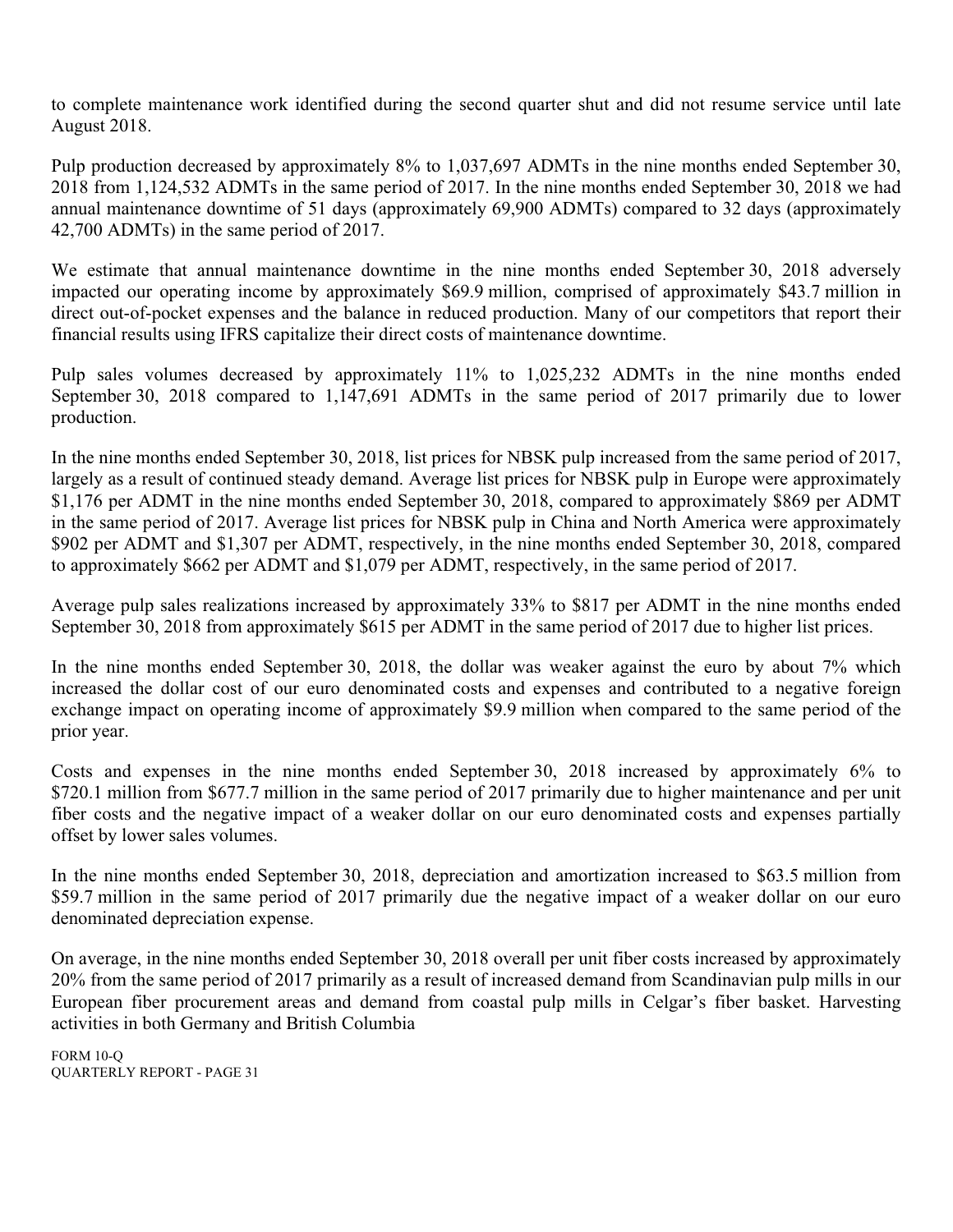were impacted by short-term interruptions resulting from unseasonably wet winter conditions. Additionally, in British Columbia, there was lower pulp log availability as sawmills focused harvesting activities on rebuilding low sawlog inventories. We currently expect modestly lower per unit fiber costs in the fourth quarter of 2018 as a result of improved harvesting conditions and the availability of storm damaged wood in Germany.

Transportation costs for our pulp segment decreased by approximately 7% to \$53.2 million in the nine months ended September 30, 2018 from \$56.9 million in the same period of 2017 primarily due to lower sales volume.

In the nine months ended September 30, 2018 pulp segment operating income increased by approximately 72% to \$179.8 million from \$104.4 million in the same period of 2017 primarily due to higher pulp sales realizations partially offset by lower sales volumes, higher maintenance and per unit fiber costs and the negative impact of a weaker dollar relative to the euro.

# *Wood Products Segment - Nine Months Ended September 30, 2018 Compared to Nine Months Ended September 30, 2017*

# *Selected Financial Information*

|                               | <b>Nine Months Ended</b><br>September 30, |               |        |  |
|-------------------------------|-------------------------------------------|---------------|--------|--|
|                               | 2018                                      |               | 2017   |  |
|                               | (in thousands)                            |               |        |  |
| Lumber revenues               | 131,429                                   | S             | 41,444 |  |
| Energy revenues               | 8.014                                     | <sup>\$</sup> | 5,761  |  |
| Wood residual revenues        | 7,214                                     | <sup>\$</sup> | 3,226  |  |
| Depreciation and amortization | 5.860                                     | <sup>\$</sup> | 2,553  |  |
| Operating income              | 5,534                                     |               | 3,064  |  |

We entered into the wood products business on April 12, 2017.

In the nine months ended September 30, 2018, lumber revenues were \$131.4 million, of which approximately 25% of sales volumes were in the U.S. market and substantially all remaining sales were in Europe. European and U.S. lumber markets were generally strong with prices steady and near multi-year highs during the nine months ended September 30, 2018.

In the nine months ended September 30, 2018, lumber production increased to 294.8 MMfbm from 177.1 MMfbm in the same period of 2017.

In the nine months ended September 30, 2018, lumber sales volumes increased to 312.0 MMfbm from 115.7 MMfbm in the same period of 2017.

In the nine months ended September 30, 2018, average lumber sales realizations increased by approximately 18% to \$421 per Mfbm from \$358 per Mfbm in the same period of 2017.

In the nine months ended September 30, 2018, energy and other by-product revenues increased to \$15.2 million from \$9.0 million in the same period of 2017.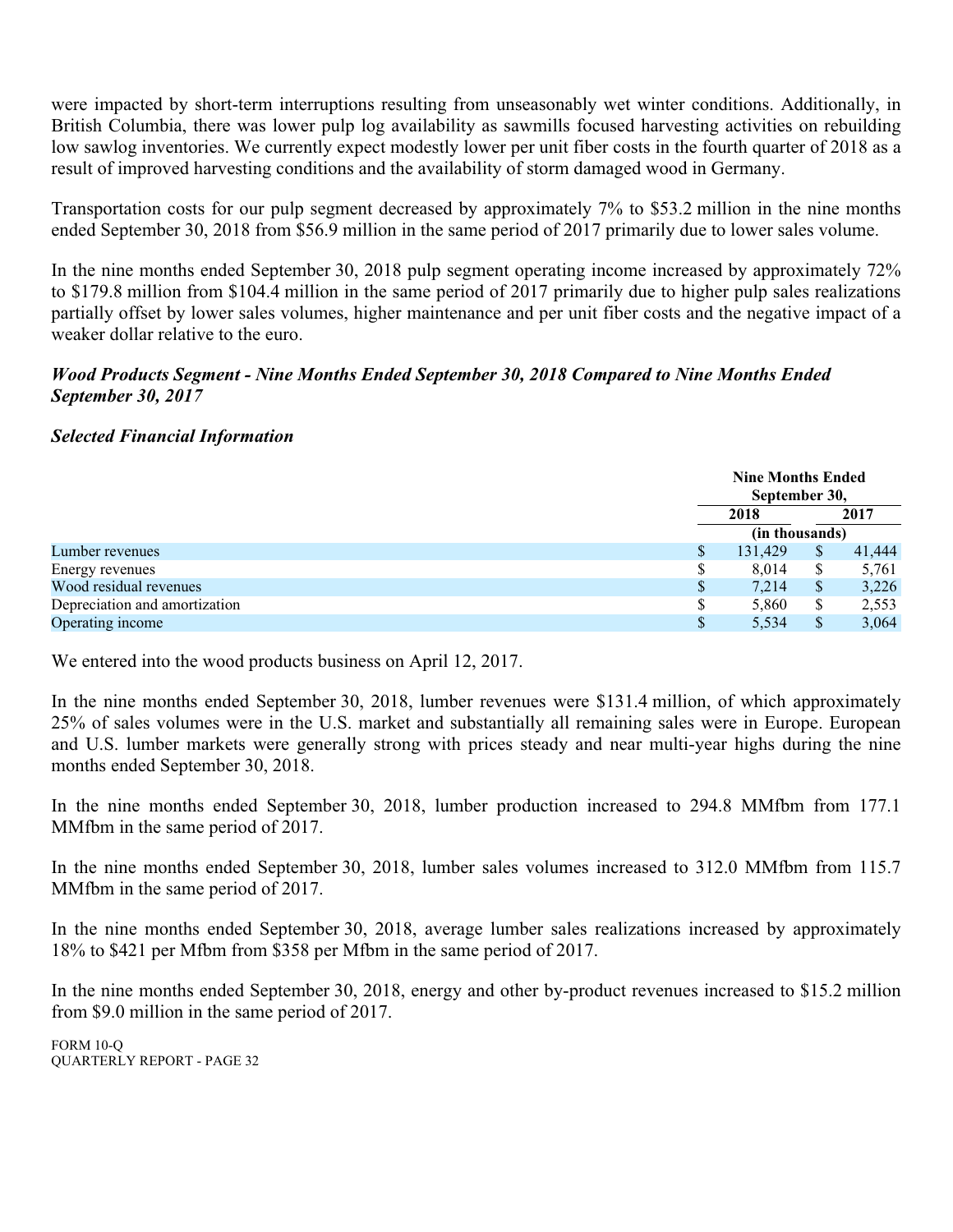Our fiber costs were approximately 80% of our cash production costs. Unseasonably wet winter weather conditions in Germany resulted in lower harvesting activities and high fiber costs in the nine months ended September 30, 2018 compared to the same period of 2017. We currently expect modestly lower per unit fiber costs in the fourth quarter of 2018 as a result of improved harvesting conditions and the availability of storm damaged wood.

In the nine months ended September 30, 2018 depreciation and amortization for our wood products segment increased to \$5.9 million from \$2.6 million in the same period of 2017 as a result of inclusion for the full period of 2018 and capital projects.

In the nine months ended September 30, 2018, our wood products segment operating income increased to \$5.5 million from \$3.1 million in the same period of 2017.

# **Liquidity and Capital Resources**

## *Summary of Cash Flows*

|                                                                               |   | <b>Nine Months Ended</b><br>September 30, |   |            |  |
|-------------------------------------------------------------------------------|---|-------------------------------------------|---|------------|--|
|                                                                               |   | 2018                                      |   | 2017       |  |
|                                                                               |   | (in thousands)                            |   |            |  |
| Net cash from operating activities                                            | S | 172,891                                   | S | 103,257    |  |
| Net cash used in investing activities                                         |   | (71, 788)                                 |   | (104, 979) |  |
| Net cash from financing activities                                            |   | $5,916^{(1)}$                             |   | 9,839      |  |
| Effect of exchange rate changes on cash, cash equivalents and restricted cash |   | (8, 133)                                  |   | 10,329     |  |
| Net increase in cash, cash equivalents and restricted cash                    |   | 98,886                                    |   | 18,446     |  |

(1) Excludes restricted cash of \$317.4 million held to redeem \$300.0 million of 2022 Senior Notes on January 5, 2018.

*Cash Flows from Operating Activities.* We operate in a cyclical industry and our operating cash flows vary accordingly. Our principal operating cash expenditures are for labor, fiber, chemicals and debt service. Working capital levels fluctuate throughout the year and are affected by maintenance downtime, changing sales patterns, seasonality and the timing of receivables and sales and the payment of payables and expenses.

Cash provided by operating activities was \$172.9 million in the nine months ended September 30, 2018 compared to \$103.3 million in the same period of 2017. An increase in accounts payable and accrued expenses provided cash of \$44.1 million, including the legal cost award in our NAFTA claim, in the nine months ended September 30, 2018 compared to \$41.9 million in the same period of 2017. An overall increase in inventories used cash of \$60.1 million in the nine months ended September 30, 2018 compared to \$9.9 million in the same period of 2017. A decrease in accounts receivable provided cash of \$8.2 million in the nine months ended September 30, 2018 compared to an increase in accounts receivable using cash of \$42.1 million in the same period of 2017.

*Cash Flows from Investing Activities.* Investing activities in the nine months ended September 30, 2018 used cash of \$71.8 million primarily related to capital expenditures. In the current period of 2018, capital expenditures included large maintenance projects at our pulp mills, improvements to the digester at our Celgar mill, other capital improvements at our German pulp mills and upgrades to our planer mill and large saw line and the replacement of mobile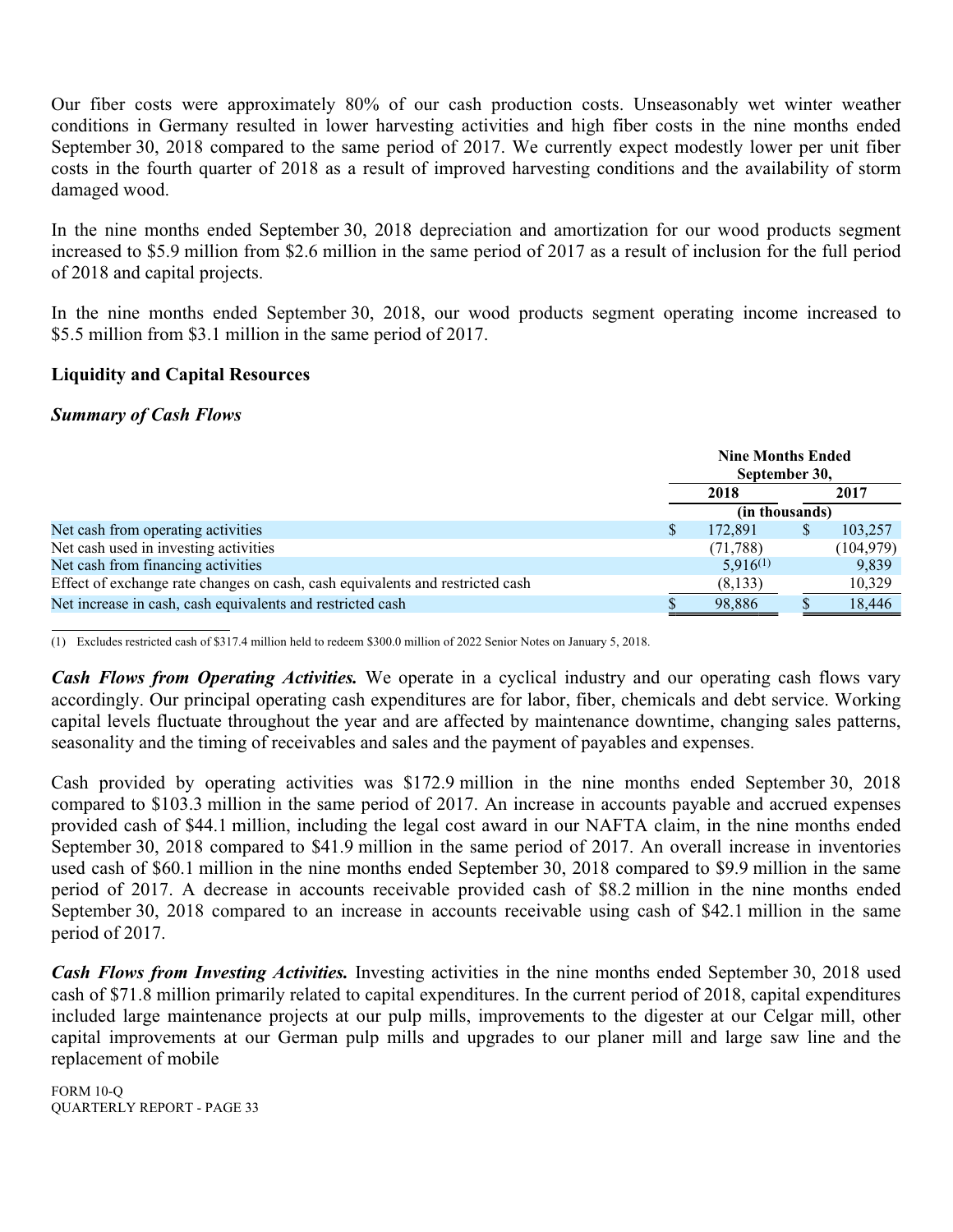equipment at our Friesau Facility. In the same period of 2017, investing activities used cash of \$105.0 million, primarily related to the acquisition of our Friesau Facility for \$61.6 million and capital expenditures of \$42.2 million. In the nine months ended September 30, 2017, capital expenditures primarily related to a rail car acceptance system for logs and additional land for raw material storage at our Rosenthal mill, a pre-bleach press system upgrade and large maintenance projects at our Celgar mill and various other smaller projects.

*Cash Flows from Financing Activities.* In the nine months ended September 30, 2018, financing activities used cash of \$311.5 million primarily in connection with the redemption of the 2022 Senior Notes, which used cash of \$317.4 million. In the nine months ended September 30, 2018, advances of \$34.3 million on our revolving credit facilities were primarily used to finance capital projects at the Friesau Facility and wood procurement activities. In the nine months ended September 30, 2018, we paid dividends of \$24.4 million and \$1.4 million of debt issuance costs related to the 2026 Senior Notes. In the same period of 2017, financing activities provided cash of \$9.8 million, including an aggregate of \$250.0 million from the issuance of our 6.50% senior notes due 2024, referred to as the "2024 Senior Notes", which was primarily used to redeem our 2019 Senior Notes at a cost of \$234.9 million. In the nine months ended September 30, 2017, debt issuance costs primarily for the 2024 Senior Notes used cash of \$6.1 million, dividend payments used cash of \$22.4 million and a scheduled payment in respect of our interest rate derivative used cash of \$3.8 million. In the nine months ended September 30, 2017, we also drew \$26.5 million on our €70.0 million revolving credit facility to partially finance the acquisition of the Friesau Facility and the build in working capital associated with its ramp up of operations.

# **Balance Sheet Data**

The following table is a summary of selected financial information as at the dates indicated:

|                           |              | September 30,<br>2018 | December 31,<br>2017 |  |
|---------------------------|--------------|-----------------------|----------------------|--|
|                           |              | (in thousands)        |                      |  |
| <b>Financial Position</b> |              |                       |                      |  |
| Cash and cash equivalents |              | 242.185               | $$143,299^{(1)}$$    |  |
| Working capital           | S            | 503,295               | \$421,873            |  |
| Total assets              | S            | 1,541,296             | $$1,407,271^{(1)}$   |  |
| Long-term liabilities     | $\mathbb{S}$ | 796.615               | \$743,578            |  |
| Total equity              | S            | 569,942               | \$ 550,666           |  |

(1) Excludes restricted cash of \$317.4 million held to redeem \$300.0 million of 2022 Senior Notes on January 5, 2018.

As a result of the strengthening of the dollar versus the euro and Canadian dollar as at September 30, 2018, we recorded a net non-cash decrease in the carrying value of our net assets, consisting primarily of our fixed assets denominated in euros and Canadian dollars. This non-cash decrease of approximately \$41.5 million does not affect our net income, Operating EBITDA or cash flows but is reflected in our other comprehensive loss and as a decrease to our total equity.

# **Sources and Uses of Funds**

Our principal sources of funds are cash flows from operations and cash and cash equivalents on hand. Our principal operating uses of funds consist of operating expenses, capital expenditures and semi-annual interest payments on our outstanding senior notes.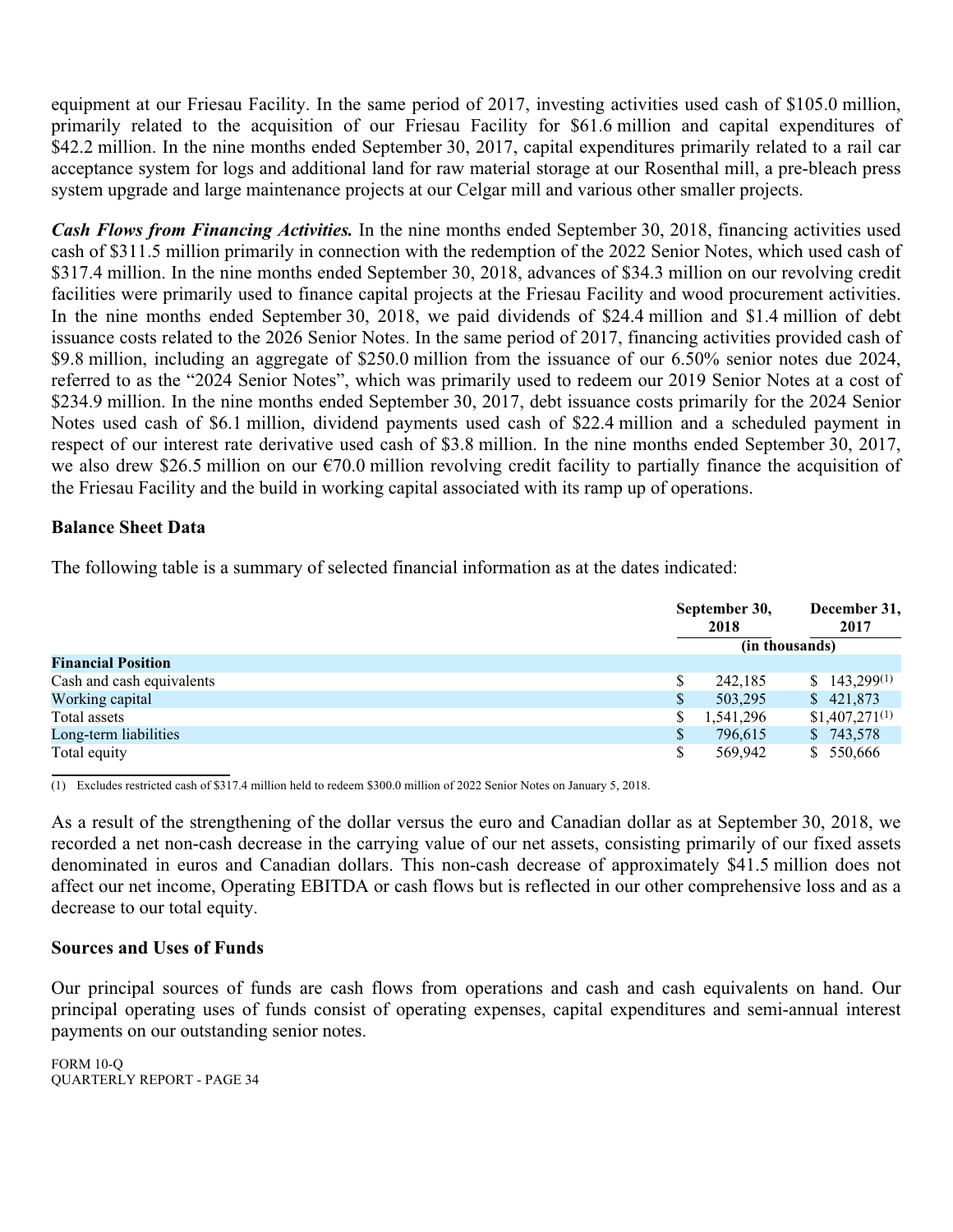The following table sets out our total capital expenditures and interest expense for the periods indicated:

|                                               | <b>Nine Months Ended</b><br>September 30, |  |        |  |
|-----------------------------------------------|-------------------------------------------|--|--------|--|
|                                               | 2018                                      |  | 2017   |  |
|                                               | (in thousands)                            |  |        |  |
| Capital expenditures                          | 71.583                                    |  | 42,249 |  |
| Cash paid for interest expense <sup>(1)</sup> | 35,287                                    |  | 29,311 |  |
| Interest expense $(2)$                        | 35,972                                    |  | 40,712 |  |

(1) Amounts differ from interest expense which includes non-cash items. See supplemental disclosure of cash flow information from our Interim Consolidated Statement of Cash Flows included in this report.

(2) Interest on our 2022 Senior Notes is paid semi-annually in June and December of each year. In January 2018, we redeemed \$300.0 million of our 2022 Senior Notes. Interest on our 2024 Senior Notes is paid semi-annually in February and August of each year and interest on our 2026 Senior Notes is paid semi-annually in January and July of each year, commencing July 2018.

In the nine months ended September 30, 2018, we expended \$24.4 million to pay quarterly dividends of \$0.125 per common share.

As at September 30, 2018, our cash and cash equivalents increased to \$242.2 million from \$143.3 million at the end of 2017. As at September 30, 2018, we had approximately \$158.2 million available under our revolving credit facilities.

On October 3, 2018, we entered into a share purchase agreement (the "Purchase Agreement") to acquire all of the issued and outstanding shares of Daishowa-Marubeni International Ltd. ("DMI") in consideration for a purchase price of \$359.2 million, which includes minimum working capital of \$85.7 million, and is subject to certain customary adjustments (the "Transaction").

DMI owns 100% of a bleached kraft pulp mill in Peace River, Alberta and a 50% interest in the Cariboo Pulp and Paper Company joint venture, which operates a bleached kraft pulp mill in Quesnel, British Columbia.

We and the vendors have each made customary representations, warranties and covenants under the Purchase Agreement, including the covenant of the vendors to operate the business of DMI in the ordinary course, consistent with past practice, until closing of the Transaction. Pursuant to the Purchase Agreement, the completion of the Transaction is subject to customary closing conditions, including the receipt of requisite regulatory anti-trust approvals. We and the vendors may each terminate the agreement if closing of the Transaction does not occur as of the date that is within 120 days of the Purchase Agreement unless such date is extended in certain circumstances as provided in the Purchase Agreement.

We currently expect that closing of the Transaction will occur in the fourth quarter of 2018.

The foregoing description of the Purchase Agreement does not purport to be complete and is subject to, and qualified in its entirety by reference to, the full text of the Purchase Agreement.

In connection with entering into the Purchase Agreement, on October 3, 2018, we accepted and entered into a Commitment Letter by and among us, Credit Suisse Loan Funding LLC and Credit Suisse AG (the "Commitment Letter") dated September 30, 2018, pursuant to which Credit Suisse AG has agreed to provide us with a senior unsecured bridge facility in the principal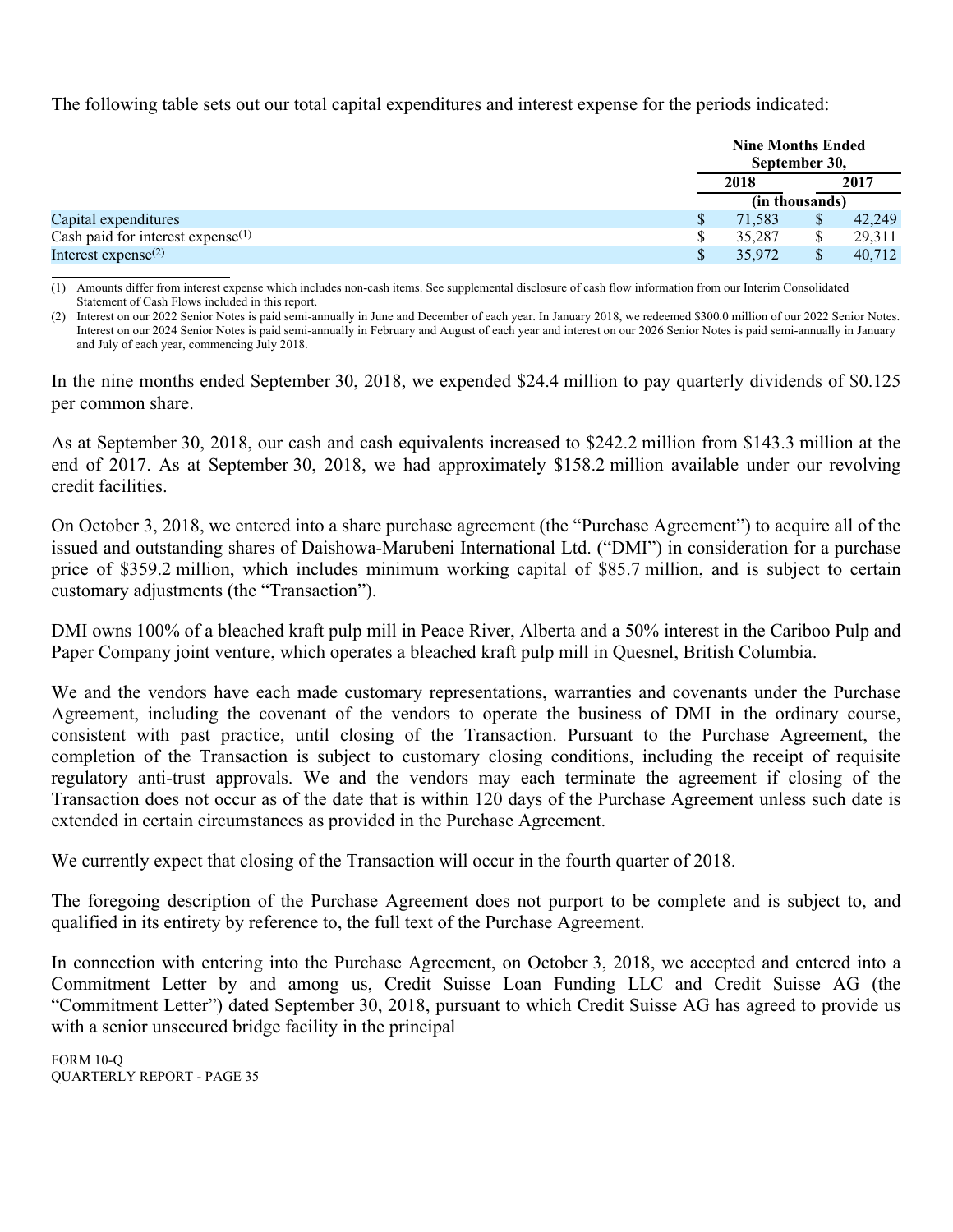amount of up to \$350.0 million in order to finance the purchase price under the Transaction. The facility is anticipated to be replaced or refinanced by us as provided in the Commitment Letter.

In October 2018, we acquired all of the Santanol Group for approximately \$33.0 million. The Santanol Group owns and leases existing Indian sandalwood plantations and a processing extraction plant in Australia.

Based upon the current level of operations and our current expectations for future periods in light of the current economic environment, and in particular, current and expected pulp and lumber pricing and foreign exchange rates, we believe that cash flow from operations and available cash, together with available borrowings under our revolving credit facilities, will be adequate to finance the capital requirements for our business including the payment of our quarterly dividend during the next 12 months.

In the future we may make acquisitions of businesses or assets or commitments to additional capital projects. To achieve the long-term goals of expanding our assets and earnings, including through acquisitions, capital resources will be required. Depending on the size of a transaction, the capital resources that will be required can be substantial. The necessary resources will be generated from cash flow from operations, cash on hand, borrowing against our assets or the issuance of securities.

# **Debt Covenants**

Certain of our long-term obligations contain various financial tests and covenants customary to these types of arrangements. See our annual report on Form 10-K for the fiscal year ended December 31, 2017.

As at September 30, 2018, we were in full compliance with all of the covenants of our indebtedness.

## **Off-Balance Sheet Arrangements**

At September 30, 2018, we did not have any off-balance sheet arrangements (as defined in Item 303(a)(4)(ii) of Regulation S-K).

## **Contractual Obligations and Commitments**

Other than as aforesaid with respect to the agreement to acquire DMI and the committed financing in respect thereof, there were no material changes outside the ordinary course to any of our material contractual obligations during the nine months ended September 30, 2018.

# **Foreign Currency**

As a majority of our assets, liabilities and expenditures are held or denominated in euros or Canadian dollars, our consolidated financial results are subject to foreign currency exchange rate fluctuations.

We translate foreign denominated assets and liabilities into dollars at the rate of exchange on the balance sheet date. Equity accounts are translated using historical exchange rates. Unrealized gains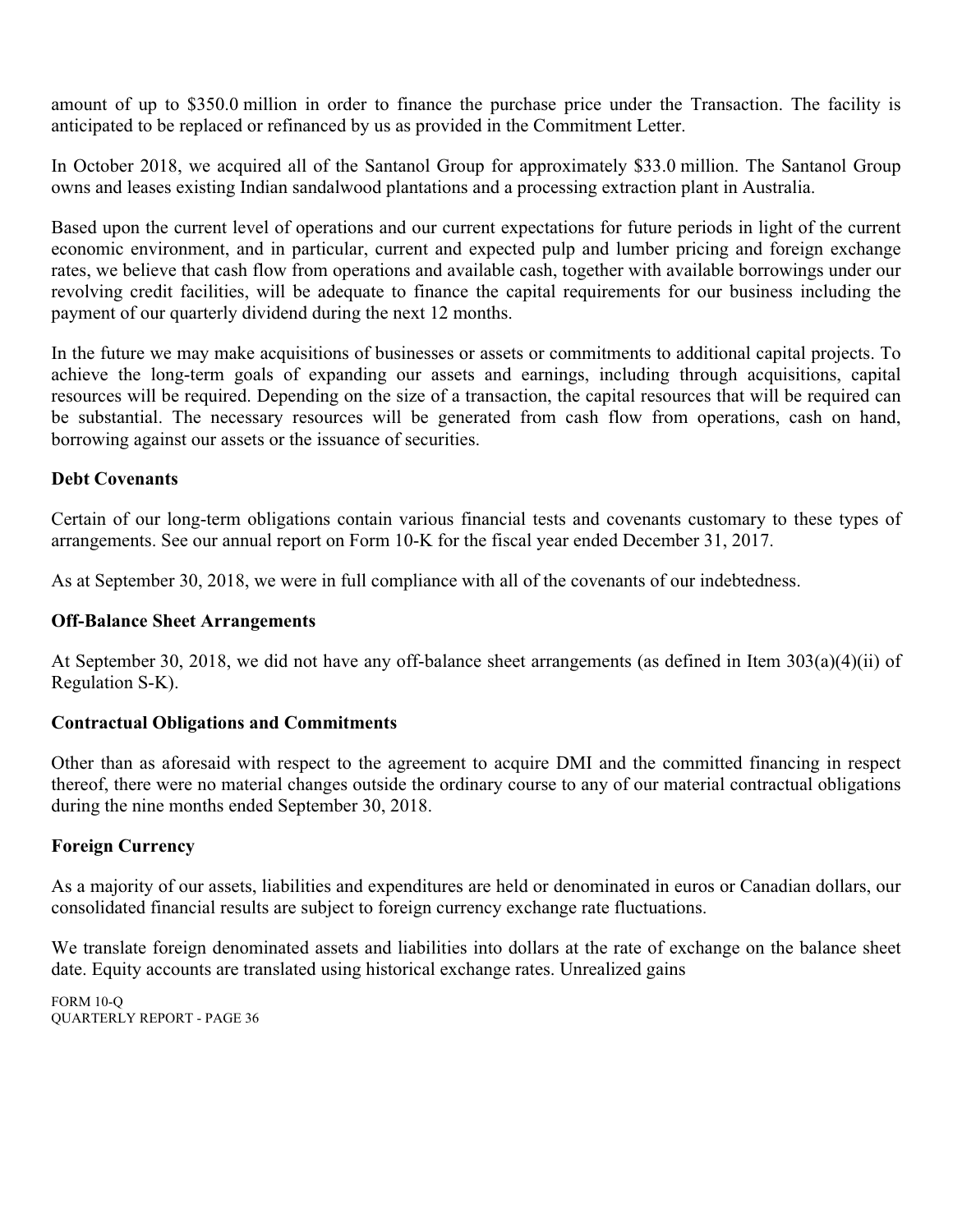or losses from these translations are recorded in other comprehensive loss and do not affect our net earnings.

As a result of the strengthening of the dollar versus the euro and Canadian dollar as at September 30, 2018, we recorded a net non-cash decrease of \$41.5 million in the carrying value of our net assets, consisting primarily of our fixed assets denominated in euros and Canadian dollars. As a result, our accumulated other comprehensive loss increased to \$101.8 million.

Based upon the exchange rate as at September 30, 2018, the dollar has strengthened by approximately 3% against the euro and the Canadian dollar since December 31, 2017. See "Quantitative and Qualitative Disclosures about Market Risk".

# **Credit Rating**

We and our senior notes are rated by Moody's Investors Service, Inc., referred to as "Moody's". On October 24, 2018, Moody's upgraded its current rating on our senior notes to Ba3 from B1 and upgraded our corporate rating to Ba2 from Ba3, maintaining its outlook as "stable".

Factors that may affect our credit rating include changes in our operating performance and liquidity. Credit rating downgrades can adversely impact, among other things, future borrowing costs and access to capital markets.

Credit ratings are not recommendations to buy, sell or hold securities and may be subject to revision or withdrawal by the assigning rating organization. Each rating should be evaluated independently of any other rating.

# **Critical Accounting Policies**

The preparation of financial statements and related disclosures in conformity with GAAP requires management to make estimates and assumptions that affect both the amount and the timing of the recording of assets, liabilities, revenues, and expenses in the consolidated financial statements and accompanying note disclosures. Our management routinely makes judgments and estimates about the effects of matters that are inherently uncertain. As the number of variables and assumptions affecting the probable future resolution of the uncertainties increases, these judgments become even more subjective and complex.

Our significant accounting policies are disclosed in Note 1 to our audited annual financial statements included in our annual report on Form 10-K for the fiscal year ended December 31, 2017. While all of the significant accounting policies are important to the consolidated financial statements, some of these policies may be viewed as having a high degree of judgment. On an ongoing basis using currently available information, management reviews its estimates, including those related to accounting for, among other things, pension and other postretirement benefit obligations, deferred income taxes (valuation allowance and permanent reinvestment), depreciation and amortization, future cash flows associated with impairment testing for long-lived assets, the allocation of the purchase price in a business combination to the assets acquired and liabilities assumed, legal liabilities and contingencies. Actual results could differ materially from these estimates, and changes in these estimates are recorded when known.

We have identified certain accounting policies that are the most important to the portrayal of our current financial condition and results of operations.

For information about both our significant and critical accounting policies, see our annual report on Form 10-K for the fiscal year ended December 31, 2017.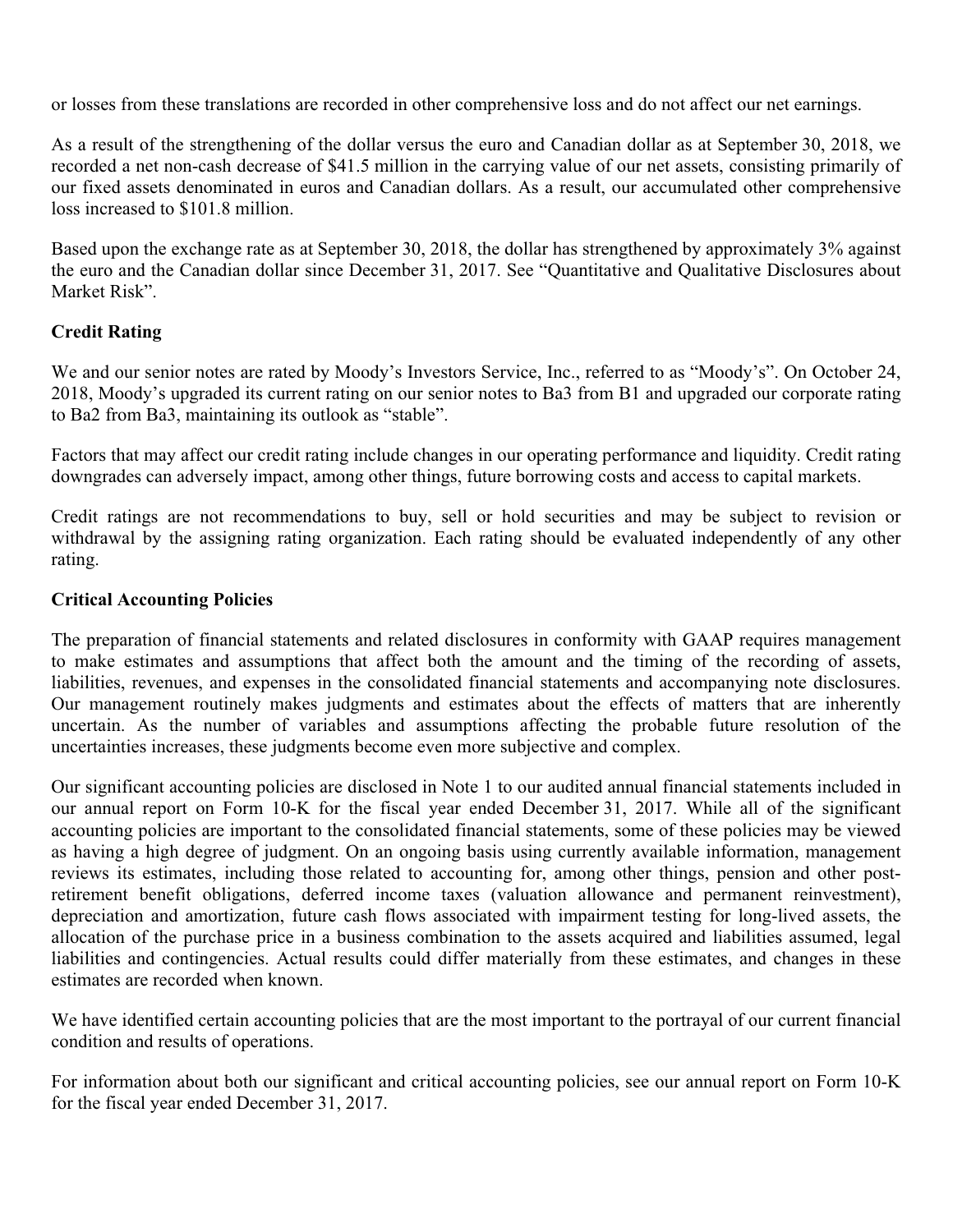# **Cautionary Statement Regarding Forward-Looking Information**

The statements in this report that are not reported financial results or other historical information are "forwardlooking statements" within the meaning of the *Private Securities Litigation Reform Act of 1995*, as amended.

Generally, forward-looking statements can be identified by the fact that they do not relate strictly to historical or current facts. They often include words such as "expects", "anticipates", "intends", "plans", "believes", "seeks", "estimates", or words of similar meaning, or future or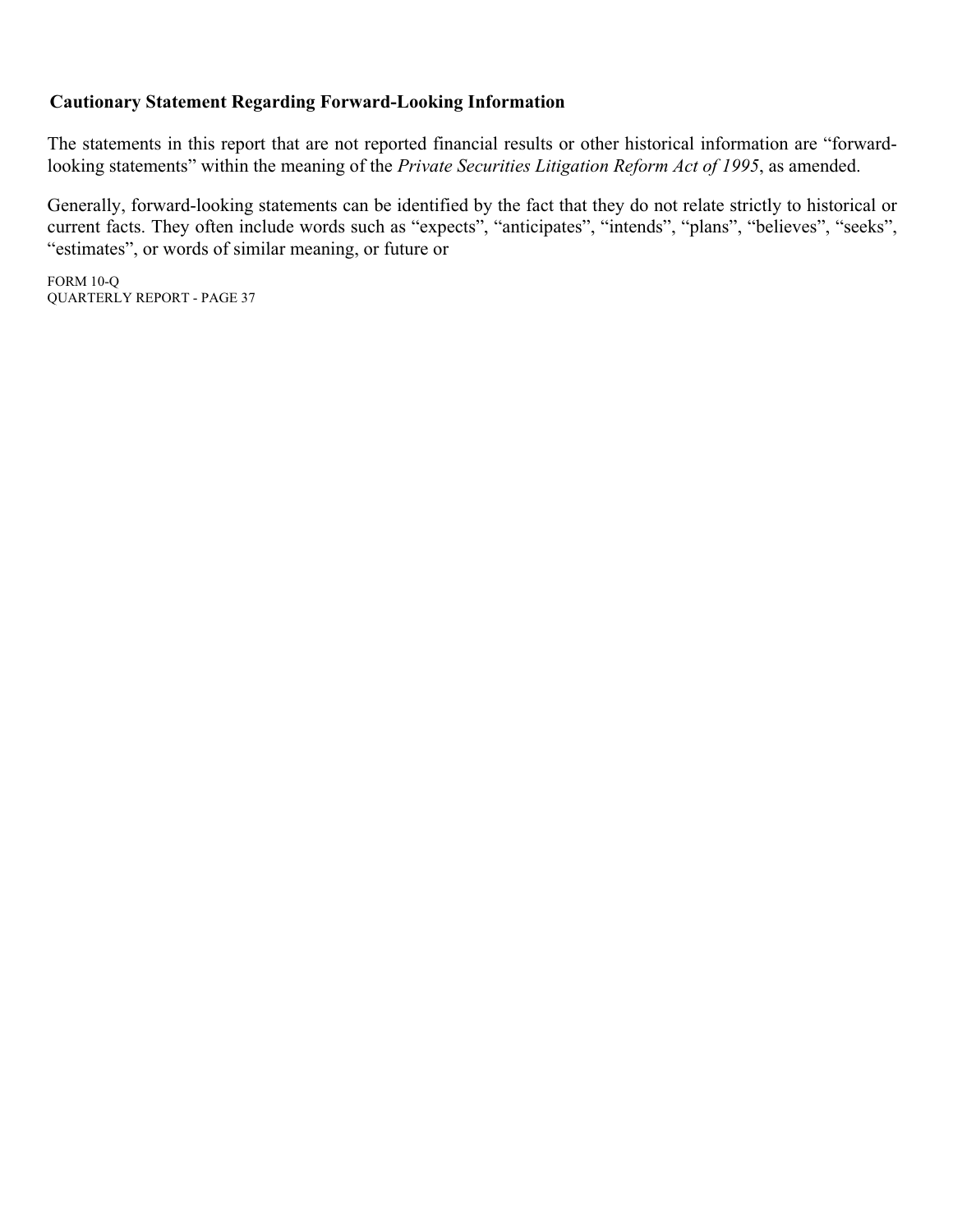conditional verbs, such as "will", "should", "could", or "may", although not all forward-looking statements contain these identifying words. Forward-looking statements are based on expectations, forecasts and assumptions by our management and involve a number of risks, uncertainties and other factors, many of which are beyond our control, that could cause actual conditions, events or results to differ significantly from those described in the forward-looking statements. These factors include, but are not limited to, the following:

- our business is highly cyclical in nature;
- a weakening of the global economy, including capital and credit markets, could adversely affect our business and financial results and have a material adverse effect on our liquidity and capital resources;
- our level of indebtedness could negatively impact our financial condition, results of operations and liquidity;
- cyclical fluctuations in the price and supply of our raw materials, particularly fiber, could adversely affect our business;
- we face intense competition in our markets;
- we are exposed to currency exchange rate fluctuations;
- we are subject to extensive environmental regulation and we could incur substantial costs as a result of compliance with, violations of or liabilities under applicable environmental laws and regulations;
- our proposed acquisition of DMI may result in additional risks and uncertainties in our business;
- any failure to successfully integrate DMI with our business may adversely affect our results of operations;
- the operations of DMI are subject to their own risks, which we may not be able to manage successfully;
- our business is subject to risks associated with climate change and social and government responses thereto;
- our operations require substantial capital and we may be unable to maintain adequate capital resources to provide for such capital requirements;
- our acquisition of the Friesau Facility and other future acquisitions may result in additional risks and uncertainties in our business;
- fluctuations in prices and demand for lumber could adversely affect our business;
- adverse housing market conditions may increase the credit risk from customers of our Friesau Facility;
- our Friesau Facility's lumber products are vulnerable to declines in demand due to competing technologies or materials;
- changes in credit ratings issued by nationally recognized statistical rating organizations could adversely affect our cost of financing and have an adverse effect on the market price of our securities;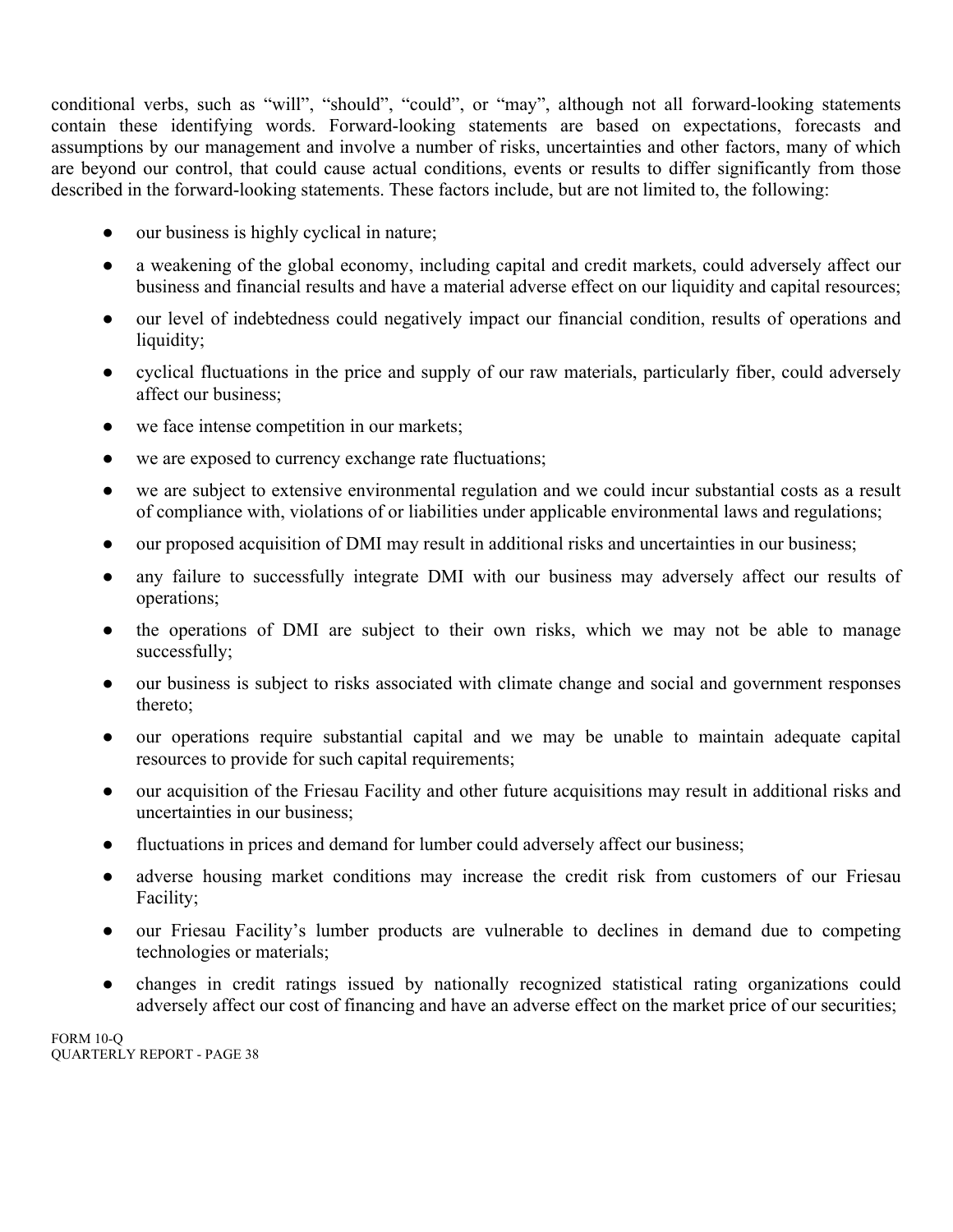- we rely on government grants and participate in German statutory energy programs;
- we are subject to risks related to our employees;
- we are dependent on key personnel;
- we may experience material disruptions to our production;
- if our long-lived assets become impaired, we may be required to record non-cash impairment charges that could have a material impact on our results of operations;
- we may incur losses as a result of unforeseen or catastrophic events, including the emergence of a pandemic, terrorist attacks or natural disasters;
- our insurance coverage may not be adequate;
- we rely on third parties for transportation services;
- we periodically use derivatives to manage certain risks which has caused significant fluctuations in our operating results;
- failures or security breaches of our information technology systems could disrupt our operations and negatively impact our business;
- the price of our common stock may be volatile;
- a small number of our shareholders could significantly influence our business;
- our international sales and operations are subject to applicable laws relating to trade, export controls and foreign corrupt practices, the violation of which could adversely affect our operations;
- we are exposed to interest rate fluctuations; and
- political uncertainty, the rise of populist political parties and an increase in trade protectionism could have a material adverse effect on global macro-economic activities and trade and adversely affect our business, results of operations and financial condition.

Given these uncertainties, you should not place undue reliance on our forward-looking statements. The forgoing review of important factors is not exhaustive or necessarily in order of importance and should be read in conjunction with the risks and assumptions including those set forth in reports and other documents we have filed with or furnished to the SEC, including in our annual report on Form 10-K for the fiscal year ended December 31, 2017. We advise you that these cautionary remarks expressly qualify in their entirety all forwardlooking statements attributable to us or persons acting on our behalf. Unless required by law, we do not assume any obligation to update forward-looking statements based on unanticipated events or changed expectations. However, you should carefully review the reports and other documents we file from time to time with the SEC.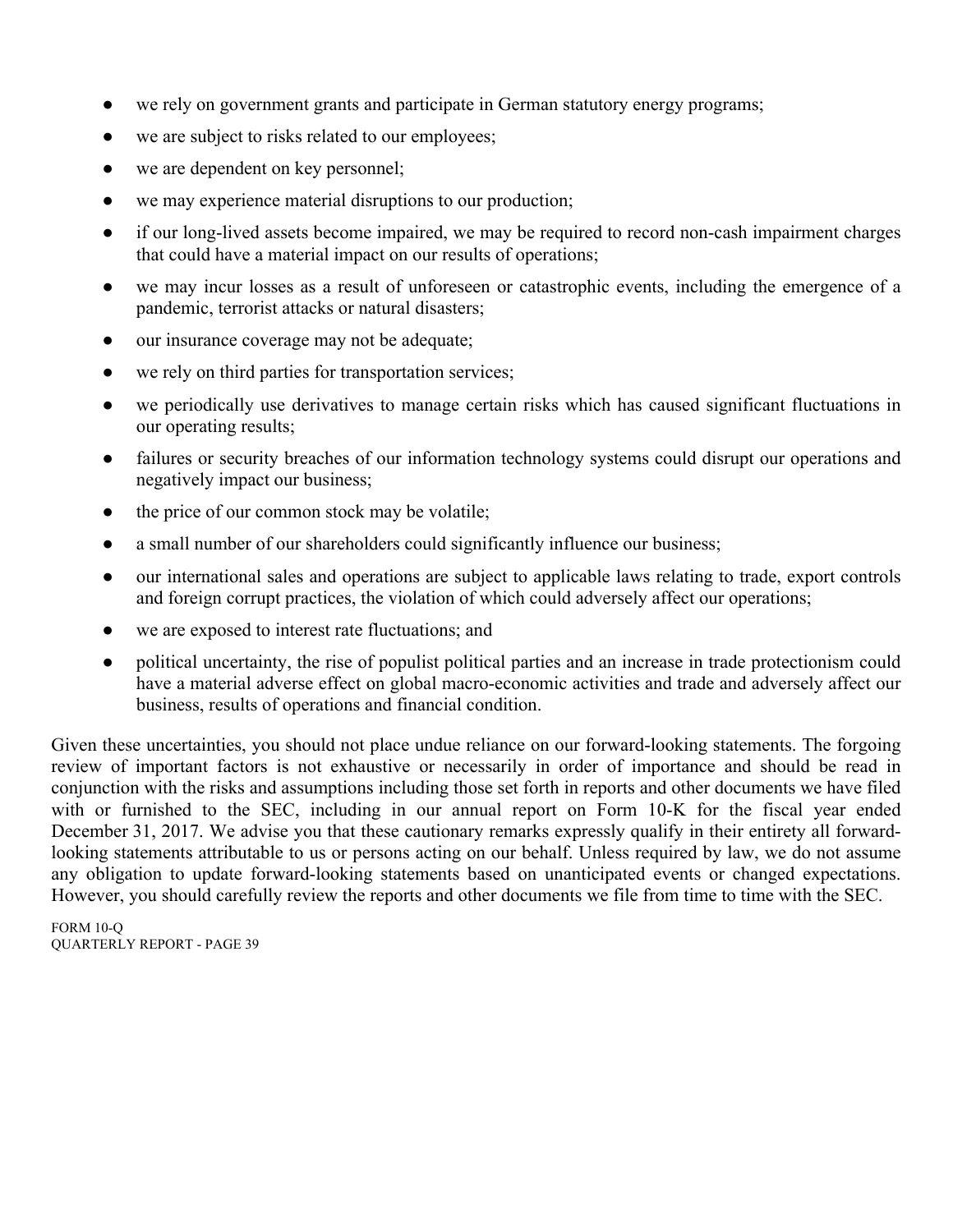# **Cyclical Nature of Business**

# *Revenues*

The pulp and lumber businesses are highly cyclical in nature and markets are characterized by periods of supply and demand imbalance, which in turn can materially affect prices. Pulp and lumber markets are sensitive to cyclical changes in the global economy, industry capacity and foreign exchange rates, all of which can have a significant influence on selling prices and our operating results. The length and magnitude of industry cycles have varied over time but generally reflect changes in macro-economic conditions and levels of industry capacity. Pulp and lumber are commodities that are generally available from other producers. Because commodity products have few distinguishing qualities from producer to producer, competition is generally based upon price, which is generally determined by supply relative to demand.

Industry capacity can fluctuate as changing industry conditions can influence producers to idle production capacity or permanently close mills. In addition, to avoid substantial cash costs in idling or closing a mill, some producers will choose to operate at a loss, sometimes even a cash loss, which can prolong weak pricing environments due to oversupply. Oversupply of our products can also result from producers introducing new capacity in response to favorable pricing trends. Certain integrated pulp and paper producers have the ability to discontinue paper production by idling their paper machines and selling their NBSK pulp production on the market, if market conditions, prices and trends warrant such actions.

Demand for each of pulp and lumber has historically been determined primarily by general global macroeconomic conditions and has been closely tied to overall business activity. NBSK pulp prices have been and are likely to continue to be volatile and can fluctuate widely over time. Between 2008 and 2018, European list prices for NBSK pulp have fluctuated between a low of approximately \$575 per ADMT in 2009 to a high of \$1,230 per ADMT in 2018.

Our mills and operations voluntarily subject themselves to third-party certification as to compliance with internationally recognized, sustainable management standards because end use paper and lumber customers have shown an increased interest in understanding the origin of products they purchase. Demand for our products could be adversely affected if we, or our suppliers, are unable to achieve compliance, or are perceived by the public as failing to comply, with these standards or if our customers require compliance with alternate standards for which our operations are not certified.

A producer's actual sales price realizations are list prices net of customer discounts, rebates and other selling concessions. Over the last three years, these have increased as producers compete for customers and sales.

Accordingly, prices for pulp and lumber are driven by many factors outside our control, and we have little influence over the timing and extent of price changes, which are often volatile. Because market conditions beyond our control determine the prices for pulp and lumber, prices may fall below our cash production costs, requiring us to either incur short-term losses on product sales or cease production at one or more of our mills. Therefore, our profitability depends on managing our cost structure, particularly raw materials which represent a significant component of our operating costs and can fluctuate based upon factors beyond our control. If the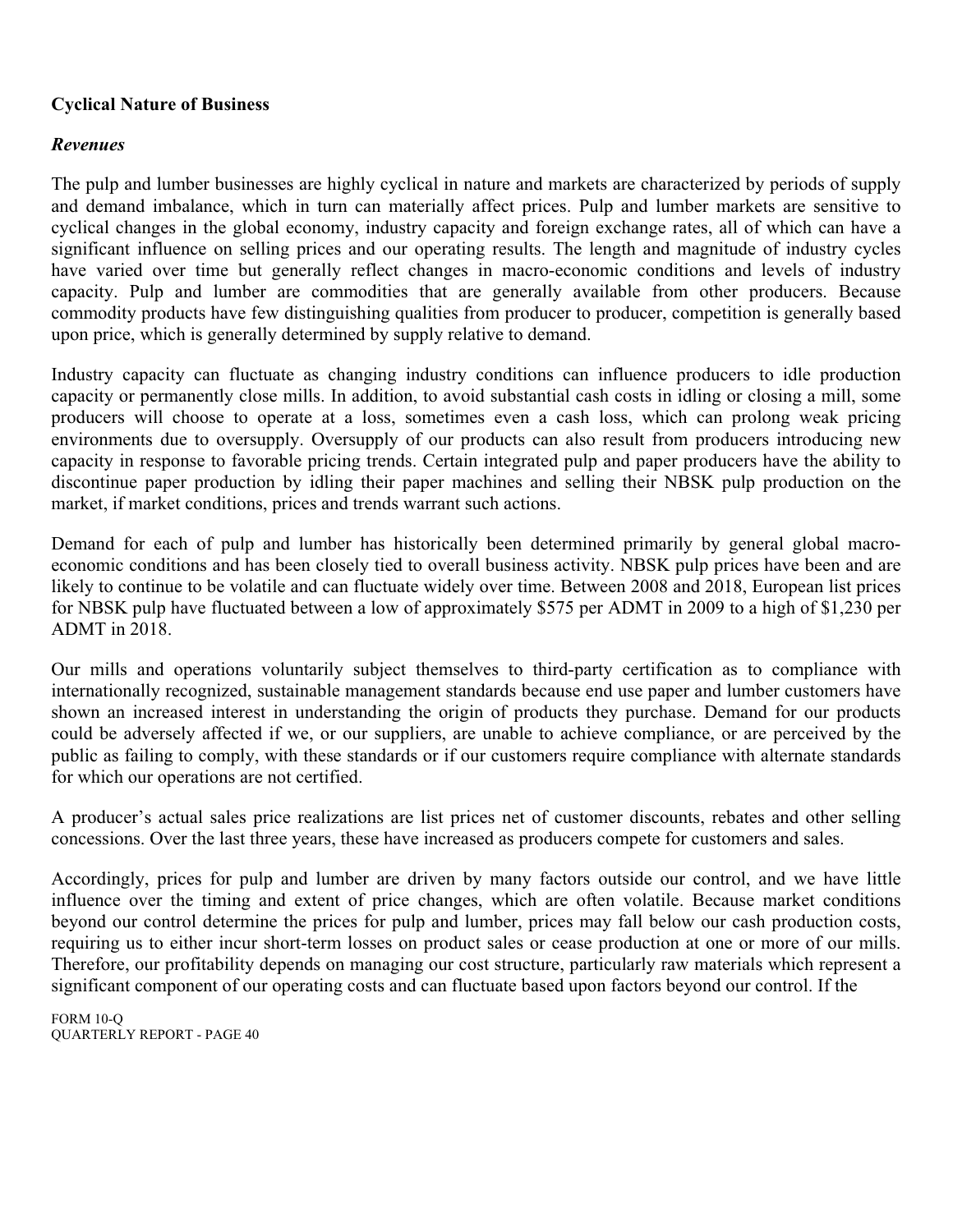prices of our products decline, or if prices for our raw materials increase, or both, our results of operations and cash flows could be materially adversely affected.

# *Costs*

Our production costs are influenced by the availability and cost of raw materials, energy and labor, and our plant efficiencies and productivity. Our main raw material is fiber in the form of wood chips, pulp logs and sawlogs. Wood chip, pulp log and sawlog costs are primarily affected by the supply of, and demand for, lumber and pulp, which are both highly cyclical. Higher fiber prices could affect producer profit margins if they are unable to pass along price increases to pulp and lumber customers or purchasers of surplus energy.

# *Currency*

We have manufacturing operations in Germany and Canada. Most of the operating costs and expenses of our German mills are incurred in euros and those of our Celgar mill in Canadian dollars. However, the majority of our sales are in products quoted in dollars. Our results of operations and financial condition are reported in dollars. As a result, our costs generally benefit from a strengthening dollar but are adversely affected by a decrease in the value of the dollar relative to the euro and to the Canadian dollar. Such declines in the dollar relative to the euro and the Canadian dollar reduce our operating margins and the cash flow available to fund our operations and to service our debt. This could have a material adverse effect on our business, financial condition, results of operations and cash flows.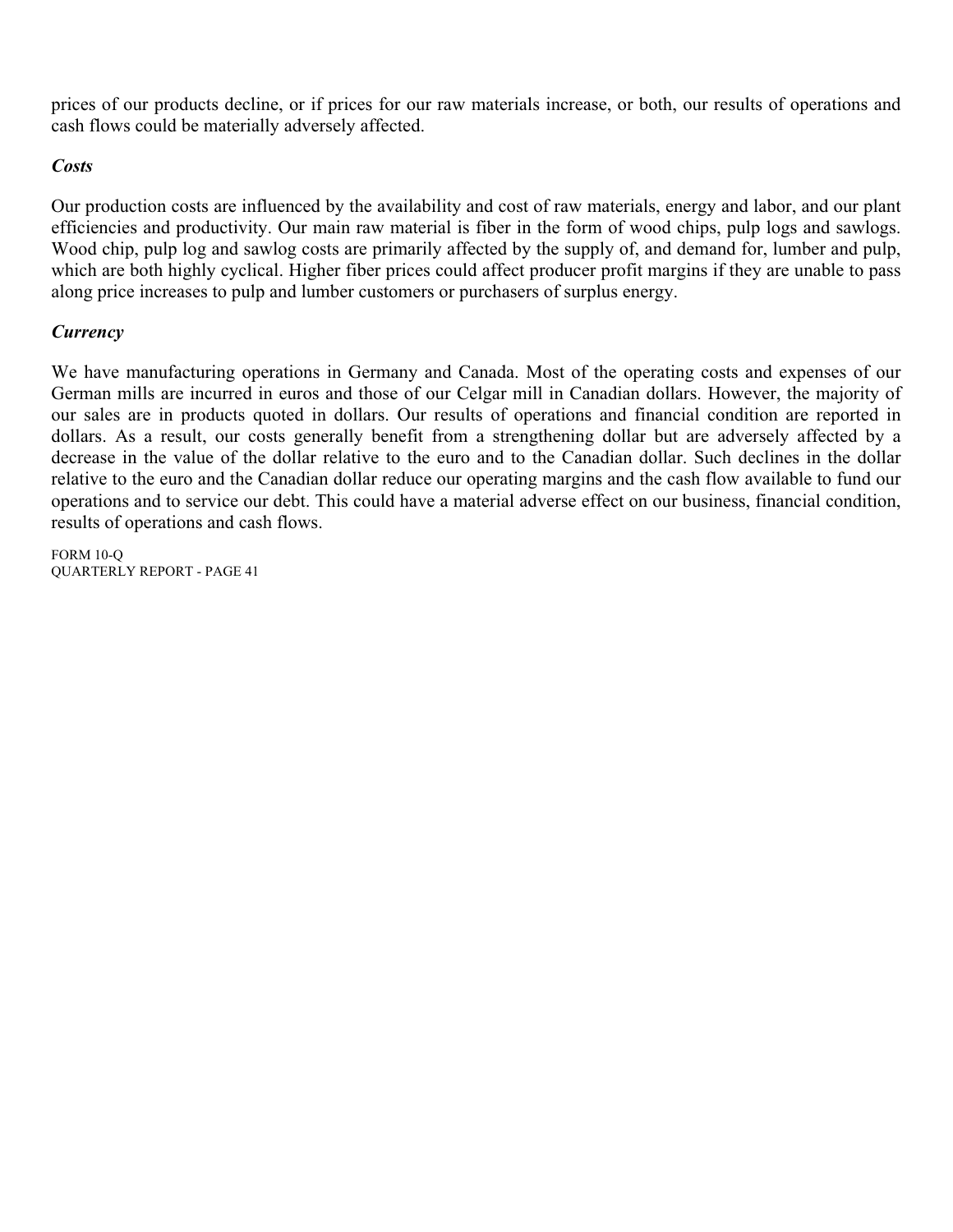# **ITEM 3. QUANTITATIVE AND QUALITATIVE DISCLOSURES ABOUT MARKET RISK**

We are exposed to market risks from changes in interest rates and foreign currency exchange rates, particularly the exchange rates between the dollar and the euro and Canadian dollar. Changes in these rates may affect our results of operations and financial condition and, consequently, our fair value. We seek to manage these risks through internal risk management policies as well as the periodic use of derivatives.

For additional information, please refer to Part II, Item 7A. Quantitative and Qualitative Disclosures about Market Risk included in our annual report on Form 10-K for the fiscal year ended December 31, 2017.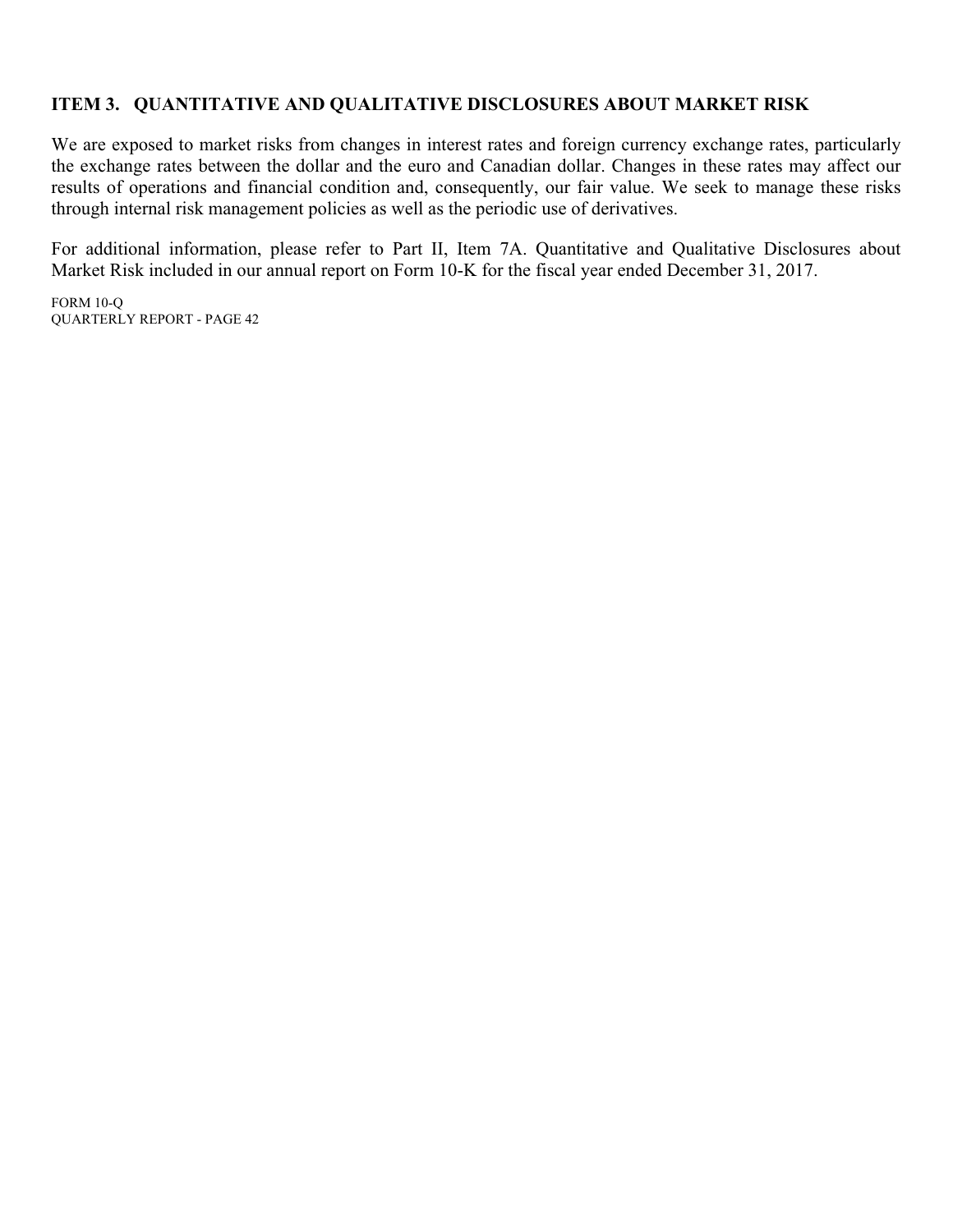# **ITEM 4. CONTROLS AND PROCEDURES**

# **Disclosure Controls and Procedures**

Our management, with the participation of our principal executive officer and principal financial officer, has evaluated the effectiveness of our disclosure controls and procedures (as such term is defined in Rules 13a-15(e) and 15d-15(e) under the *Securities Exchange Act of 1934*, as amended, referred to as the "Exchange Act"), as of the end of the period covered by this report. Disclosure controls and procedures include, without limitation, controls and procedures designed to ensure that information required to be disclosed in the reports we file or submit under the Exchange Act is accumulated and communicated to management, including our principal executive officer and principal financial officer, as appropriate, to allow timely decisions regarding required disclosure. Based on such evaluation, our principal executive officer and principal financial officer have concluded that, as of the end of the period covered by this report, our disclosure controls and procedures are effective in recording, processing, summarizing and reporting, on a timely basis, information required to be disclosed by us in the reports that we file or submit under the Exchange Act.

It should be noted that any system of controls is based in part upon certain assumptions designed to obtain reasonable (and not absolute) assurance as to its effectiveness and there can be no assurance that any design will succeed in achieving its stated goals.

# **Changes in Internal Controls**

There have been no changes in our internal control over financial reporting (as defined in Rules 13a-15(f) and 15d-15(f) under the Exchange Act) during the period covered by this report that have materially affected, or are reasonably likely to materially affect, our internal control over financial reporting.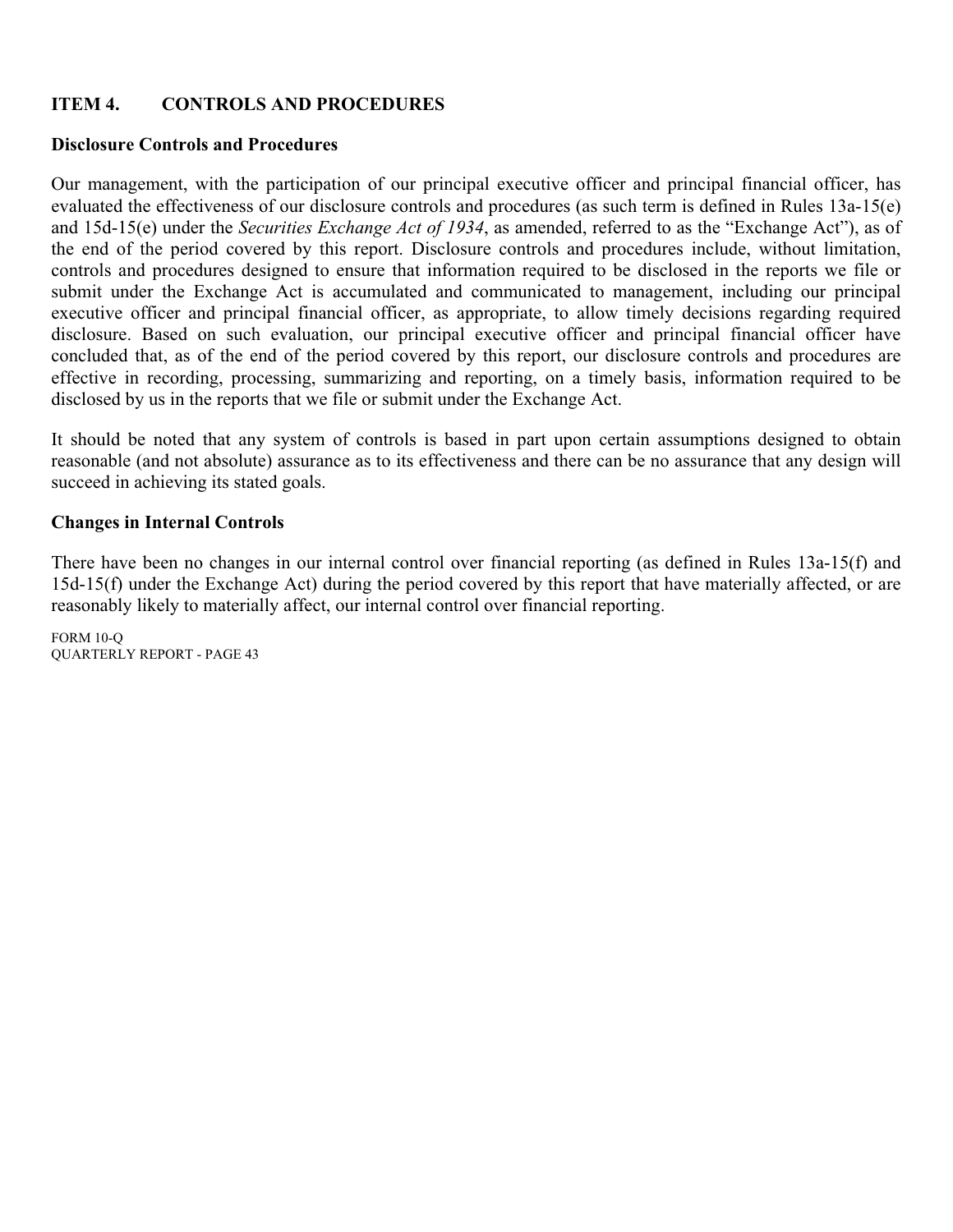# **PART II. OTHER INFORMATION**

# **ITEM 1. LEGAL PROCEEDINGS**

We are subject to routine litigation incidental to our business, including that which is described in our latest annual report on Form 10-K for the fiscal year ended December 31, 2017. We do not believe that the outcome of such litigation will have a material adverse effect on our business or financial condition.

# **ITEM 1A. RISK FACTORS**

There have been no material changes to the factors disclosed in Item 1A. Risk Factors in our annual report on Form 10-K for the fiscal year ended December 31, 2017, other than the addition of the risk factors in item (i), (ii), (iii) and (iv) below and the update in item  $(v)$  below:

# (i) *Our proposed acquisition (the "Acquisition") of DMI may result in additional risks and uncertainties in our business.*

In order to grow our business, in October 2018, we entered into a share purchase agreement (the "Purchase Agreement") to acquire all of the issued and outstanding shares of DMI for a purchase price of \$359.2 million, which includes minimum working capital of \$85.7 million and is subject to certain customary closing conditions. We currently expect the Acquisition to complete in the fourth quarter of 2018.

Although we performed diligence on DMI, in light of the circumstances of the Acquisition, an unavoidable level of risk remains regarding the actual condition of such business. We may not have ascertained the value or understood or identified all of the amount of the potential liabilities of DMI and its operations until we assume operating control of the assets and operations of DMI. Any such unascertained liabilities could individually or in the aggregate be material and materially adversely affect our operating results.

Furthermore, the costs of integrating acquired businesses (including potential restructuring charges associated with acquisitions, as well as other acquisition costs, such as financing and professional fees) could significantly impact our operating results. Acquisitions also frequently result in recording of goodwill and other intangible assets, which are subject to potential impairments in the future that could have a material adverse effect on our operating results.

# (ii) *Any failure to successfully integrate DMI with our business may adversely affect our results of operations.*

Our future performance will depend in part on whether we can integrate DMI with our operations in an effective and efficient manner. The acquisition of DMI is larger than the other acquisitions we have made. Integrating DMI with our operations will be a complex, time consuming and potentially expensive process and will be subject to various risks including:

diversion of management's attention from our ongoing business;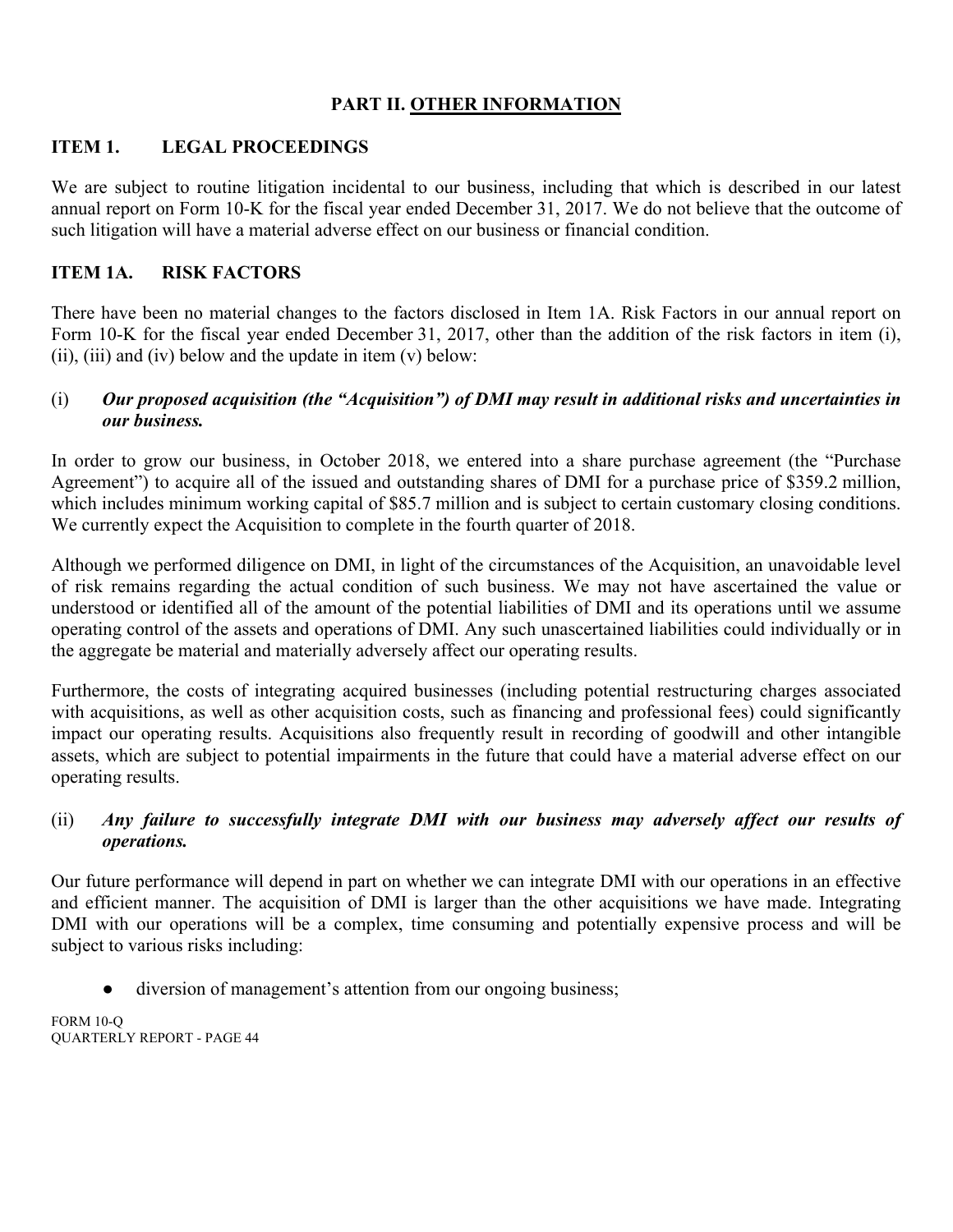- difficulty integrating the operations, including financial and accounting functions, sales and marketing procedures, technology and other corporate administrative functions of the combined operations;
- increased operating costs;
- exposure to substantial unanticipated liabilities;
- difficulty in realizing projected synergies, efficiencies and cost savings;
- difficulty maintaining relationships with present and potential customers, distributors and suppliers of DMI due to uncertainties regarding service, production quality and prices; and
- problems retaining key employees of DMI.

While we believe that there are a number of opportunities to reduce operating costs, increase production and improve the financial results of DMI, we cannot fully evaluate the feasibility of our plans until we control DMI. We may not be able to achieve our planned synergies or effect operating improvements, cost reductions, capacity increases or improved price realizations in our expected time periods, if at all. In addition, some of the improvements that we hope to achieve depend upon capital expenditure projects that we plan to implement at the DMI mills. Such capital projects may not be completed in our expected time periods, if at all, may not achieve the results that we have estimated or may have a cost substantially in excess of our planned amounts.

All of the pulp produced by the DMI mills is currently sold by a third party agent which is a shareholder of DMI. We intend to take over a majority of its sales functions directly over time. Our internal sales staff and third party agents may not be able to sell such pulp production on terms as favorable as those achieved by the existing agent.

We expect to incur material costs in connection with the Acquisition, including the necessary financing therefor, related transactions and integration costs. In connection with the Acquisition, we have arranged committed debt financing of up to \$350 million. Such financing, including any replacement therefor, will materially increase both our level of indebtedness and interest expense.

The actual costs we incur may substantially exceed our estimates and unanticipated expenses associated with such integration may arise. Furthermore, we may not be aware of all of the risks associated with the Acquisition and we may not have identified adverse information concerning the businesses we are acquiring. If the benefits of the Acquisition do not exceed all such costs, our financial results will be materially adversely affected.

We cannot guarantee that we will successfully integrate DMI with our operations. If we are unable to address any of these risks, our results of operations and financial condition could be materially adversely affected and the operations of DMI may not achieve the results or otherwise perform as expected.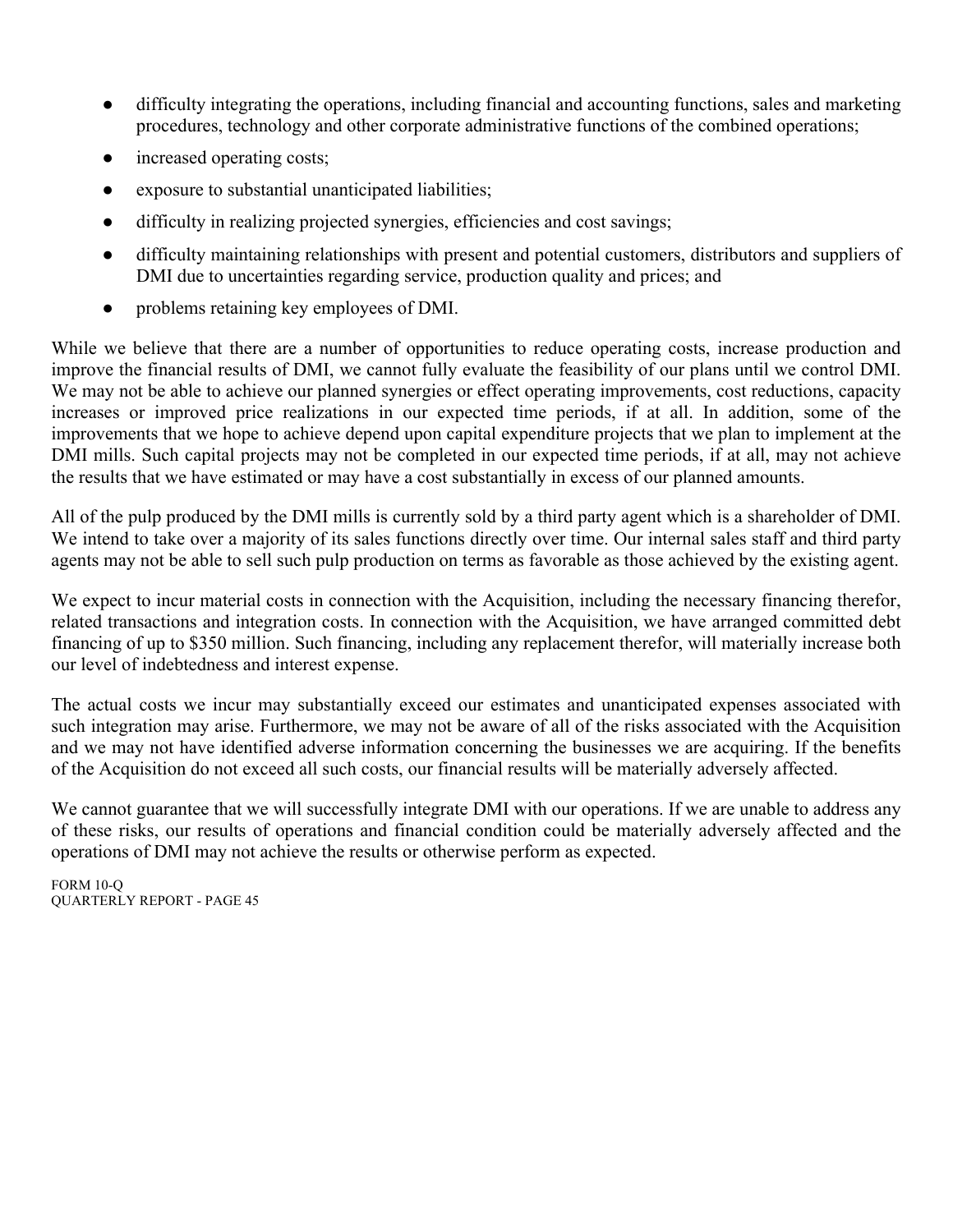# (iii) *The operations of DMI are subject to their own risks, which we may not be able to manage successfully.*

The financial results of DMI are subject to many of the same factors that affect our financial condition and results of operations, including the cyclical nature of the pulp business, exposure to interest rate and currency exchange rate fluctuations, exposure to liability for environmental damage, the competitive nature of our markets and regulatory, legislative and judicial developments. The financial results of DMI could be materially adversely affected as a result of any of these or other related factors, which could have a material adverse effect on our results of operations and financial condition on a consolidated basis.

# (iv) *Political uncertainty, the rise of populist political parties and an increase in trade protectionism could have a material adverse effect on global macro-economic activities and trade and adversely affect our business, results of operations and financial condition.*

The current rise of populist political parties, economic nationalist sentiments and trade protectionism has led to increasing political uncertainty and unpredictability throughout the world. In 2016, the United Kingdom held a referendum at which the electorate voted to leave the Council of the European Union (the "EU"). It is unclear whether any other EU member states will hold such referendums, but such referendums could result in one or more other countries leaving the EU or in major reforms being made to the EU. The current U.S. presidential administration has imposed tariffs on various goods from various countries, including China and announced intentions to impose further more significant tariffs. These potential developments, market perceptions concerning these and related issues and the attendant regulatory uncertainty regarding, for example, the posture of governments with respect to international trade, could have a material adverse effect on global trade and economic growth which, in turn can adversely affect our business, results of operation and financial condition.

The rise of populist political parties in some countries and the dominance of single-party political power in other countries may also lead to increased trade barriers, trade protectionism and restrictions on trade. Increased trade protectionism could materially adversely affect our business. If the current continuing global recovery is undermined by downside risks and there is a prolonged economic downturn, governments, especially populist governments, may turn to trade barriers to protect their domestic industries against imports, thereby depressing demand. Changes in U.S. trade policy, such as the announcement of unilateral tariffs on imported products, have already triggered retaliatory actions from affected countries, resulting in "trade wars" that could have a material adverse effect on global trade and economic growth.

Protectionist developments, or the perception they may occur, may have a material adverse effect on global economic conditions, and may significantly reduce global trade. Increasing trade protectionism in the markets could increase the risks associated with exporting goods to such markets. These developments could have a material adverse effect on our business, results of operations and financial condition.

# (v) *We rely on government grants and participate in German statutory energy programs.*

Our German mills, including our pulp mills, sell surplus green energy at fixed prices or "tariffs" pursuant to the Renewable Energy Act.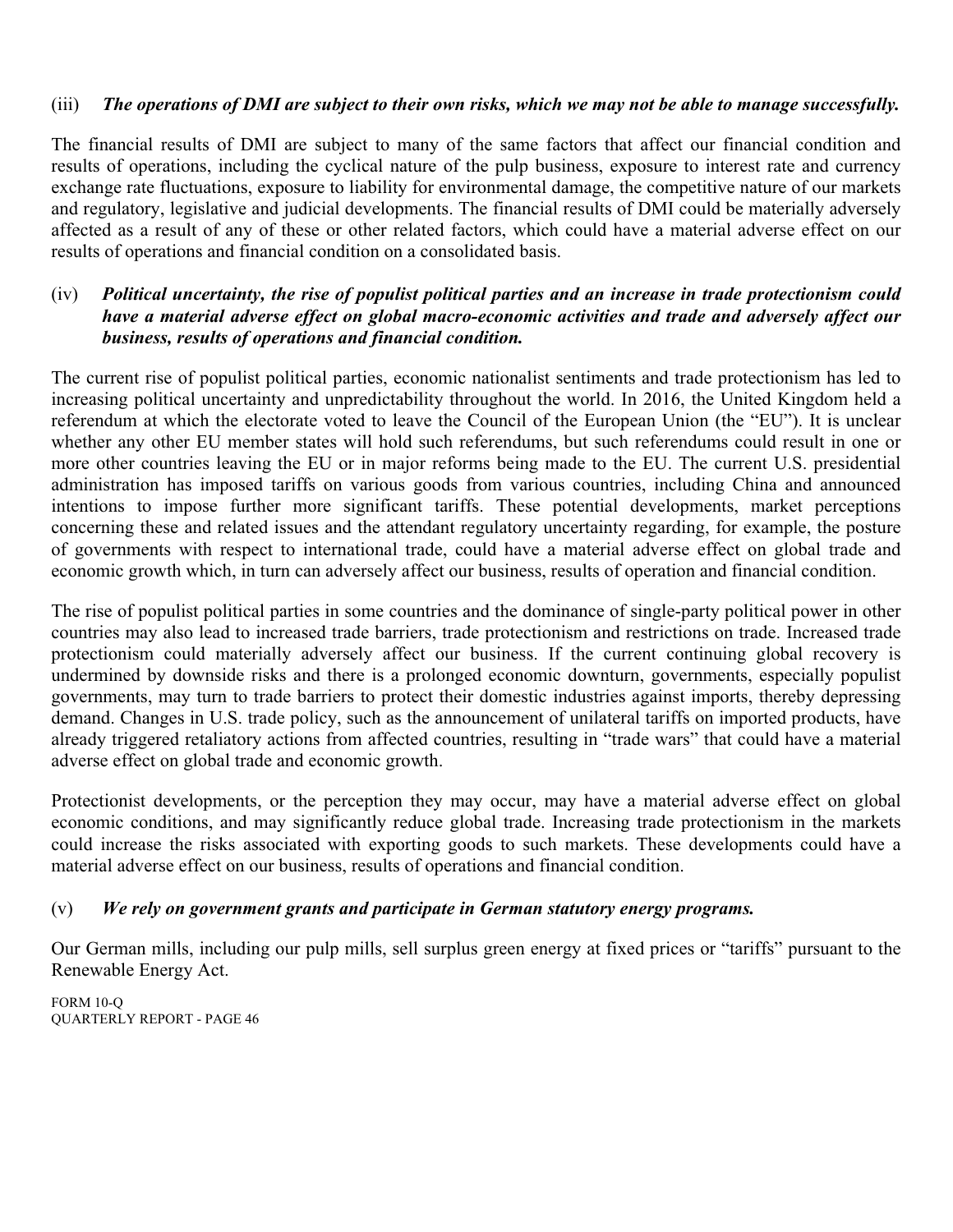In 2014, in response to an investigation by the European Commission into whether portions of the Renewable Energy Act constituted unpermitted state aid, the German government amended the same, which amendments permitted our German mills to continue to sell green energy into the market at stipulated prices or "tariffs" and were exempted, as "existing installations", from certain surcharges on the consumption of energy that they generate, or "auto-generation".

The German government further amended the Renewable Energy Act effective January 1, 2017, so that funding for renewable energy is to be allocated through an auction system, primarily to create a competitive bidding process for new installations of wind, solar and biomass energy. Our Friesau Facility's tariff expires in 2029. However, the amendments provide that existing pulp mills, including our German pulp mills, are ineligible for such auction process and instead will have their tariffs renewed upon expiry of their initial 20-year terms for a further 10-year period, based upon the price received in the last year prior to renewal regressing at a rate of  $8\%$ per annum. Our Rosenthal mill's initial 20-year tariff expires on December 31, 2019 and our Stendal mill's initial 20-year tariff expires on December 31, 2024. Such 10-year extensions for such pulp mills have been notified by the German government to the European Commission for review for compliance with applicable state aid rules. We have been advised by German governmental authorities that such extensions may not be permitted under EU rules. As a result, we cannot currently predict whether such promulgated amendments to the Renewable Energy Act will become effective. If they do not become effective, we cannot predict what further resulting amendments the German government may put into effect and their effect on our German mills' sale or consumption of energy after the expiry of their current terms of December 31, 2019 for Rosenthal and December 31, 2024 for Stendal.

Our costs of energy for our pulp operations in Germany could increase in the event that the auto-generation surcharge exemption is removed or reduced in the future. Additionally, if the stipulated tariffs for energy sold by our German mills are reduced in the future or sales are on an auction or market basis, we cannot provide assurances that our energy sales in Germany will be as profitable. Any of the foregoing situations or any combination of them could have a material adverse effect on our results of operations.

# **ITEM 2. UNREGISTERED SALE OF EQUITY SECURITIES AND USE OF PROCEEDS**

None.

# **ITEM 3. DEFAULTS UPON SENIOR SECURITIES**

None.

# **ITEM 4. MINE SAFETY DISCLOSURES**

None.

# **ITEM 5. OTHER INFORMATION**

None.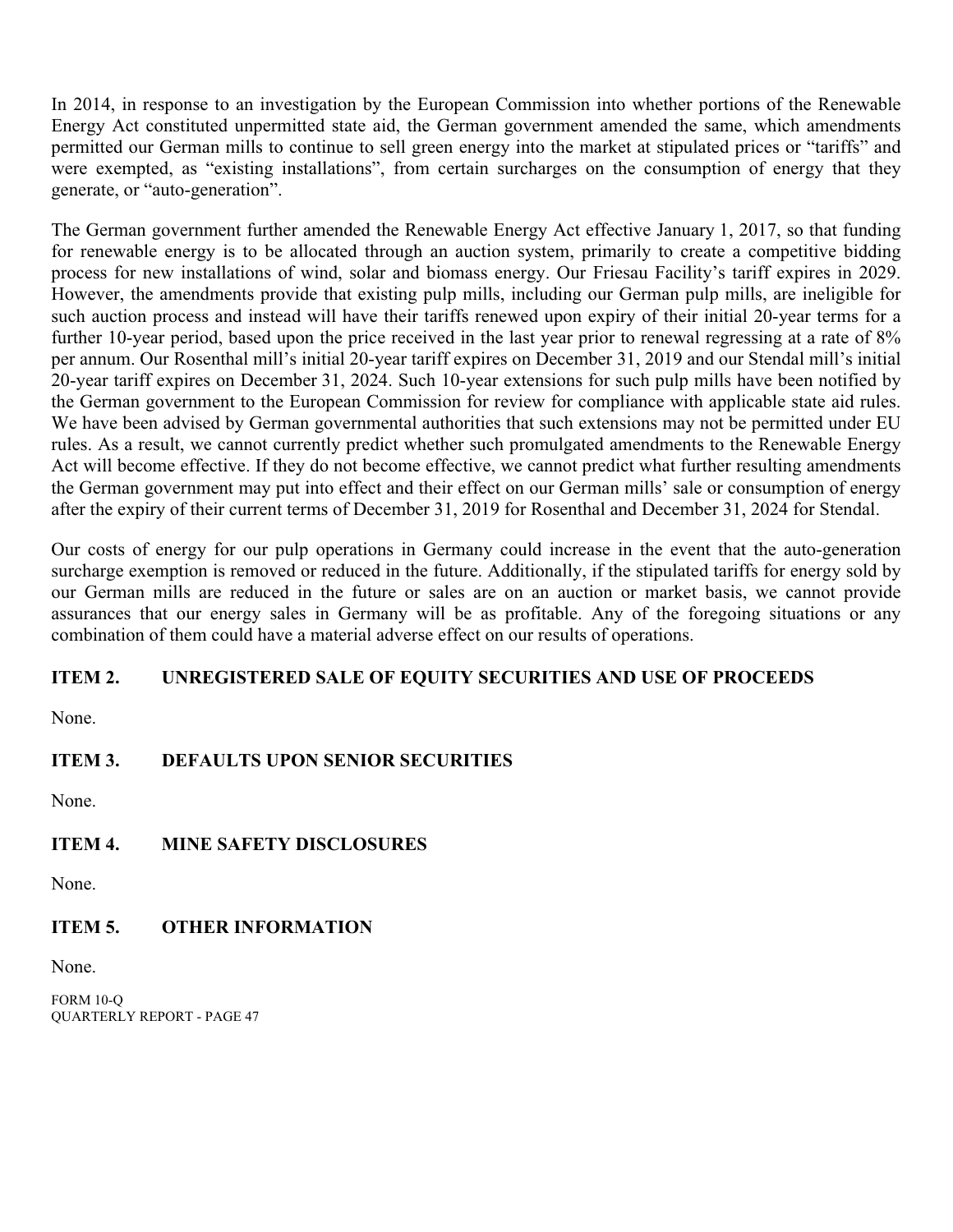# **ITEM 6. EXHIBITS**

## **Exhibit No. Description**

- 31.1 Section 302 Certification of Chief Executive Officer
- 31.2 Section 302 Certification of Chief Financial Officer
- 32.1\* Section 906 Certification of Chief Executive Officer
- 32.2\* Section 906 Certification of Chief Financial Officer
- 101 The following financial statements from the Company's Form 10-Q for the fiscal period ended September 30, 2018, formatted in XBRL: (i) Interim Consolidated Statements of Operations; (ii) Interim Consolidated Statements of Comprehensive Income; (iii) Interim Consolidated Balance Sheets; (iv) Interim Consolidated Statements of Cash Flows; and (v) Notes to Interim Consolidated Financial Statements.

<sup>\*</sup> In accordance with Release No. 33-8212 of the SEC, these Certifications: (i) are "furnished" to the SEC and are not "filed" for the purposes of liability under the Securities Exchange Act of 1934, as amended; and (ii) are not to be subject to automatic incorporation by reference into any of the Company's registration statements filed under the Securities Act of 1933, as amended, for the purposes of liability thereunder or any offering memorandum, unless the Company specifically incorporates them by reference therein.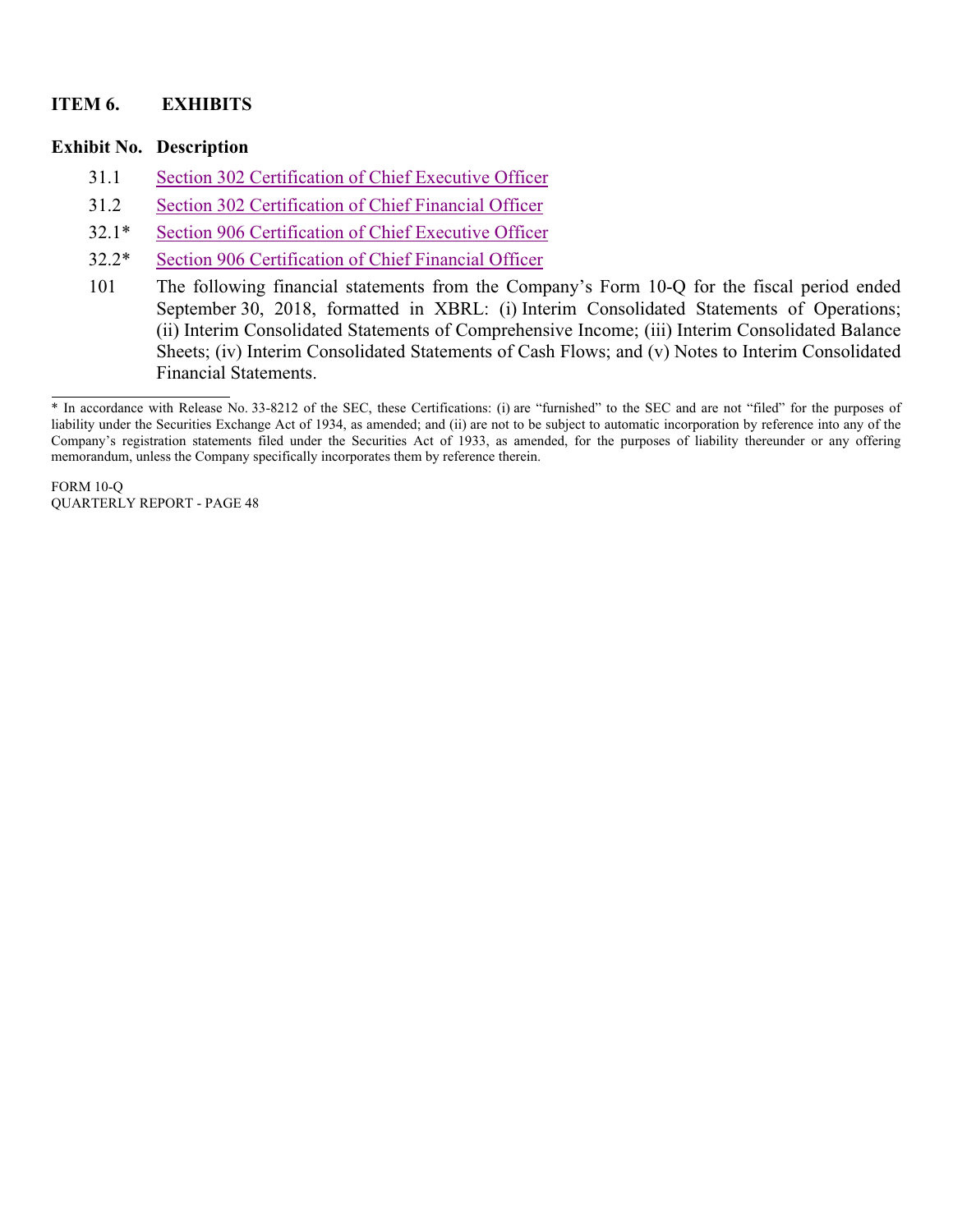# **SIGNATURES**

Pursuant to the requirements of the *Securities Exchange Act of 1934*, the Registrant has duly caused this report to be signed on its behalf by the undersigned, thereunto duly authorized.

# **MERCER INTERNATIONAL INC.**

By: /s/ David M. Gandossi

 David M. Gandossi Chief Executive Officer and President

Date: October 25, 2018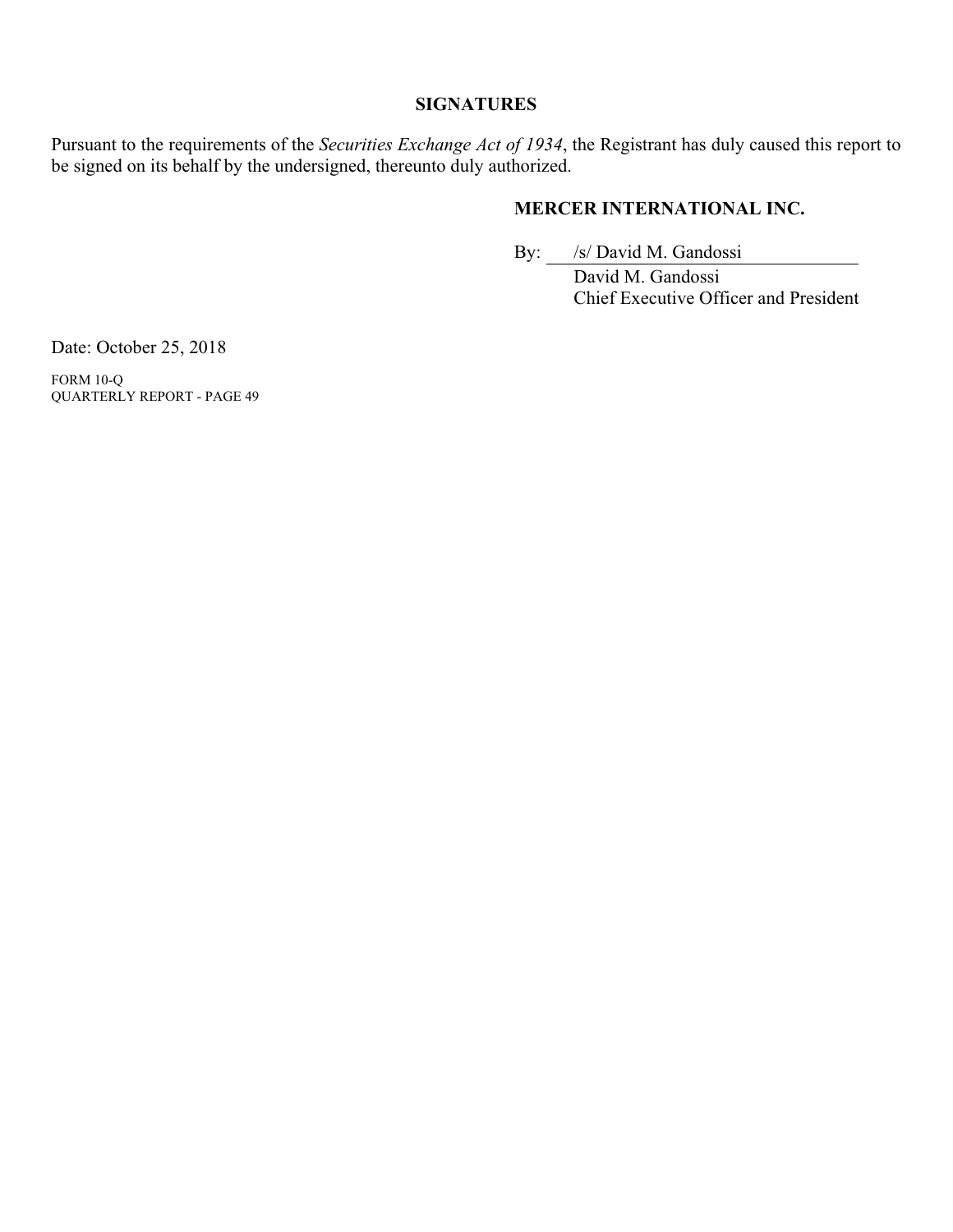I, David M. Gandossi, certify that:

- 1. I have reviewed this quarterly report on Form 10-Q of Mercer International Inc. (the "Registrant");
- 2. Based on my knowledge, this report does not contain any untrue statement of a material fact or omit to state a material fact necessary to make the statements made, in light of the circumstances under which such statements were made, not misleading with respect to the period covered by this report;
- 3. Based on my knowledge, the financial statements, and other financial information included in this report, fairly present in all material respects the financial condition, results of operations and cash flows of the Registrant as of, and for, the periods presented in this report;
- 4. The Registrant's other certifying officer(s) and I are responsible for establishing and maintaining disclosure controls and procedures (as defined in Exchange Act Rules 13a-15(e) and 15d-15(e)) and internal control over financial reporting (as defined in Exchange Act Rules 13a-15(f) and 15d-15(f)) for the Registrant and have:
	- a) Designed such disclosure controls and procedures, or caused such disclosure controls and procedures to be designed under our supervision, to ensure that material information relating to the Registrant, including its consolidated subsidiaries, is made known to us by others within those entities, particularly during the period in which this report is being prepared;
	- b) Designed such internal control over financial reporting, or caused such internal control over financial reporting to be designed under our supervision, to provide reasonable assurance regarding the reliability of financial reporting and the preparation of financial statements for external purposes in accordance with generally accepted accounting principles;
	- c) Evaluated the effectiveness of the Registrant's disclosure controls and procedures and presented in this report our conclusions about the effectiveness of the disclosure controls and procedures, as of the end of the period covered by this report based on such evaluation; and
	- d) Disclosed in this report any change in the Registrant's internal control over financial reporting that occurred during the Registrant's most recent fiscal quarter (the Registrant's fourth fiscal quarter in the case of an annual report) that has materially affected, or is reasonably likely to materially affect, the Registrant's internal control over financial reporting; and
- 5. The Registrant's other certifying officer and I have disclosed, based on our most recent evaluation of internal control over financial reporting, to the Registrant's auditors and the audit committee of the Registrant's board of directors (or persons performing the equivalent functions):
	- a) All significant deficiencies and material weaknesses in the design or operation of internal control over financial reporting which are reasonably likely to adversely affect the Registrant's ability to record, process, summarize and report financial information; and
	- b) Any fraud, whether or not material, that involves management or other employees who have a significant role in the Registrant's internal control over financial reporting.

Dated: October 25, 2018

/s/ David M. Gandossi David M. Gandossi Chief Executive Officer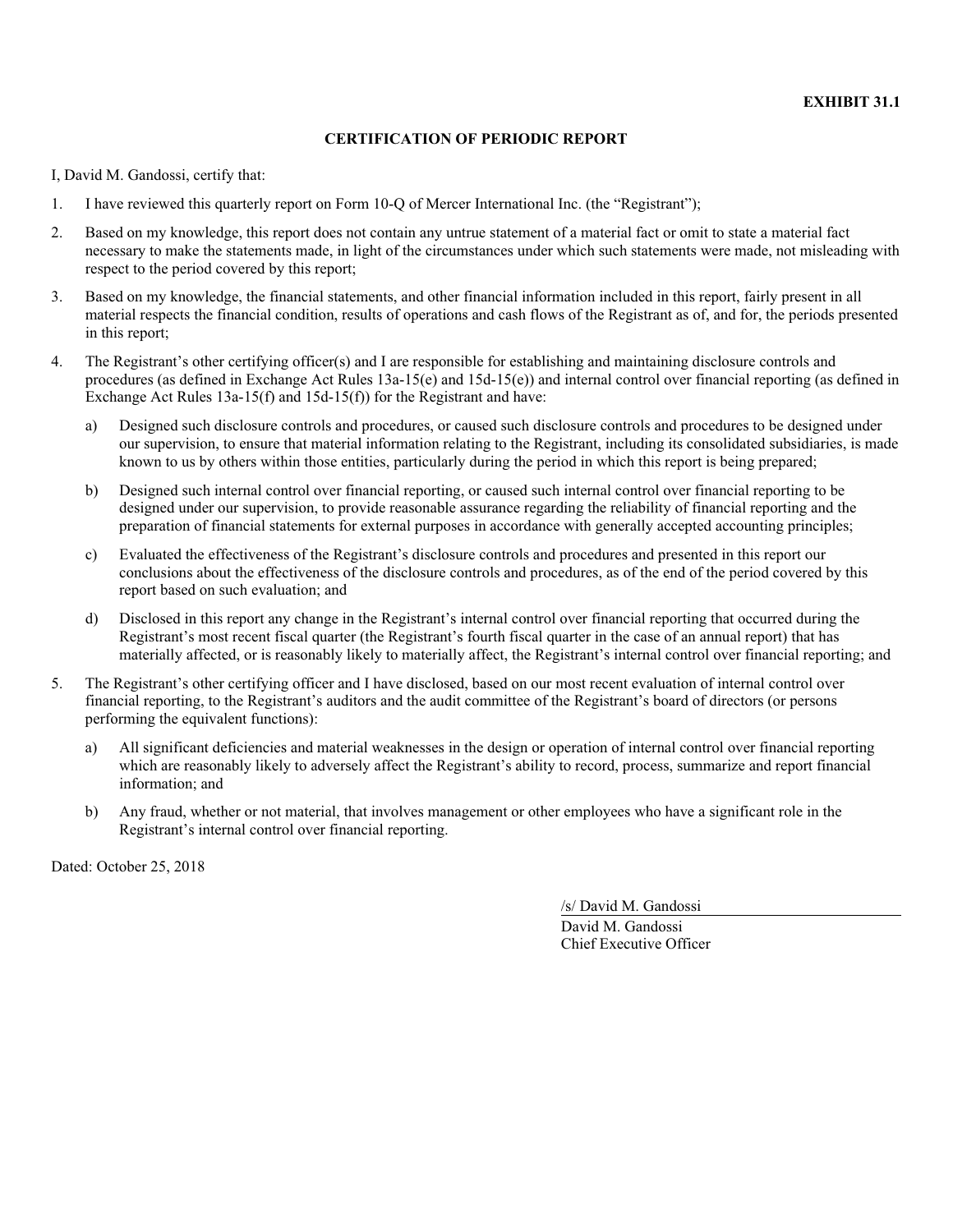I, David K. Ure, certify that:

- 1. I have reviewed this quarterly report on Form 10-Q of Mercer International Inc. (the "Registrant");
- 2. Based on my knowledge, this report does not contain any untrue statement of a material fact or omit to state a material fact necessary to make the statements made, in light of the circumstances under which such statements were made, not misleading with respect to the period covered by this report;
- 3. Based on my knowledge, the financial statements, and other financial information included in this report, fairly present in all material respects the financial condition, results of operations and cash flows of the Registrant as of, and for, the periods presented in this report;
- 4. The Registrant's other certifying officer(s) and I are responsible for establishing and maintaining disclosure controls and procedures (as defined in Exchange Act Rules 13a-15(e) and 15d-15(e)) and internal control over financial reporting (as defined in Exchange Act Rules 13a-15(f) and 15d-15(f)) for the Registrant and have:
	- a) Designed such disclosure controls and procedures, or caused such disclosure controls and procedures to be designed under our supervision, to ensure that material information relating to the Registrant, including its consolidated subsidiaries, is made known to us by others within those entities, particularly during the period in which this report is being prepared;
	- b) Designed such internal control over financial reporting, or caused such internal control over financial reporting to be designed under our supervision, to provide reasonable assurance regarding the reliability of financial reporting and the preparation of financial statements for external purposes in accordance with generally accepted accounting principles;
	- c) Evaluated the effectiveness of the Registrant's disclosure controls and procedures and presented in this report our conclusions about the effectiveness of the disclosure controls and procedures, as of the end of the period covered by this report based on such evaluation; and
	- d) Disclosed in this report any change in the Registrant's internal control over financial reporting that occurred during the Registrant's most recent fiscal quarter (the Registrant's fourth fiscal quarter in the case of an annual report) that has materially affected, or is reasonably likely to materially affect, the Registrant's internal control over financial reporting; and
- 5. The Registrant's other certifying officer and I have disclosed, based on our most recent evaluation of internal control over financial reporting, to the Registrant's auditors and the audit committee of the Registrant's board of directors (or persons performing the equivalent functions):
	- a) All significant deficiencies and material weaknesses in the design or operation of internal control over financial reporting which are reasonably likely to adversely affect the Registrant's ability to record, process, summarize and report financial information; and
	- b) Any fraud, whether or not material, that involves management or other employees who have a significant role in the Registrant's internal control over financial reporting.

Dated: October 25, 2018

/s/ David K. Ure

David K. Ure Chief Financial Officer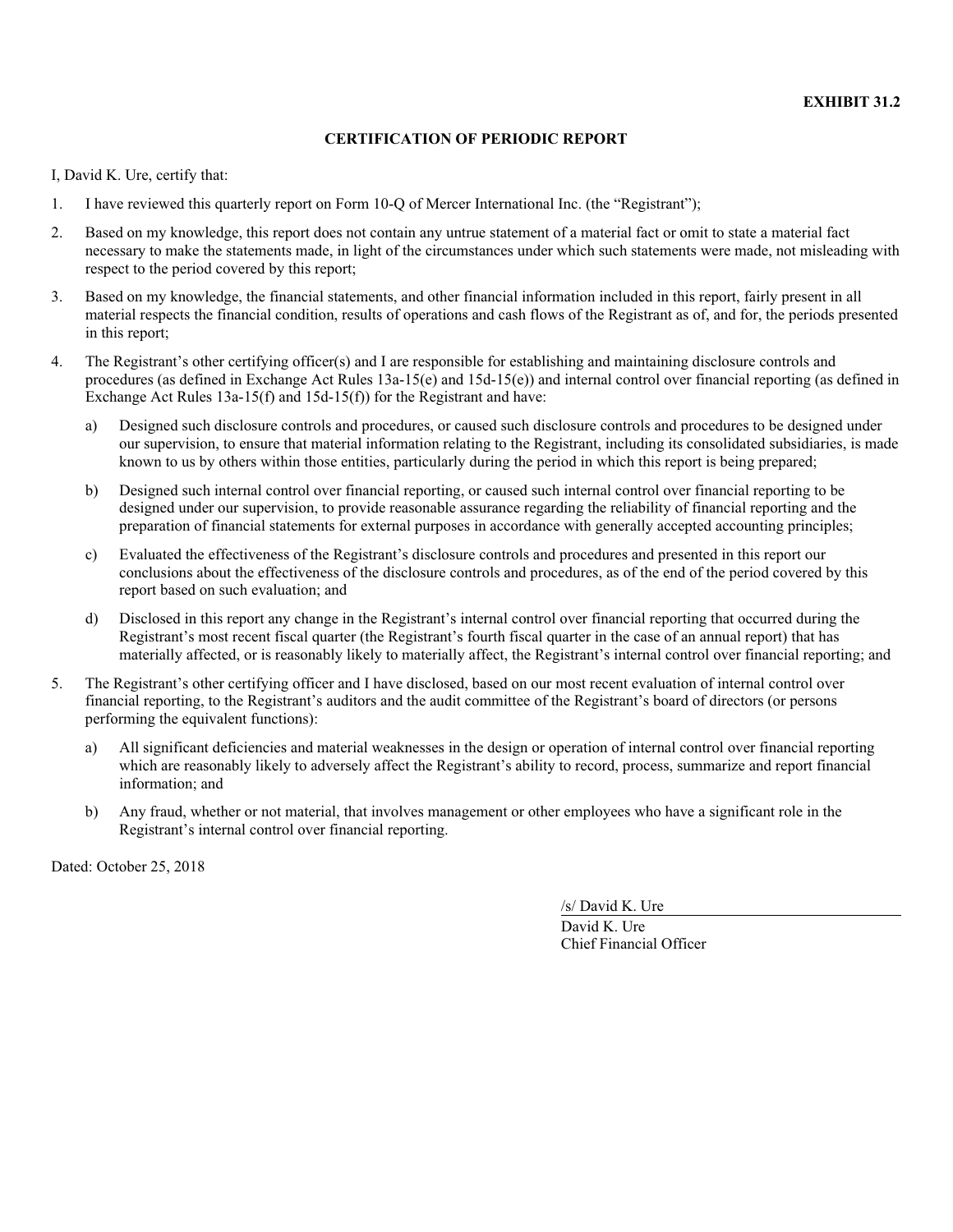I, David M. Gandossi, Chief Executive Officer of Mercer International Inc. (the "Company"), certify pursuant to 18 U.S.C. Section 1350, as adopted pursuant to Section 906 of the *Sarbanes-Oxley Act of 2002*, that, to my knowledge:

- (1) the Quarterly Report on Form 10-Q of the Company for the quarterly period ended September 30, 2018 (the "Report") fully complies with the requirements of Section 13(a) or 15(d) of the *Securities Exchange Act of 1934*; and
- (2) the information contained in the Report fairly presents, in all material respects, the financial condition and results of operations of the Company.

Dated: October 25, 2018

/s/ David M. Gandossi David M. Gandossi Chief Executive Officer

A signed original of this written statement required by Section 906 of the *Sarbanes-Oxley Act of 2002* has been provided to Mercer International Inc. and will be retained by Mercer International Inc. and furnished to the Securities and Exchange Commission or its staff upon request.

This certification accompanies the Report pursuant to Section 906 of the *Sarbanes-Oxley Act of 2002* and shall not, except to the extent required by the *Sarbanes-Oxley Act of 2002*, be deemed filed by the Company for purposes of Section 18 of the *Securities Exchange Act of 1934*, as amended.